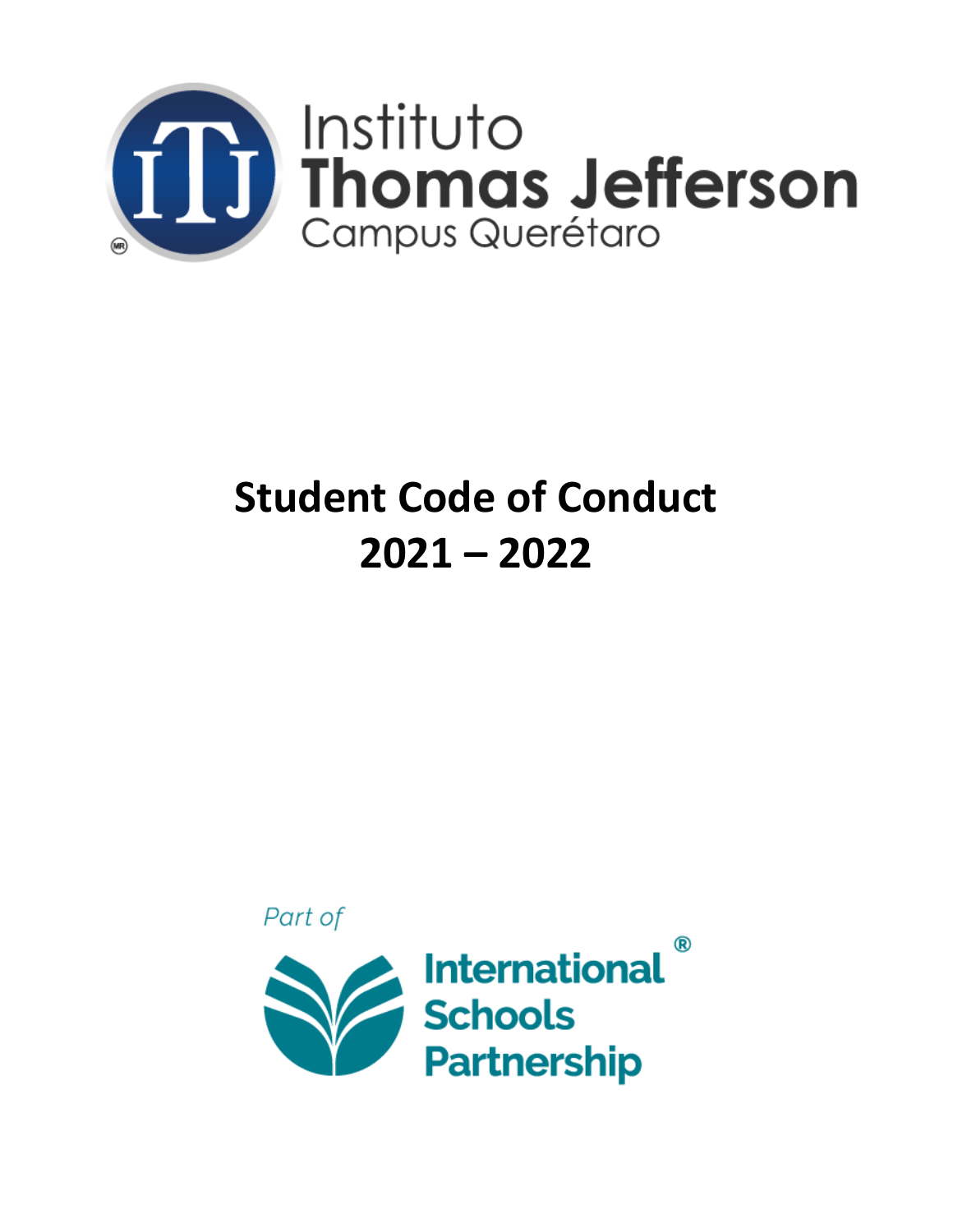## **TABLE OF CONTENTS**

- I. PHILOSOPHY, VISION, MISSION
- II. SCHOOL ENTRY AND EXIT TIME SCHEDULE
- III. ENTRY PRIOR TO TIME SCHEDULE AND DELAYS
- IV. ABSENCES AND TRAVEL OR SPORTING/ARTISTIC EVENT PERMITS
- V. INVITATIONS AND PERMITS, LEAVING DURING SCHOOL HOURS, PARTIES
- VI. SOCIAL BEHAVIOUR
- VII. USE OF ELECTRONIC AND/OR PERSONAL COMMUNICATION DEVICES
- VIII. USE OF INSTITUTIONAL ACCOUNTS, DEVICES AND ELECTRONIC EQUIPMENT, AND ONLINE BEHAVIOUR
- IX. DISCIPLINARY SYSTEM
- X. STANDARDS FOR PERSONAL PRESENTATION AND HYGIENE
- XI. PREVENTION AND SAFEGUARDING POLICY
- XII. MEDICAL SERVICE
- XIII. HOME SCHOOL COMMUNICATION
- XIV. ACADEMIC STANDARDS
- XV. SPECIAL GUIDELINES FOR EACH SECTION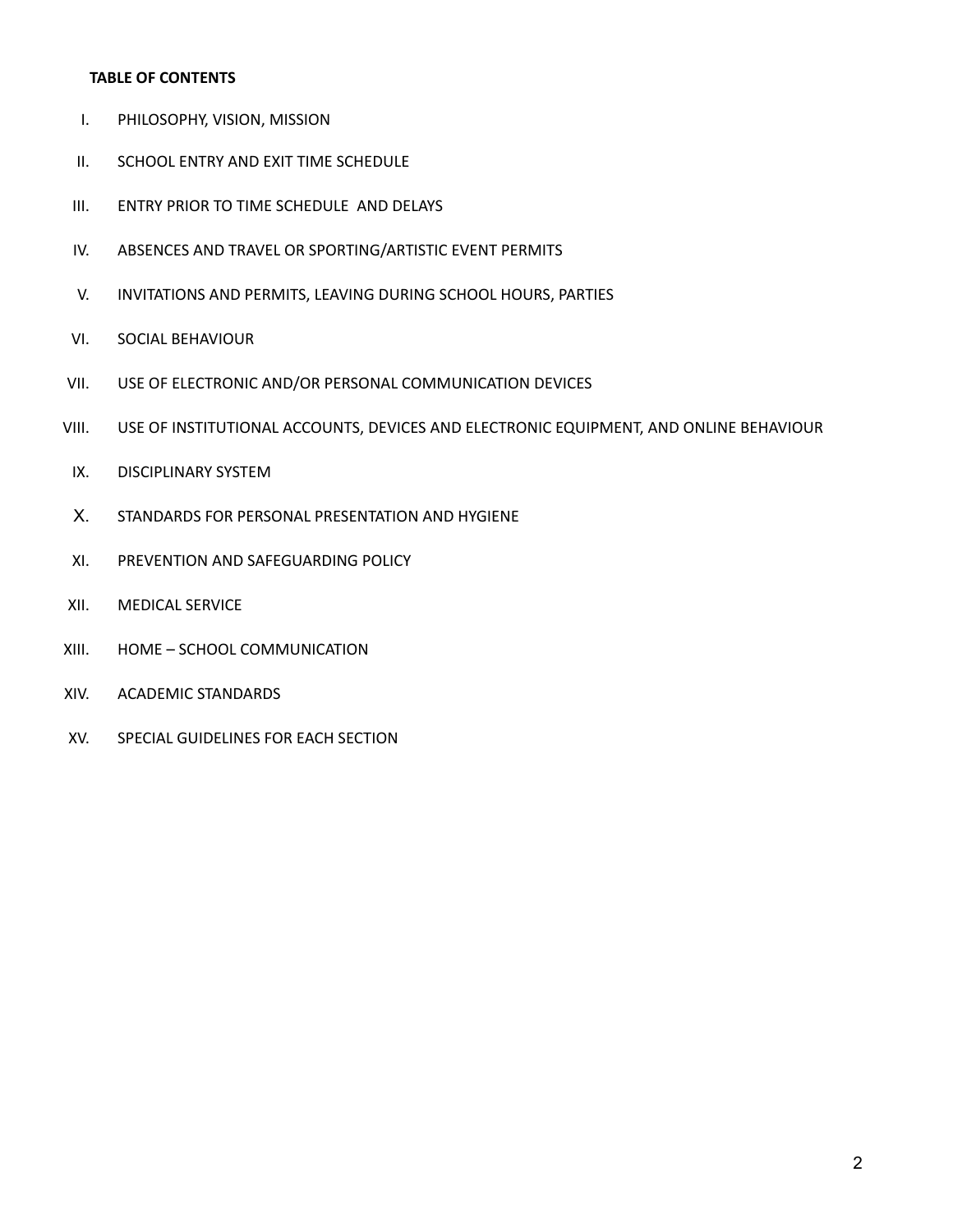#### **I. [PHILOSOPHY,](https://es.pons.com/traducci%C3%B3n/espa%C3%B1ol-ingl%C3%A9s/PHILOSOPHY) [VISION](https://es.pons.com/traducci%C3%B3n/espa%C3%B1ol-ingl%C3%A9s/VISION), [MISSION](https://es.pons.com/traducci%C3%B3n/espa%C3%B1ol-ingl%C3%A9s/MISSION)**

## PHILOSOPHY

To teach by experience and example so our students will be able to develop self-confidence, assume responsibility, and be aware of their family and society.

To be a "real life laboratory", and prepare students for a productive future, providing strong academic foundations and comprehensive training, so they can become happy and successful human beings.

#### VISION

The Thomas Jefferson student has an excellent academic preparation, is self-confident, determined, has values, is healthy and full of vitality, is bilingual, multicultural, respectful, cheerful, and creative; has the desire for self-improvement, and loves others as much as him/herself.

The Thomas Jefferson student has an excellent preparation with a great vision of the future.

#### MISSION

Our mission is to develop positive, happy and successful leaders who are agents of change, well prepared to compete and cooperate in a constantly changing world, and who consciously live by the values of respect, self-esteem and academic excellence.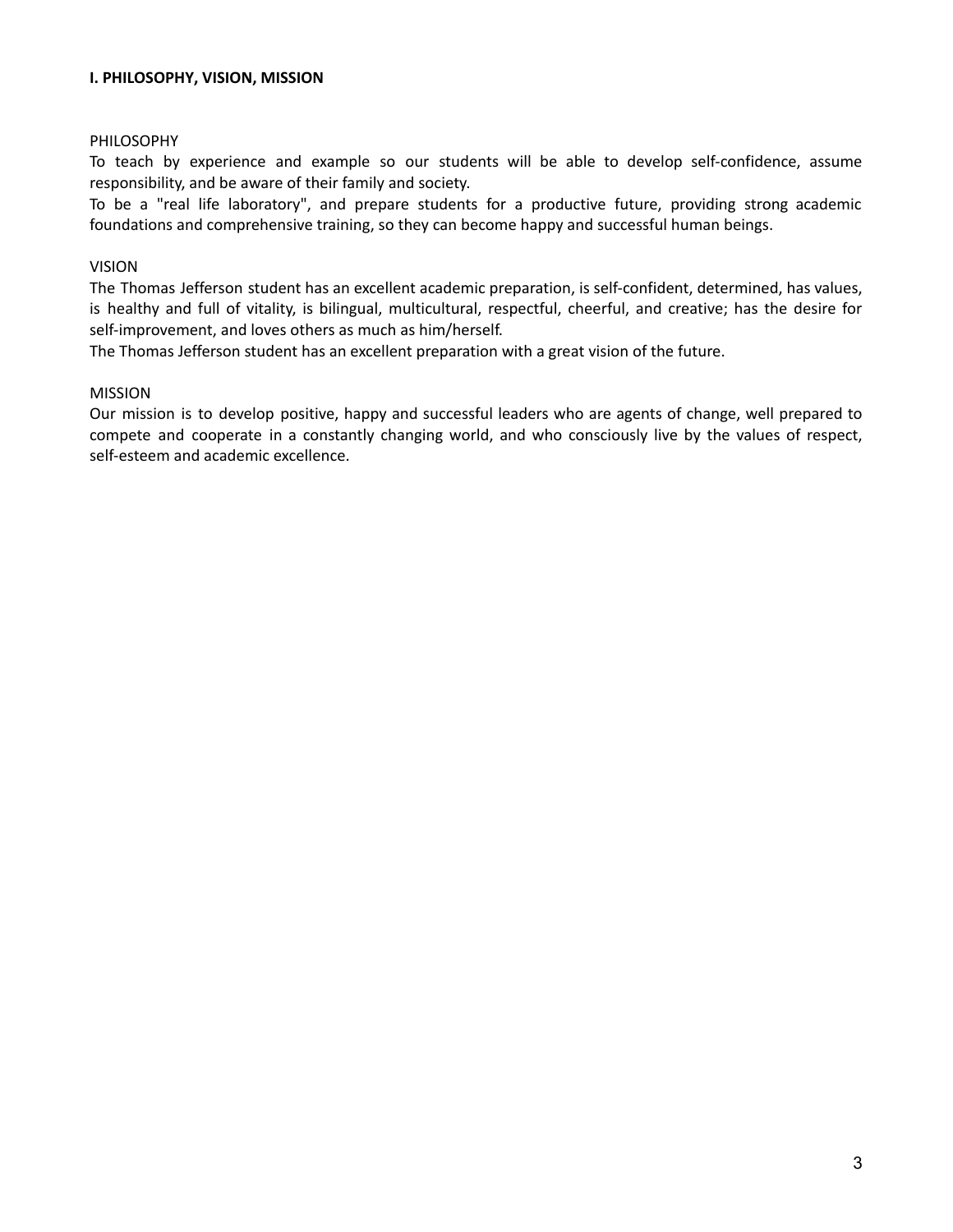At Instituto [Thomas](https://es.pons.com/traducci%C3%B3n/ingl%C3%A9s-espa%C3%B1ol/Thomas) [Jefferson,](https://es.pons.com/traducci%C3%B3n/ingl%C3%A9s-espa%C3%B1ol/Jefferson) [we](https://es.pons.com/traducci%C3%B3n/ingl%C3%A9s-espa%C3%B1ol/we) are all governed by a core set of values such as respect, responsibility, [and](https://es.pons.com/traducci%C3%B3n/ingl%C3%A9s-espa%C3%B1ol/and) [honesty.](https://es.pons.com/traducci%C3%B3n/ingl%C3%A9s-espa%C3%B1ol/honesty) [This](https://es.pons.com/traducci%C3%B3n/ingl%C3%A9s-espa%C3%B1ol/This) Student Code of Conduct establishes the standards, procedures, terms, and conditions that students [and](https://es.pons.com/traducci%C3%B3n/ingl%C3%A9s-espa%C3%B1ol/and) [parents/guardians](https://es.pons.com/traducci%C3%B3n/ingl%C3%A9s-espa%C3%B1ol/parents/guardians), who are part of ITJ Family, agree to comply with and fulfill during the 2020-2021 [school](https://es.pons.com/traducci%C3%B3n/ingl%C3%A9s-espa%C3%B1ol/2019-202) year. Instituto Thomas Jefferson, referred to hereinafter as the "School", reserves the right to decide how to proceed on matters not described within this Code of Conduct.

## **[II](https://es.pons.com/traducci%C3%B3n/ingl%C3%A9s-espa%C3%B1ol/II).SCHOOL ENTRY AND EXIT TIME SCHEDULE**

- Punctuality during School entry and exit times helps us [guarantee](https://es.pons.com/traducci%C3%B3n/ingl%C3%A9s-espa%C3%B1ol/departure) the safety of our students, and helps them to develop a routine that [facilitates](https://es.pons.com/traducci%C3%B3n/ingl%C3%A9s-espa%C3%B1ol/departure) learning.
- During entrance and exit procedures, the parent/guardian or person responsible to drop-off or pick up the student at the School must always remain in the car.
- During entrance and exit procedures, the current ramp color poster must remain in a visible place on the car dashboard for the vehicle to be allowed access to School. In case of not bringing the ramp color poster, the person who drops-off or picks up the student, must park in the places assigned by the roadway team, and will be asked to drop-off or pick up the student in the place indicated within this Code of Conduct.
- The schedule and Academic Tutoring exit ramp will be specified individually to the parents or guardians of the student who requires such support. The parent or guardian shall follow the roadway and punctuality guidelines established for exit procedure when picking up the student after Academic Tutoring sessions.
- Schedules for each section are as follows:

#### *Kindergarten*

Entrance procedure: 08:15 to 08:30 hrs. Class start time: 08:30 hrs. Exit procedure: 1:00 p.m. to 1:25 p.m.

*Elementary* Entrance procedure: 07:10 to 07:50 hrs. Class start time: 07:50 hrs. Exit procedure: 2:00 p.m. to 2:30 p.m.

*Middle school* Entrance procedure: 06:50 to 07:10 hrs. Class start time: 07:10 hrs. Exit procedure: 2:45 p.m. to 3:15 p.m.

*High School - 9th* Entrance procedure: 07:30 to 08:00 hrs. Class start time: 08:00 hrs. Exit procedure: 3:00 p.m. to 3:15 p.m.

*High School - 10th - 12th* Entrance procedure: 07:30 to 08:00 hrs. Class start time: 08:00 hrs. Exit procedure: 3:00 p.m. to 3:15 p.m.

*After School - Kindergarten* Exit procedure: 1:50 p.m. to 2:30 p.m.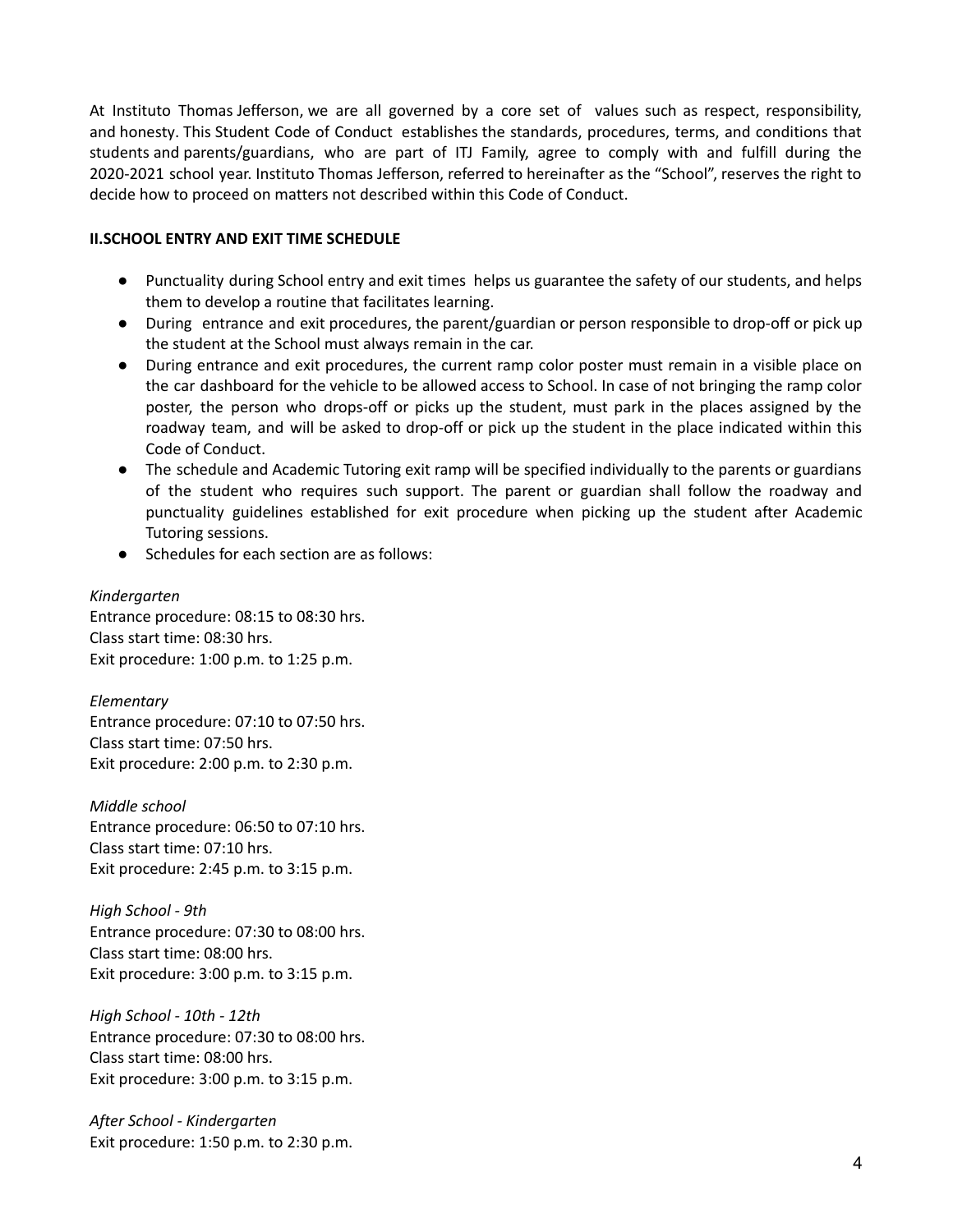*After School – Elementary* Exit procedure: 4:00 p.m. to 4:30 p.m.

*After School - Middle and High School* Exit procedure: 4:30 p.m. to 5:00 p.m.

- At the end of classes, the students should go immediately with all their belongings to their corresponding exit ramp. The students are not allowed to return to their classroom to pick up forgotten things once the exit procedure begins.
- For students who have older siblings in a different section, school entry and exit schedule will be the one corresponding to the older sibling except for After School exit schedule.

## **III. ENTRY PRIOR TO TIME SCHEDULE AND DELAYS**

- When a student arrives at School before the time established for their entrance procedure, he/she must go directly to the corresponding classroom and wait outside. Students shall not arrive at School before 06:50 a.m.
- When a student arrives once the entrance procedure has ended, he/she must follow the procedure indicated for his/her section:

## *Kindergarten*

The parent or guardian must show up with his/her child at the Front Desk where notice of arrival will be given to the section. The parent or guardian must stay with the student until the Section's Assistant takes the student to his/her classroom.

## *Elementary*

The parent or guardian must show up with his/her child at the Front Desk where notice of arrival will be given to the section. The parent or guardian must stay with the student until the Section's Assistant takes the student to his/her classroom.

## *Middle school*

The student should go to Middle and High School Front Desk to get a delay notice, and take it to his/her classroom.

## *High School - 9th*

The student should go to Middle and High School Front Desk to get a delay notice, and take it to his/her classroom.

## *High School - 10th - 12th*

The student should go to his/her classroom considering that the delay will be taken as an absence in the corresponding class.

● When a student remains at School once the exit procedure has ended, he/she must follow the procedure indicated for his/her section:

## *Kindergarten*

The students will be taken to Day Care classroom. The person who will pick up the student, should park in the places indicated by the roadway staff and pick him/her up directly in this classroom with the current ramp color poster.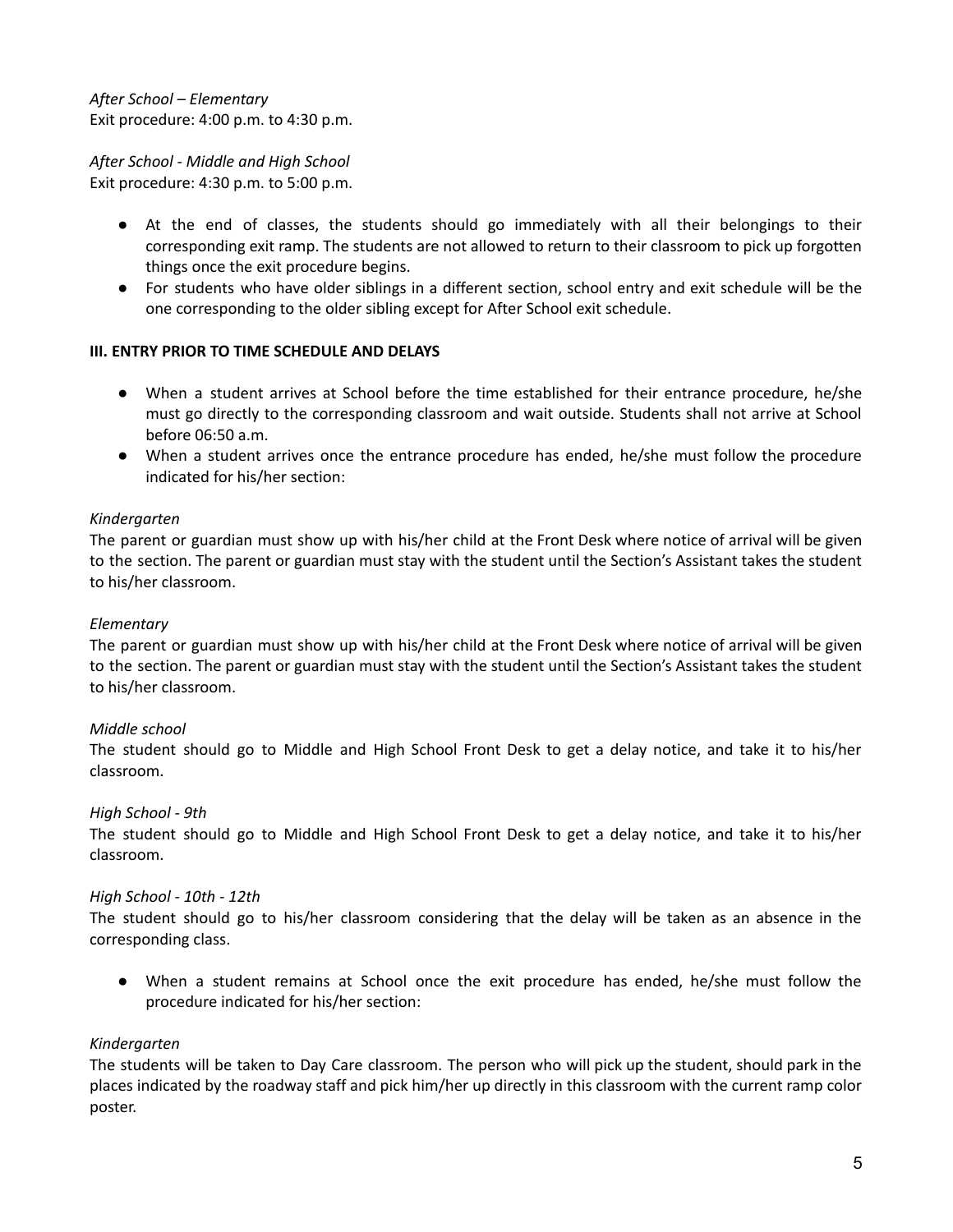# *Elementary*

The student will be taken to the Front Desk and then to the Section's Assistant office. The person who will pick up the student, should park in the places indicated by the roadway staff and pick him/her up directly at the Front Desk with the current ramp color poster.

## *Middle school*

The student must wait in the Middle and High School Front Desk. The person who will pick up the student, should park in the places indicated by the roadway staff and pick him/her up with the valid ramp color poster at the Middle and High School Front Desk. Starting at 4:00 p.m., the person who will pick up the student should park in the places indicated by the roadway staff and pick him/her up with the valid ramp color poster at the Front Desk.

## *High School - 9th*

The student must wait on ramp 1(one) for the person who will pick him/her up with the valid ramp color poster. Starting at 4:00 p.m., the person who will pick him/her up should park in the places indicated by the roadway staff and pick up the student with the valid ramp color poster at the Front Desk. This procedure applies only to students who are NOT authorized to leave school alone or with friends.

## *High School - 10th - 12th*

The student must wait on ramp 1(one) for the person who will pick him/her up with the valid ramp color poster. Starting at 4:00 p.m., the person who will pick him/her up should park in the places indicated by the roadway staff and pick up the student with the current ramp color poster at the Front Desk. This procedure applies only to students who are NOT authorized to leave school alone or with friends.

## *After school*

The student will be taken to the After School office. The person who will pick him/her up should park in the places indicated by the roadway staff and pick up the student at the After School office with the current ramp color poster.

● Entrance and exit delays will count from the next minute after the end of the procedure. The accumulation of delays will have the following consequences:

## *Kindergarten*

The student who accumulates three delays will be suspended for a day.

## *Elementary*

The student who accumulates three delays will be suspended for a day.

## *Middle school*

For the student who accumulates three delays, the grade for "Responsibility" subject will be affected with a decrease of five decimals.

## *High School - 9th*

For the student who accumulates three delays, the grade for "Responsibility" subject will be affected with a decrease of five decimals.

## *After school*

The student who accumulates three delays will be suspended for a day of After School activities.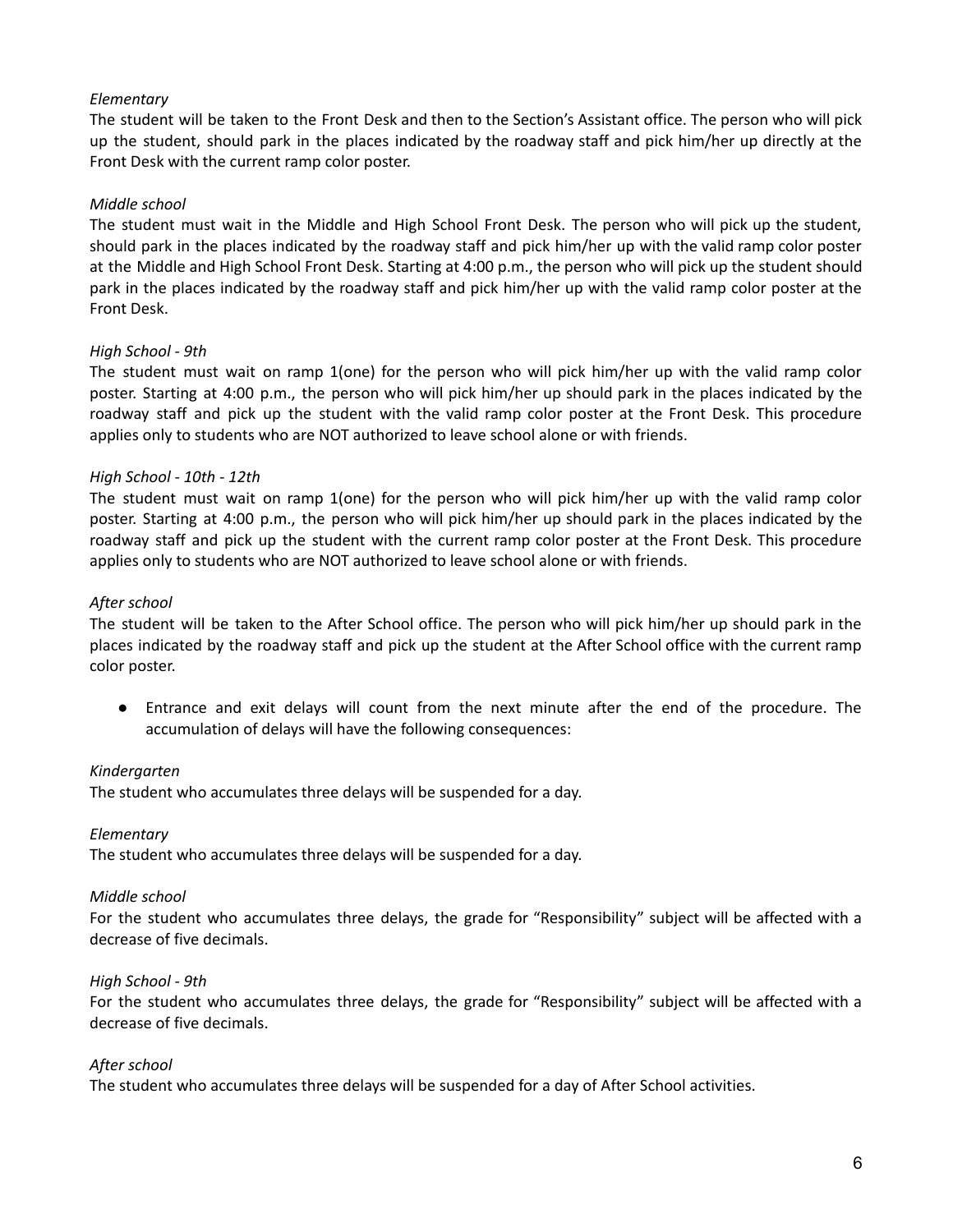#### **IV. ABSENCES AND TRAVEL OR SPORTS / ARTISTIC EVENT PERMITS**

#### 1. Absence due to Illness

● The School understands that in case of illness, it is necessary for the student to remain at home until their health is good enough to return to classes. To minimize the academic impact generated by illness absences, the procedure indicated by the corresponding section must be followed:

## *Kindergarten*

The parent or guardian shall inform the Head Teacher, Project Leader and Section Principal by email about the student absence. In case the student needs to catch up with any activity or assignment, the Head Teacher will inform it by the same means of communication, and one day for each day of absence will be given to finish pending tasks.

## *Elementary*

The parent or guardian shall inform the Head Teacher and the Project Leader by email about the student absence. In case of prolonged absences (3 days or more) an image of the medical prescription shall also be sent by email. When the student returns to class, he/she must approach his/her different teachers to receive indications about pending tasks. One day for each day of absence will be given to finish pending tasks. It is very important to realize that the absences will appear on the student report card. The justified absences will only allow reprogramming and submission of pending homework, extemporaneous assignments, and evaluation tests according to the USEBEQ calendar, subject to authorization from the Section Principal.

## *Middle School*

The parent or guardian shall inform the Academic Leader by email about the student absence. In case of prolonged absence (2 days or more) an image of the medical prescription shall also be sent by email. With this information, the Middle School Principal will determine if the absence may be justified. If so, it is very important to realize that the absences will appear on the student report card. The justified absences will only allow reprogramming and submission of pending homework, extemporaneous assignments, and evaluation tests according to the USEBEQ calendar, subject to authorization from the Section Principal.

Justified absences will not be taken into account to have the right to period evaluation.

When the student returns to class, he/she must approach his/her different teachers to receive indications about pending tasks. Up to five business days will be given to complete these tasks. If the absence due to illness occurs during evaluation periods, the student will only be able to present these tests during periods of extemporaneous evaluations. If they fail to do so, a mark of 0 (zero) will be given.

## *High School - 9th*

The parent or guardian shall inform the Academic Leader by email about the student absence. In case of prolonged absence (2 days or more) an image of the medical prescription shall also be sent by email. With this information, the High School Principal will determine if the absence may be justified. If so, it is very important to realize that the absences will appear on the student report card. The justified absences will only allow reprogramming and submission of pending homework, extemporaneous assignments, and evaluation tests according to the USEBEQ calendar, subject to authorization from the Section Principal.

Excused absences will not be taken into account to have the right to the current evaluation period.

When the student returns to class, he/she must approach his/her different teachers to receive indications about pending tasks. Up to five business days will be given to complete these tasks. If the absence due to illness occurs during evaluation periods, the student will only be able to present these tests during periods of extemporaneous evaluations. If they fail to do so, a mark of 0 (zero) will be given.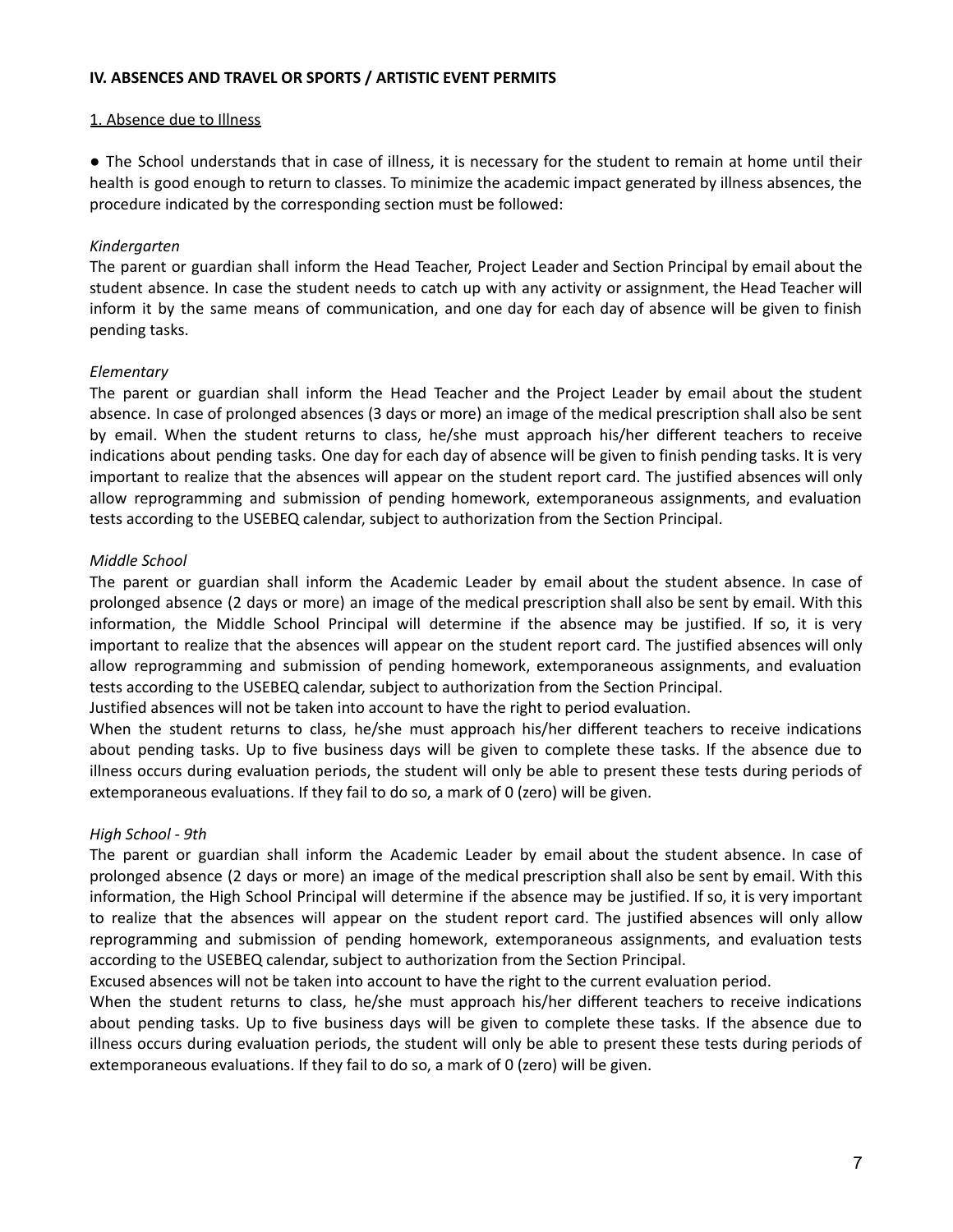## *High School - 10th - 12th*

Absences due to illness are not justified, unless the student is unable to attend School due to a contagious illness, accident or surgery, and should notify immediately by email his/her Academic Leader, attaching the corresponding medical prescription.

Justified absences will not be taken into account to have the right to evaluations in the corresponding period, nor for final semester exemption. The justified absences will only allow reprogramming and submission of pending homework, extemporaneous assignments, and examinations according to the USEBEQ calendar, subject to authorization from the Section Principal. When the student returns to class, he/she must approach his/her different teachers to receive indications about pending tasks. Up to five business days will be given to submit these assignments.

If the absence due to illness occurs during a period of evaluations, the student will only be able to present these tests during periods of extemporaneous evaluations. If they fail to do so, a mark of 0 (zero) will be given.

## *After school*

The parent or guardian shall notify the corresponding Sports/Cultural Coordinator by email about the absence. In case of prolonged absence (3 days or more) an image of the medical prescription shall also be sent. When the student returns to class, he/she must approach his/her Coordinator to receive indications about pending tasks.

## *2. Permission for family trips or sporting / artistic event*

● The School promotes family life, and therefore family trips and/or events for students with high athletic and/or artistic performance. When planning trips out of holiday periods established in the school calendar, the procedure indicated by the corresponding section must be followed:

## *Kindergarten*

The parent or guardian shall inform by email to the Head Teacher, Kindergarten Principal and Assistant about travel dates. This notice shall be given at least three weeks in advance. Upon returning from the trip, in case the student needs to catch up with any activity or task, the Head Teacher will inform the parent or guardian by email and one day for each day of absence will be given to finish pending tasks.

## *Elementary*

The parent or guardian shall inform by email to the Head Teacher, Project Leader and Elementary Principal about travel dates. This notice must be given at least three weeks in advance. When the student returns to class, he/she must approach his/her different teachers to receive indications about pending tasks. One day for each day of absence will be given to finish pending tasks. If the trip takes place during an evaluation period, the parent or guardian must request an appointment with the Project Leader at the time of giving notice about the trip in order to establish the dates on which the student will present his/her evaluation tests. It is very important to know that the absences will appear on the student report card. The justified absences will only allow reprogramming and submission of pending homework, extemporaneous assignments, and evaluation tests according to the USEBEQ calendar, subject to authorization from the Section Principal.

## *Middle School*

The parent or guardian shall inform by email to the Academic Leader about travel dates. This notice should be given preferably one week in advance. With this information, the Middle School Principal will determine if the absence can be justified. If so, it is very important to know that the absences will appear on the student report card. The justified absences will only allow reprogramming and submission of pending homework, extemporaneous assignments, and examinations according to the USEBEQ calendar, subject to authorization from the Section Principal.

Excused absences will not be taken into account to have the right to the period evaluation. Up to 5 absences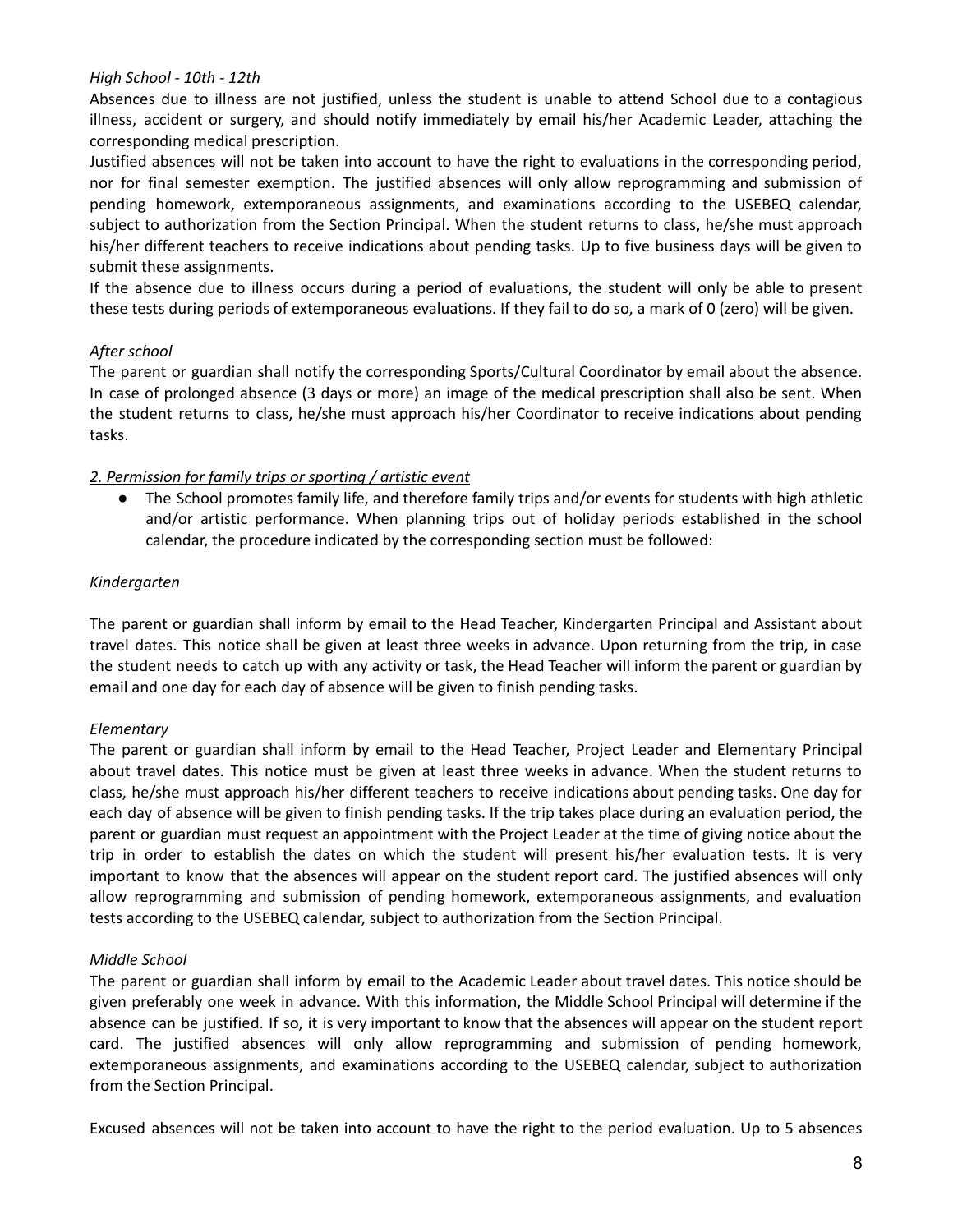per family trip and 3 absences per sporting/artistic event will be justified.

When the student returns to class, he/she must approach his/her different teachers to receive indications about pending tasks. Up to five business days will be given to complete these tasks. If the trip takes place during evaluation periods, the student will only be able to present these evaluation tests during extemporaneous periods. If they fail to do so, a mark of 0 (zero) will be given.

## *High School - 9th*

The parent or guardian shall inform by email to the Academic Leader about travel dates. This notice shall be given preferably one week in advance. With this information, the High School Principal will determine if the absence can be justified. If so, it is very important to know that the absences will appear on the student report card. The justified absences will only allow reprogramming and submission of pending homework, extemporaneous assignments, and examinations according to the USEBEQ calendar, subject to authorization from the Section Principal. Excused absences will not be taken into account to have the right to period evaluation. Up to 5 absences per family trip and 3 absences per sporting/artistic event will be justified.

When the student returns to class, he/she must approach his/her different teachers to receive indications about pending tasks. Up to five business days will be given to complete these tasks. If the trip takes place during evaluation periods, the student will only be able to present these evaluation tests during extemporaneous periods. If he/she fail to do so, a mark of 0 (zero) will be given.

## *High School - 10th - 12th*

Absences due to trips are not justified. In case of an absence due to a sporting or artistic event, the student must show to his/her Academic Leader a letter from the association or team to which he/she belongs, indicating the competition in which he/she will participate and the dates in which this event will take place, preferably one week in advance. With this information, the High School Principal will determine if the absence can be justified. The student should know that the absence(s) are not canceled, and will appear on the student report card, but will not be taken into account to have the right to evaluation period and the exemption of final semester.

The justified absences will only allow reprogramming and submission of pending homework, assignments, and examinations according to the USEBEQ calendar, subject to authorization from the Section Principal. When the student returns to class, he/she must approach his/her different teachers to receive indications about pending tasks. Up to five business days will be given to complete these tasks. If the competition or event takes place during evaluation periods, the student will only be able to present these evaluation tests during extemporaneous periods. If he/she fails to do so, a mark of 0 (zero) will be given.

## **V. INVITATIONS AND PERMITS, LEAVING DURING SCHOOL HOURS, PARTIES**

## 1. Invitations and Permits

- Under no circumstances the School will allow a student to leave without the ramp color poster corresponding to the current school year or without the corresponding permission for each section. In the event that the person who will pick up the student, does not present the valid ramp color poster or in case the student does not have the corresponding permit, the person who picks up the student must park in the areas indicated by the roadway staff and go to the Front Desk or M&H Front Desk, depending on the student's section, and present official proof of identity (passport or National ID), so the School can authorize the exit of the student or the invited guest.
- In case of being invited to the house of a classmate, the procedure indicated by the corresponding section must be followed:

## *Kindergarten*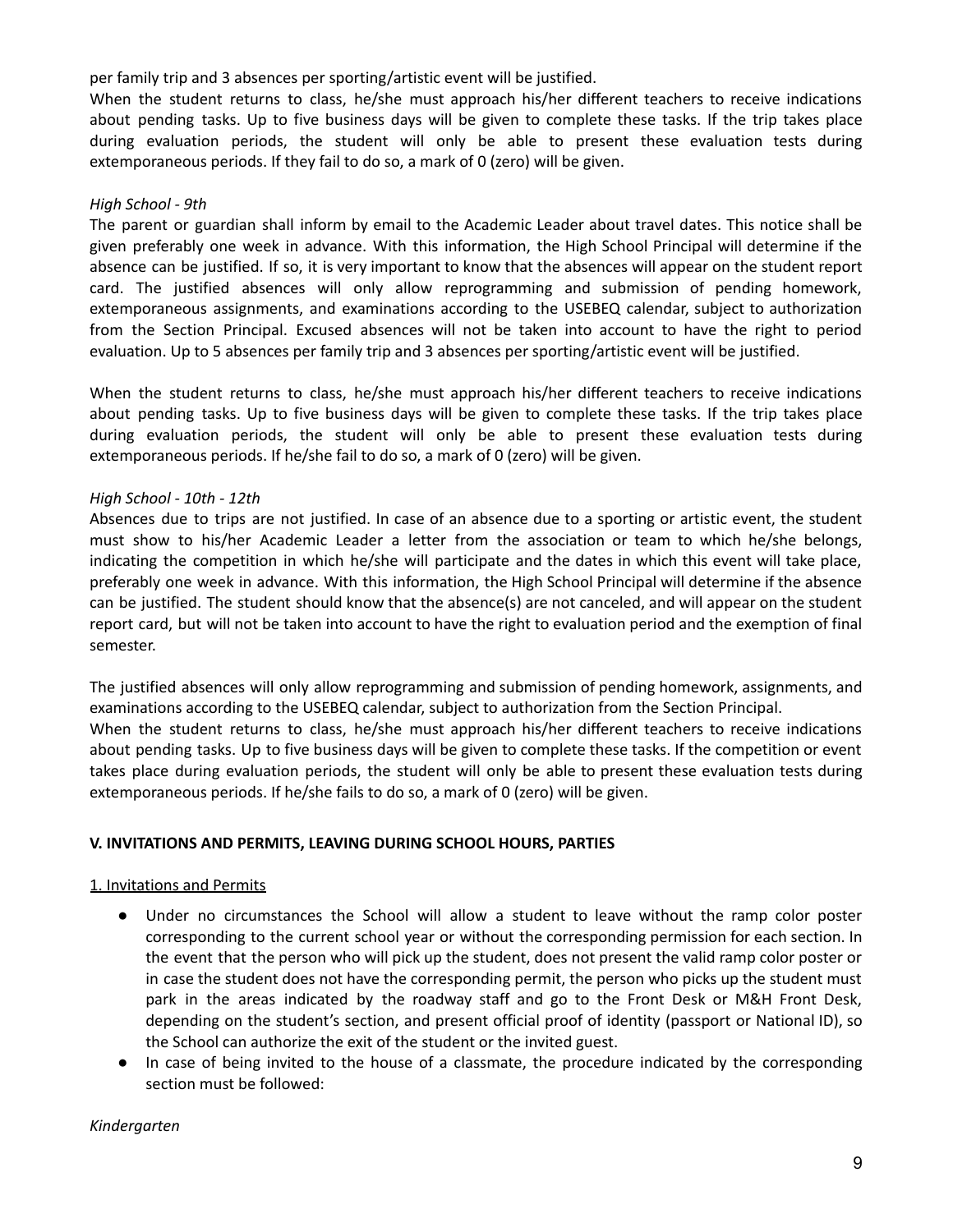The parent or guardian must send an email one day in advance to the Head Teacher, Kindergarten Principal, Assistant, and Project Leader informing their consent. The email must include the applicable date for the permission, as well as the complete information (name, grade and group) of the student invited and the one who invites. In case of not carrying the valid ramp color poster, the person who picks up the student must show up at the Front Desk. To solve any unexpected situation, the parent or guardian must contact the Kindergarten Assistant by telephone.

## *Elementary*

Students shall bring the School Permission Slip found in the virtual classroom (PF to 3th) and in Google Classroom (4th and 5th) previously filled out and signed by the parent or guardian. The students shall show this permission to the Head Teacher at the beginning of the day and give it to the teachers in charge of exit procedure at the time of getting into the car of the friend who invited them. In case of not carrying the valid ramp color poster, the person who picks up the student must show up at the Front Desk. To solve any unexpected situation, the parent or guardian must contact the Elementary Assistant by telephone.

## *Middle School*

Students shall bring the School Permission Slip found in Google Classroom previously filled out and signed by the parent or guardian. The students shall give this permission to the teachers in charge of exit procedure at the time of getting into the car of the friend who invited them. If the invited student has a credential that authorizes his/her departure with friends<sup>1</sup>, it will not be necessary to present the School Permission Slip. In case of not carrying a valid ramp color poster, the person who picks up the student must show up at the M&H Front Desk. To solve any unexpected situation, the parent or guardian must communicate by telephone to the M&H Front Desk or by email to the Academic Leader before noon.

## *High School - 9th*

Students shall bring the School Permission Slip found in Google Classroom previously filled out and signed by the parent or guardian. The students shall deliver the School Permission Slip to the teachers in charge of exit procedure at the time of getting into the car of the friend who invited them. If the invited student has a credential that authorizes his/her departure with friends, it will not be necessary to present the School Permission Slip. In case of not carrying a valid ramp color poster, the person who picks up the student must show up at the M&H Front Desk. To solve any unexpected situation, the parent or guardian must communicate by telephone to the M&H Front Desk or by email to the Academic Leader before noon.

## *High School - 10th - 12th*

Students shall bring the School Permission Slip found in Google Classroom previously filled out and signed by the parent or guardian. The students shall deliver the School Permission Slip to the teachers in charge of exit procedure at the time of getting into the car of the friend who invited them. If the invited student has a credential that authorizes his/her departure with friends, it will not be necessary to present the School Permission Slip. In case of not carrying a valid ramp color poster, the person who picks up the student must show up at the M&H Front Desk. To solve any unexpected situation, the parent or guardian must communicate by telephone to the M&H Front Desk or by email to the Academic Leader before noon.

## *After school*

Students shall bring the School Permission Slip found in the classroom's SITE (PF to 4th) or Google Classroom (5th to 12th) previously filled out and signed by the parent or guardian. The students shall deliver the School Permission Slip to the teachers in charge of exit procedure at the time of getting into the car of the friend who invited them. If the invited student has a credential that authorizes his/her departure with friends (6<sup>th</sup> to 12<sup>th</sup>),

 $1$  In order for the student to go alone and / or with friends at the exit time without a School Permission Slip during the entire School Year, the parent or guardian must complete and sign the authorization form AS01 (Exit Authorization 01 ), issued by the Section's Principal. This format specifies the different options in which the student may leave School, and shall be delivered at the beginning of the school year. With the information in this format, a credential will be given indicating the conditions under which the student may leave the School. In case the student forgets his her credential, he/she will need a School Permission Slip.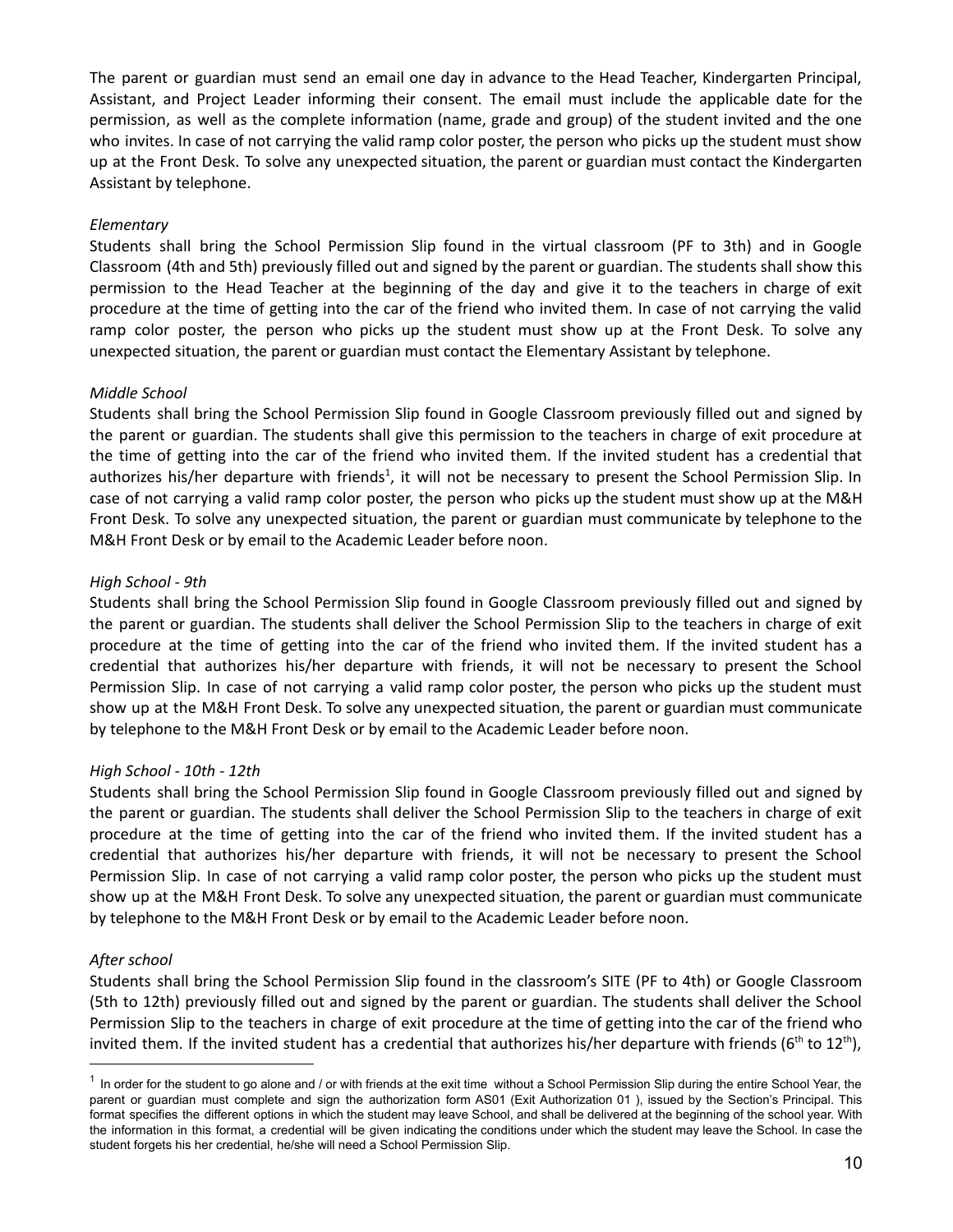it will not be necessary to present the School Permission Slip. In case of not carrying a valid ramp color poster, the person who picks up the student must show up at the After School office. To solve any unexpected situation, the parent or guardian must communicate by telephone to the After School Department or by email with the corresponding Coordinator before noon.

## 2. Leaving During Class Schedule.

● The School understands that there are situations in which it is necessary for the student to leave before the end of the school day. These exits affect the academic performance of the student so we kindly ask that they are the least possible. In case the student needs to leave before the normal time of exit, the procedure indicated by the corresponding section must be followed:

# *Kindergarten*

The parent or guardian shall request authorization by email from the Project Leader in case of requiring an early exit. The person who picks up the student must park in the area indicated by the roadway team and show up at the Front Desk with a valid ramp color poster. To pick up the student, an Early Exit Pass must be given by the School and then delivered at the security booth at the time of leaving.

# *Elementary*

The parent or guardian shall request authorization by email from the Project Leader in case of requiring an early exit. The person who picks up the student must park in the area indicated by the roadway team and show up at the Front Desk with a valid ramp color poster. To pick up the student, an Early Exit Pass must be given and then delivered at the security booth at the time of leaving.

# *Middle school*

The parent or guardian shall request authorization by email from the Academic Leader in case of requiring an early exit. The person who picks up the student must park in the area indicated by the roadway team and show up at the Front Desk with a valid ramp color poster. To pick up the student, an Early Exit Pass must be given and then delivered at the security booth at the time of leaving.

# High School - 9th

The parent or guardian shall request authorization by email from the Academic Leader in case of requiring an early exit. The person who picks up the student must park in the area indicated by the roadway team and show up at the Front Desk with a valid ramp color poster. To pick up the student, an Early Exit Pass must be given and then delivered at the security booth at the time of leaving.

# High School - 10th - 12th

In case of having the AS02 exit authorization<sup>2</sup>, the student must deliver the credential to the Security Booth and this will be returned upon his/her return to School. In case of forgetting the credential, the student will not be able to leave the School.

In case of not having the AS02 exit authorization, the parent or guardian shall request authorization by email from the Academic Leader in case of requiring an early exit. The person who picks up the student must park in the area indicated by the roadway team and show up at the Front Desk with a valid ramp color poster. To pick up the student, an Early Exit Pass must be given and then delivered at the security booth at the time of leaving.

 $^2$  In order for the student to go alone and / or with friends at the exit time without an Early Exit Pass during the entire School Year, the parent or guardian must fill out and sign the authorization form AS02, issued by the Section Office. This format specifies the different options in which the student may leave School, and shall be delivered at the beginning of the school year. With the information provided in this format, a credential will be given indicating the conditions under which the student may leave School. In case the student forgets his / her credential, he/she will need an Early Exit Pass.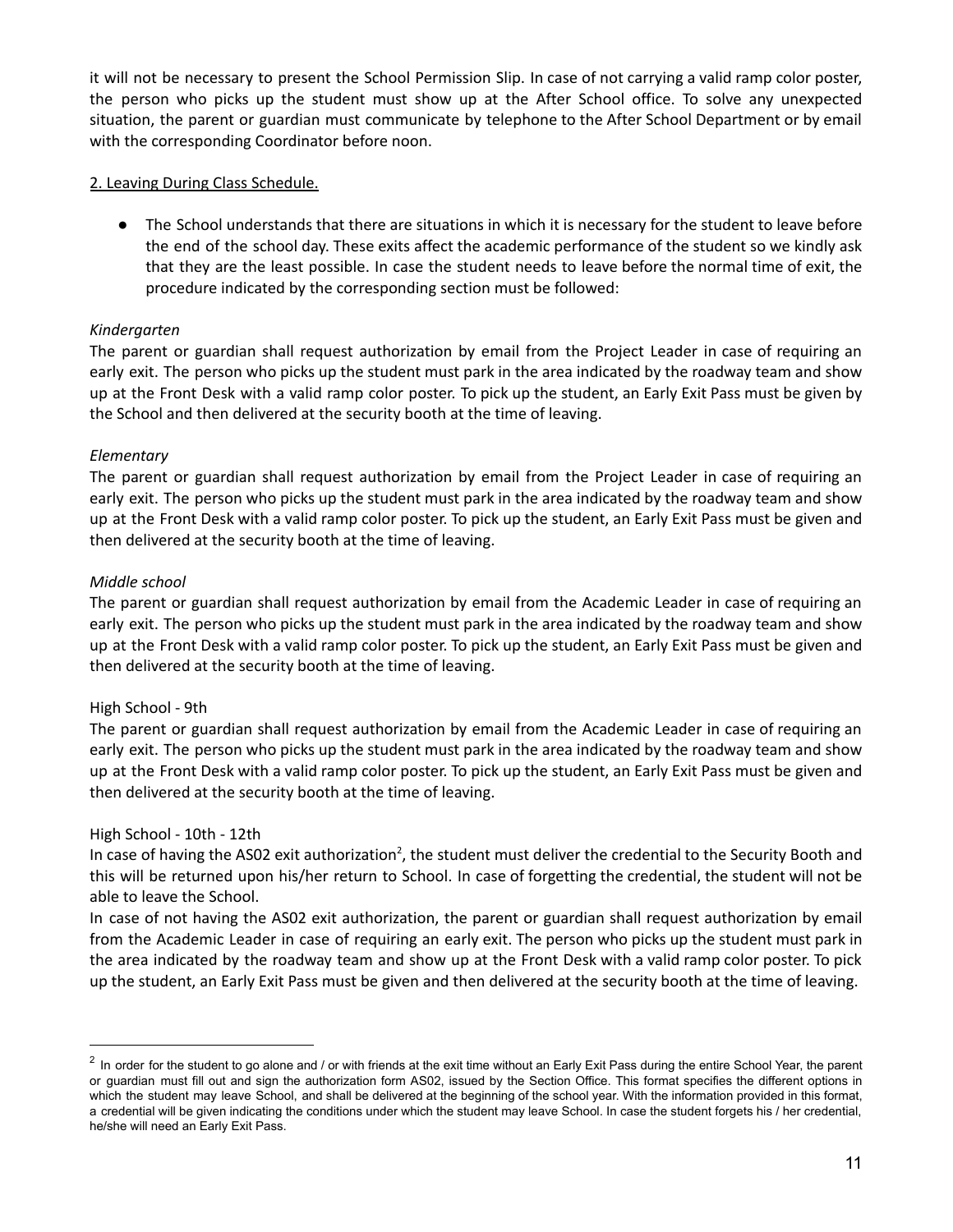## *After school*

Exit during After School meal times is not allowed. The student may only leave at the end of his/her workshop, during the After School exit procedure time. In the event of an emergency, the parent or guardian should contact the corresponding Coordinator directly or the After School Office by telephone to request the student exit during lunch or After School classes. The person who picks up the student must park in the area indicated by the roadway team and show up at the After School Offices with a valid ramp color poster.

## 3. Parties

● When a student invites 4 or more classmates to leave with him/her at the exit time, the procedure indicated by the corresponding section must be followed, as well as the instructions of the roadway team:

## *Kindergarten*

The parent or guardian who organizes the party should send an email two days before the party, to the Kindergarten Assistant, and the Project Leader informing the date, the list of guests and the time when the students will be picked up (this will depend on the normal exit time of the student who celebrates the party). The parent or guardian will be responsible of informing the parents or guardians of the students invited, that they need to follow the procedure indicated in Kindergarten for "Invitations and Permits" so the exit of their children may be authorized. The exit ramp will be the one on which the party organizer student always leaves.

## *Elementary*

The parent or guardian who organizes the party should access the School website and in the corresponding tab enter all the information required about the party one day in advance or the day of the party before 11:00 a.m. The parent or guardian will be responsible of informing the parents or guardians of the students invited, that they need to follow the procedure indicated in Elementary School for "Invitations and Permits" so the exit of their children may be authorized. All invited guests of Elementary School students will exit through the pink ramp (ramp 4) from 2:15 p.m. No party guests will be delivered before this time.

# *Middle school*

The parent or guardian who organizes the party should send an email to the M&H Front Desk informing the date and the guest list before 11:00 am on the day of the party. The organizer will be responsible for notifying their party guests that they should follow the procedure indicated in Middle School for "Invitations and Permits" in order to authorize their exit. The students will exit through the ramp where the student who celebrates the birthday leaves.

# *High School - 9th*

All High School from 9<sup>th</sup> party guests, will exit through the ramp where the student who celebrates the birthday leaves. Guests invited must present their credential or School Permission Slip.

## *High School - 10th - 12th*

All high school party guests will exit through the ramp where the student who celebrates the birthday leaves. Guests invited must present their credential or School Permission Slip.

## After school

The parent or guardian should send an email to the After School Department and the corresponding Sports/Cultural Coordinator, informing the date and the list of guests one day in advance or the day of the party before 11:00 a.m. The parent or guardian will be responsible of informing the parents or guardians of the students invited that they shall follow the procedure indicated in After School for "Invitations and Permits" so the exit of their children may be authorized. All After School students invited to the party will exit through the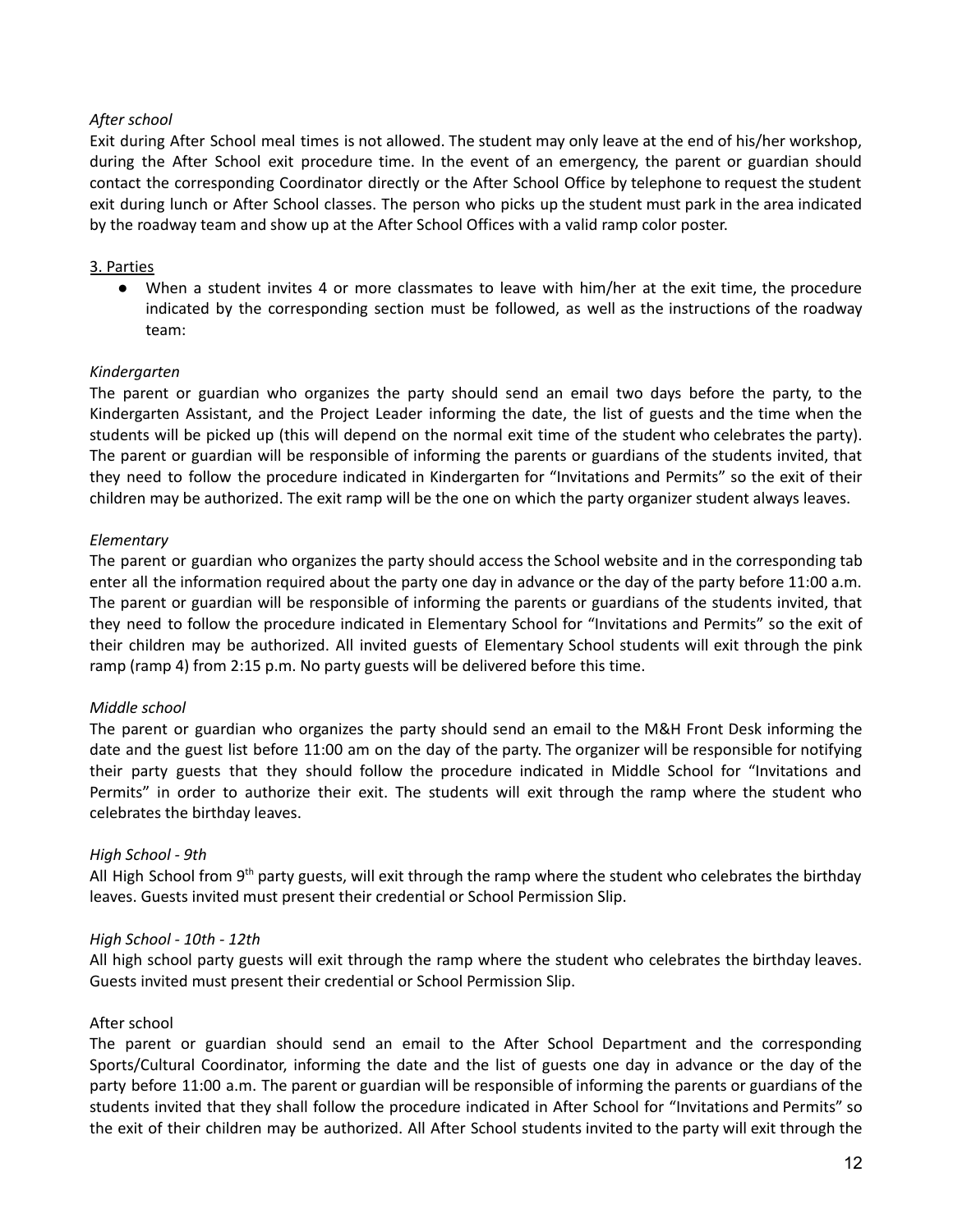ramp where the student who celebrates the birthday leaves.

## **VI. SOCIAL BEHAVIOUR**

- Respect and honesty are the fundamental values for social harmonious living at School and during our activities. Any action that goes against these values will have a disciplinary consequence, regardless of whether the action is specified or not within this Code of Conduct. The Principal of each section reserves the right to establish said consequences in case they are not stipulated in this Code of Conduct.
- The ITJ student must live the values of respect and honesty also when being outside school. Any action that goes against these values and that has an impact on the well-being of any member of the educational community, may also have a disciplinary consequence regardless of whether the action occurred or not inside the School or during School events.
- The following rules are a general guide for the behaviour expected of the student:

## 1. Belongings

- The student is solely responsible for his/her belongings. In case of loss, the School will not be liable for any losses.
- Anytime the student brings to School any object that is not allowed, he/she will have a disciplinary consequence and the School will not be liable for damages or losses.
- Lost and Found All lost items will be taken to Lost and Found of each section. Only the student can search for their belongings in the corresponding area. For Kindergarten and Pre-first students, a staff member will help them to find these. The parent or guardian may only access the Lost and Found when it is placed in the Patio Cívico on the date indicated each month. All belongings that are not recovered at the end of each semester will be donated to private social assistance institutions.

#### *Kindergarten*

The student must bring all his/her belongings marked with name and surname. The only day the student is allowed to bring a toy is Friday. Toys that contain small pieces, promote violence or have high sentimental value for the student are not allowed.

The student should never take the belongings of other classmates without their permission and should never damage these. In case of doing so, he/she will have a disciplinary consequence.

## *Elementary school*

The student must bring all his/her belongings marked with name and surname. The student is not allowed to bring toys any day of the week. The student should never take their other classmates' belongings without their permission and should never damage these. In case of doing so, he/she will have a disciplinary consequence.

## *Middle school*

The student must bring all their school supplies marked with name and surname. The student should never take the belongings of other classmates without their permission and shall never damage these. In case of doing so, he/she will have a disciplinary consequence.

#### *High School - 9th*

The student shall never take the belongings of other classmates without their permission and should never damage these. In case of doing so, he/she will have a disciplinary consequence.

#### *High School - 10th - 12th*

The students shall never take the belongings of other classmates without their permission and should never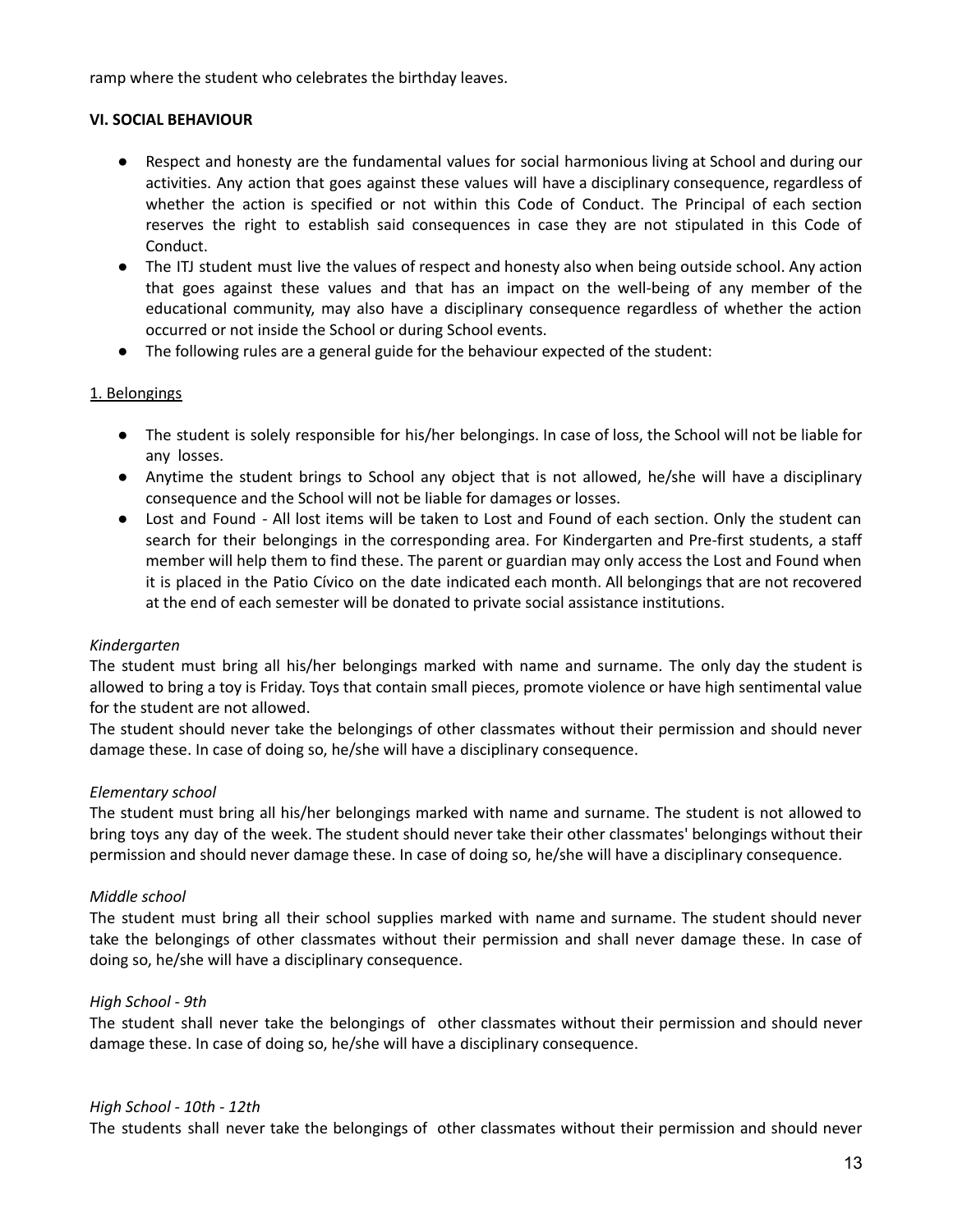## *After School*

Whenever their workshop requires it, the student shall bring his/her After School uniform marked with name and surname. The student should never take the belongings of other classmates without their permission and should never damage these. In case of doing so, he/she will have a disciplinary consequence.

## 2. Social Integration and Interaction with Classmates

- Group lists change every year to encourage integration among all students within the generation and allow students to develop their social skills. There will be no group change for students once the school year begins.
- Students must interact with their classmates in a respectful manner, avoiding abrupt games, heavy jokes and/or hurtful comments.

## 3. National Pride Ceremonies

- Every week Kindergarten, Elementary and Middle School sections have a Flag Ceremony. The student must wear his/her full uniform and show absolute respect during it. The student must participate actively during the proclamation of the Pledge of Allegiance and during the intonation of the Mexican National Anthem and the School Hymn. High school students (9th to 12th) do not participate in these Ceremonies.
- If the parent or guardian attend the National Pride Ceremony to see the presentation of their child's group, they must follow the procedure indicated by the corresponding section:

## *Kindergarten*

The parent or guardian must arrive with enough time to register at the Front Desk, and shall follow the Kindergarten staff instructions for taking their place in the section corresponding to parents at the Patio Cívico. The parent or guardian must show absolute respect during the ceremony and participate actively during the proclamation of the Pledge of Allegiance and during the intonation of the Mexican National Anthem.

## *Elementary school*

The parent or guardian must arrive with enough time to register at the Front Desk, and shall go to the balcony located on the first floor to participate from this place in the ceremony. Only seniors or people who are in some way unable to climb stairs will be allowed to be at the Civic Courtyard. The parent or guardian must show absolute respect during the ceremony and participate actively during the proclamation of the Pledge of Allegiance and during the intonation of the Mexican National Anthem.

## *Middle school*

Parents do not attend Flag Ceremonies

## 4. Conferences, Presentations and / or School Events

- Throughout the school year, the student participates in various School conferences, presentations and/or events. The student must always be respectful during these events, keeping silent when requested to do so and always follow the instructions of the staff that organizes them. Any action that is considered disrespectful or dishonest during these events will have a disciplinary consequence.
- Throughout the school year, the parent or guardian is invited to participate in various School conferences, presentations and/or events. The parent or guardian should always be respectful during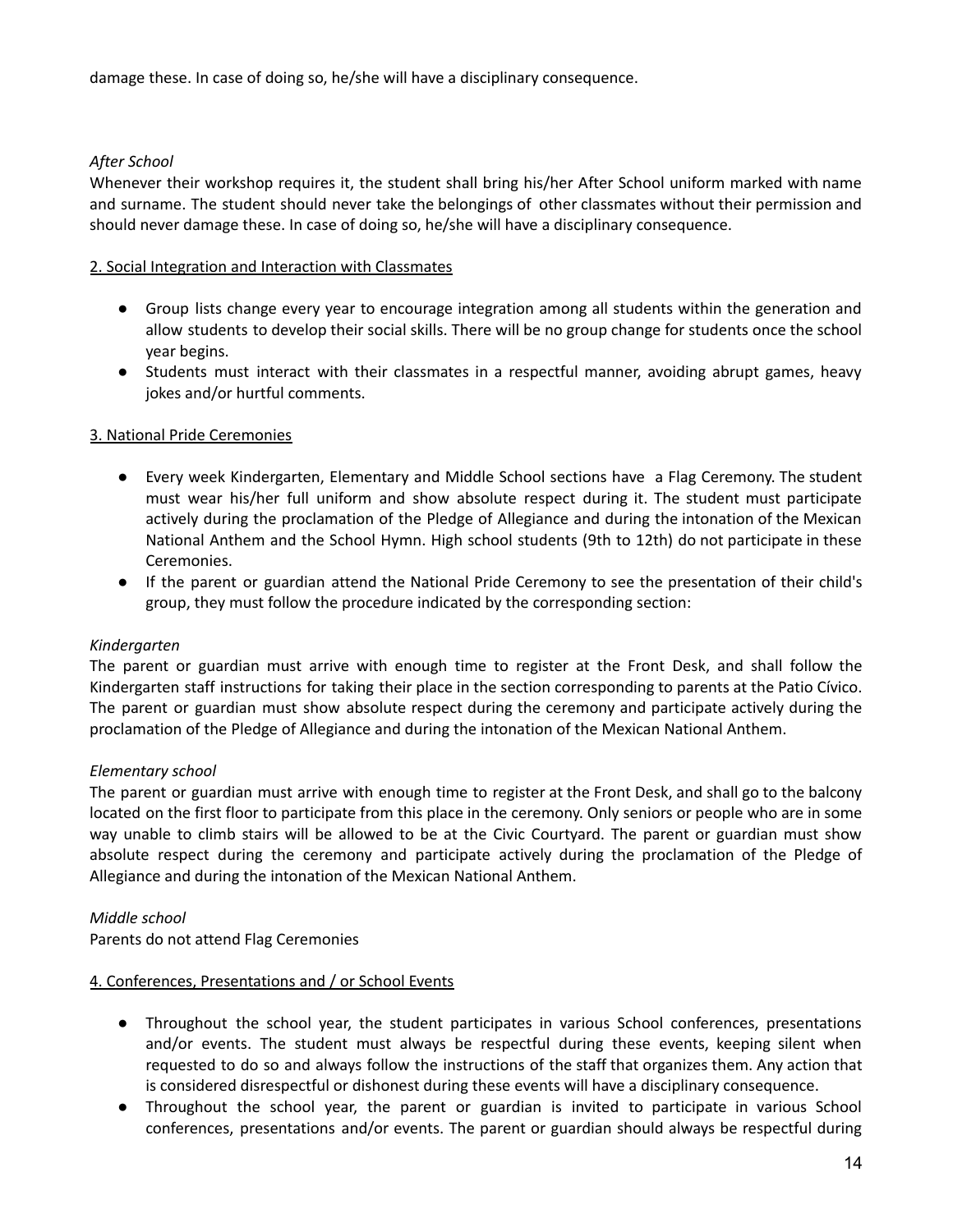these events, keeping silent when requested to do so, putting their mobile devices in silence or in airplane mode and to always follow the instructions of the staff that organizes them. In case of events inside the facilities of the School, it is their responsibility to arrive with enough time to register at the corresponding Front Desk.

## 5. Neatness and Order

● Even though the School has staff responsible for cleaning all spaces daily, it is the responsibility of each and every student to keep classrooms and shared spaces neat and tidy. The student must keep his/her desk, cubbyhole and/or locker tidy and without garbage, as well as keep the space around him/her clean and without garbage on the floor. This rule applies both to the classroom and shared spaces (recreation areas, laboratories, restrooms, etc.). When a student does not follow this behaviour, he/she will be asked to correct this action by cleaning up the dirty or messy space, if the behaviour persists, there will be a disciplinary consequence.

## 6. Language

- The students should always use respectful language when addressing their classmates, teachers and School staff. The use of rudeness or offensive words and/or expressions is not allowed and will have a disciplinary consequence.
- The parents or guardians should always use respectful language when talking to School staff and other parents or guardians they meet at School. The Principals of each section reserve the right to interrupt appointments or interviews with parents or guardians who do not use respectful language and, if this behaviour is repeated, a disciplinary consequence will be implemented for the student as a result.

## 7. Honesty

- Honesty in actions and words is essential for a harmonious social interaction. Therefore, the following actions, as well as any dishonest action not described in this Code of Conduct, will have disciplinary consequences, such as:
	- When the student decides to lie or omit the truth.
	- When the student incurs any type of forgery or plagiarism.
	- When the student takes the belongings of others without authorization from the owner.

●The students should always remember that the best way to amend a mistake is to tell the truth. This behaviour is highly valued by the School and the value of being honest will always be recognized in the student.

## 8. Bullying and Cyberbullying

- In order to consider a bullying case, the following points must be taken into account:
	- o There is an imbalance of strength and power
	- o It is only among students
	- o Occurs in school environment
	- o One or more students are constantly and for a long time exposed to negative actions by the same or several students within the School with the intention of harming and making visible their power over the other.
- Cyberbullying is manifested in posting comments, photos on social networks, cell phone or email messages that contain offensive, mocking messages, or that reveal private information of any student; creating fake profiles or seizing application passwords to annoy or impersonate a classmate; taking and publishing on the internet or distributing by any means, photos or videos of harassment or abuse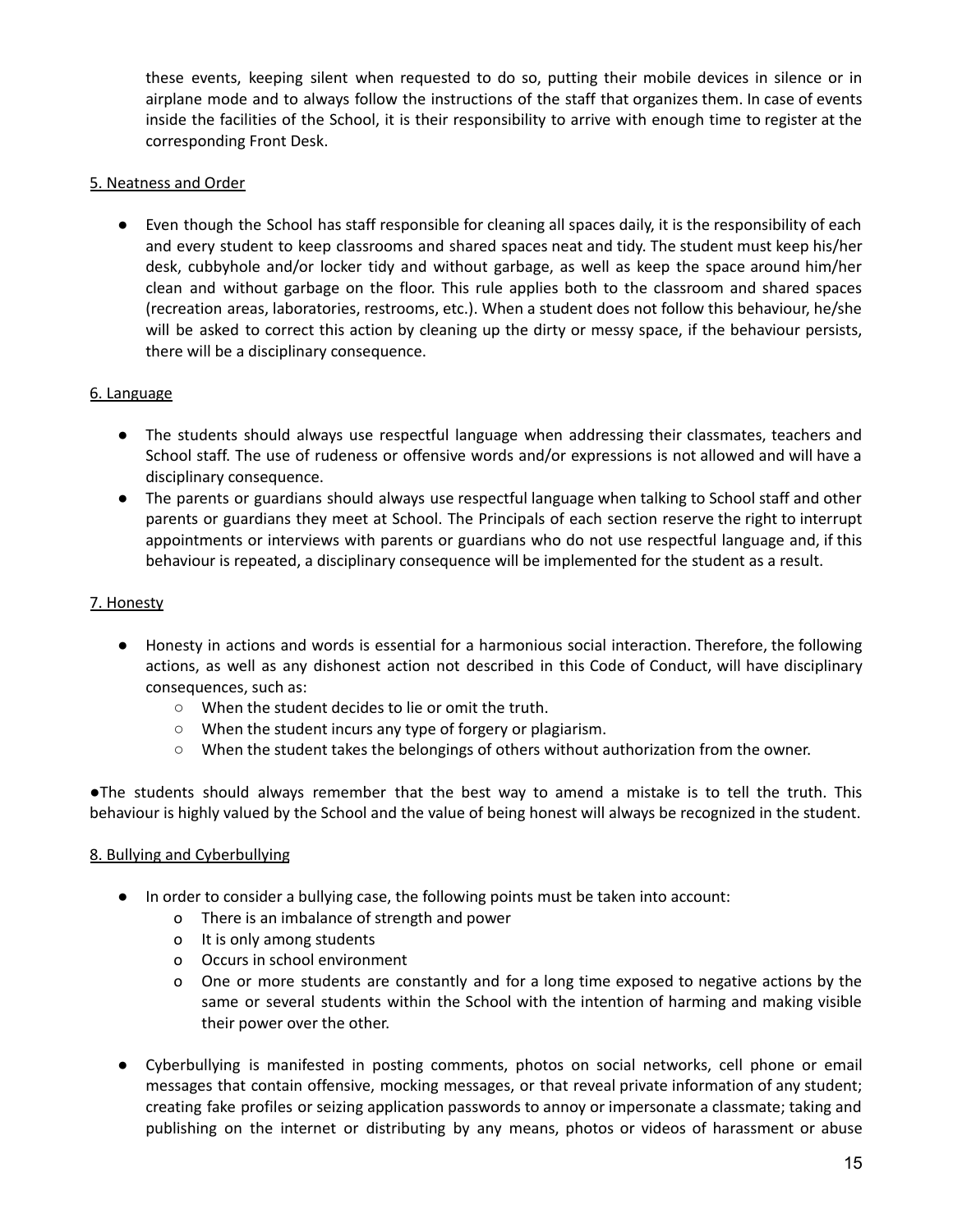against peers.

● Any manifestation of bullying, whether verbal, physical, psychological, social exclusion or cyberbullying will be handled following the guidelines established by the ITJ Campus Queretaro Antibullying Policy.

## 9. Profit-making Activities

● The student must not incur in any activity for personal profit such as the sale of toys, sweets, materials, etc. Profit-making activities will only be authorized when they are part of an academic program and when the resources generated by them are aimed at benefiting third parties or the entire group that organizes them. Any student who engages in a personal profit-making activity will have a disciplinary consequence.

## 10. Objects or Tasks Forgotten at Home

● Responsibility is a value that is developed since we are little and manifests itself from the beginning by making us responsible for our belongings. Therefore, in case of having forgotten some material or homework at home, the student should approach the teacher who requested it and assume the consequences. It is not allowed for the parent or guardian to take to school the materials or homework that the student forgot at home.

# **VII. USE OF ELECTRONIC AND / OR PERSONAL COMMUNICATION DEVICES**

• The responsible use of electronic and / or personal communication devices develops along with age, which is why each section has its own rules for it. The School is not responsible for any of these devices in case of damage or loss.

## *Kindergarten*

The student is not allowed to bring into the School any type of electronic and or personal communication device. This includes, but it is not limited to, cell phones, music players, tablets, smartwatches, watches with phones and/or cameras, computers, video games, etc. If a student brings into to School any electronic and/or personal communication device he/she will have a disciplinary consequence and the device will be removed and delivered to the Kindergarten Principal. The device will be returned directly to the parent or guardian in an appointment to discuss the breach of this Code of Conduct and its consequences.

## *Elementary school*

The student is not allowed to bring into the School any type of electronic and or personal communication device. This includes, but it is not limited to, cell phones, music players, tablets, smartwatches, watches with phones and/or cameras, computers, video games, etc. If a student brings into to School any electronic and/or personal communication device he/she will have a disciplinary consequence and the device will be removed and delivered to the Project Leader. The device will be returned directly to the parent or guardian in an appointment to discuss the breach of this Code of Conduct and its consequences.

The parent or guardian of 4th and 5th grade students must attend conferences or talks on Digital Citizenship and or Online Security available at the School.

## *Middle school*

The student is only allowed to bring into the School the School Chromebook. The student is not allowed to bring into the School any other type of electronic and or personal communication device. This includes, but it is not limited to, cell phones, music players, tablets, smartwatches, watches with phones and/or cameras, computers, video games, etc. If a student brings into to School any electronic and/or personal communication device he/she will have a disciplinary consequence and the device will be removed by a teacher.

The teacher will ask the student to turn off the device and it will be delivered to the Discipline Coach in the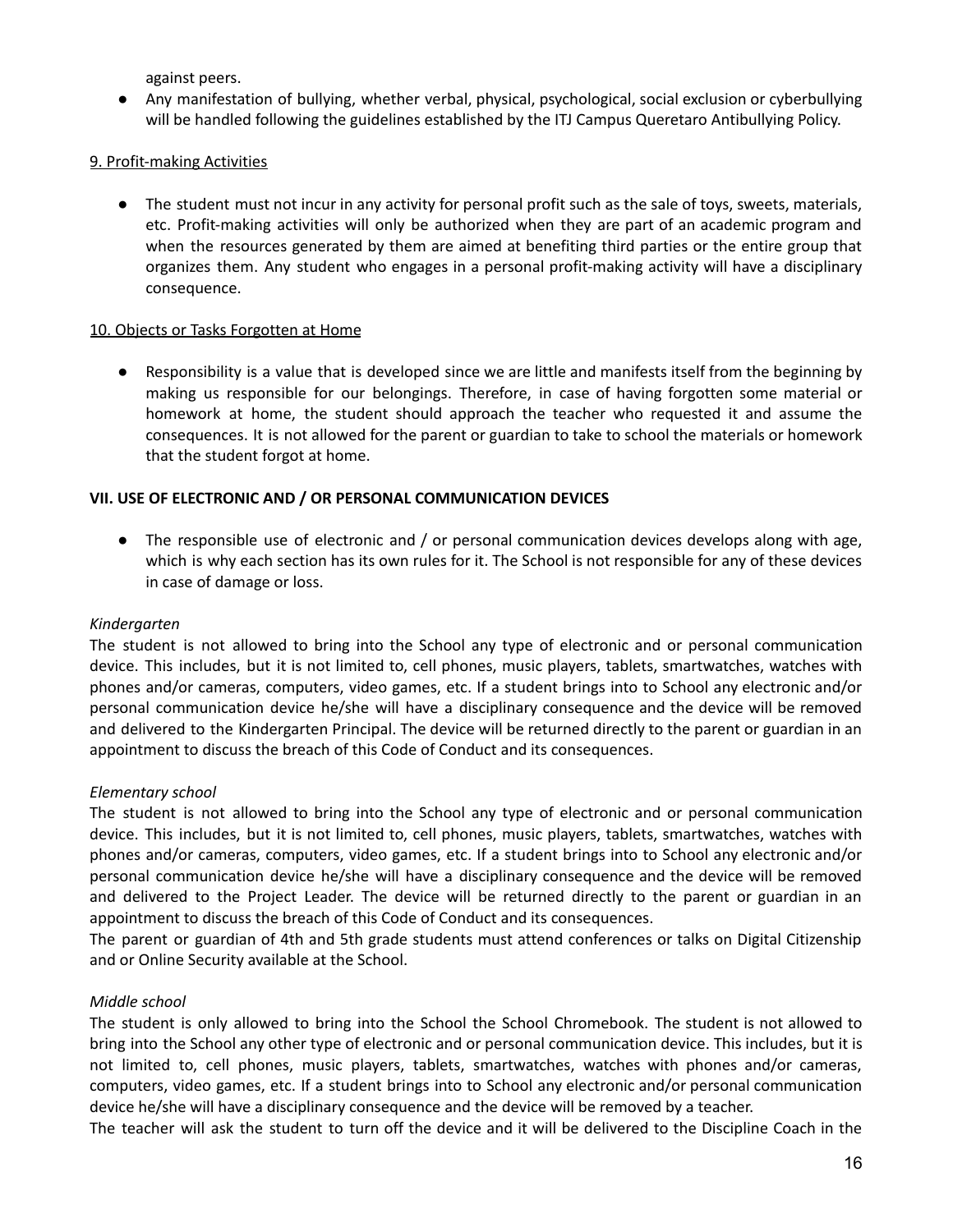presence of the student and a teacher to safeguard and identify them correctly, in order to have the probative material in case it is required. The device will be locked up for a week.

School staff can examine the contents of the devices when there is a suspicion of unauthorized or illegal use of the devices, ensuring that there is real evidence of the misuse, and that such content is related to the purpose of the search. If necessary, the device will be delivered to the corresponding authorities for investigation.

When it is not necessary to deliver the device and notify the authorities, it will be returned directly to the parent or guardian in an appointment with the Discipline Coach to discuss the breach of this Code of Conduct and its consequences.

The students are only allowed to film their classmates, School staff and/or school environment with school devices, and only when such activity is carried out during a class and under teacher instruction.

The students are not allowed to reproduce the images, audio and/or video that result from the activity in the classroom on any social network or website.

The students are not allowed to incite and/or produce videos and/or images and/or texts with exhibitionism. The students must actively participate in the workshops and classes of Digital Citizenship and Internet Security taught by the School.

The parents or guardians must attend the conferences or talks on Digital Citizenship and/or Internet Security offered by the School.

# *High School - 9th*

The student will follow the same guidelines of high school students from  $10^{\text{th}}$  to  $12^{\text{th}}$  (see next section).

# *High School - 10th - 12th*

The student is allowed to bring into the School electronic and/or personal communication devices observing the rules set forth herein.

The students is allowed the use of electronic and/or personal communication devices during his/her breaks or for activities authorized by teachers and/or High School Principal.

The students is allowed to use his/her personal devices for academic activities authorized and supervised by teachers only when he/she is requested to do so. When there is suspicion of unauthorized or illegal use of the devices, these may be removed by any authority from the School.

The teacher will ask the student to turn off the device and it will be delivered to the Discipline Coach in the presence of the student and a teacher to safeguard and identify them correctly, in order to have the probative material in case it is necessary. The device will be locked.

The School staff can examine the contents of the devices when there is a suspicion of unauthorized or illegal use of the devices, making sure there is real evidence of the misuse and that such content is related to the purpose of the search. If necessary, the device will be delivered to the corresponding authorities for investigation.

When it is not necessary to deliver the device and notify the authorities, it will be returned directly to the student one week later in an appointment with the Discipline Coach where the breach of this Code of Conduct and its consequences will be discussed.

The student is not allowed to carry headphones in the classroom unless authorized by the teacher.

The student is not allowed to connect his/her personal devices to School devices or equipment.

The student is not allowed to film or photograph classmates, School staff and/or School environment inside the School and/or during activities organized by the School without the other party's consent.

The student is not allowed to reproduce the images, audio and/or video that are recorded inside the School and or during activities organized by the same in any social network or website.

The student is not allowed to incite and/or produce videos and/or images and/or texts with exhibitionism.

The student must actively participate in the workshops and classes of Digital Citizenship and Online Security taught by the School.

# *After school*

The corresponding section guidelines are followed.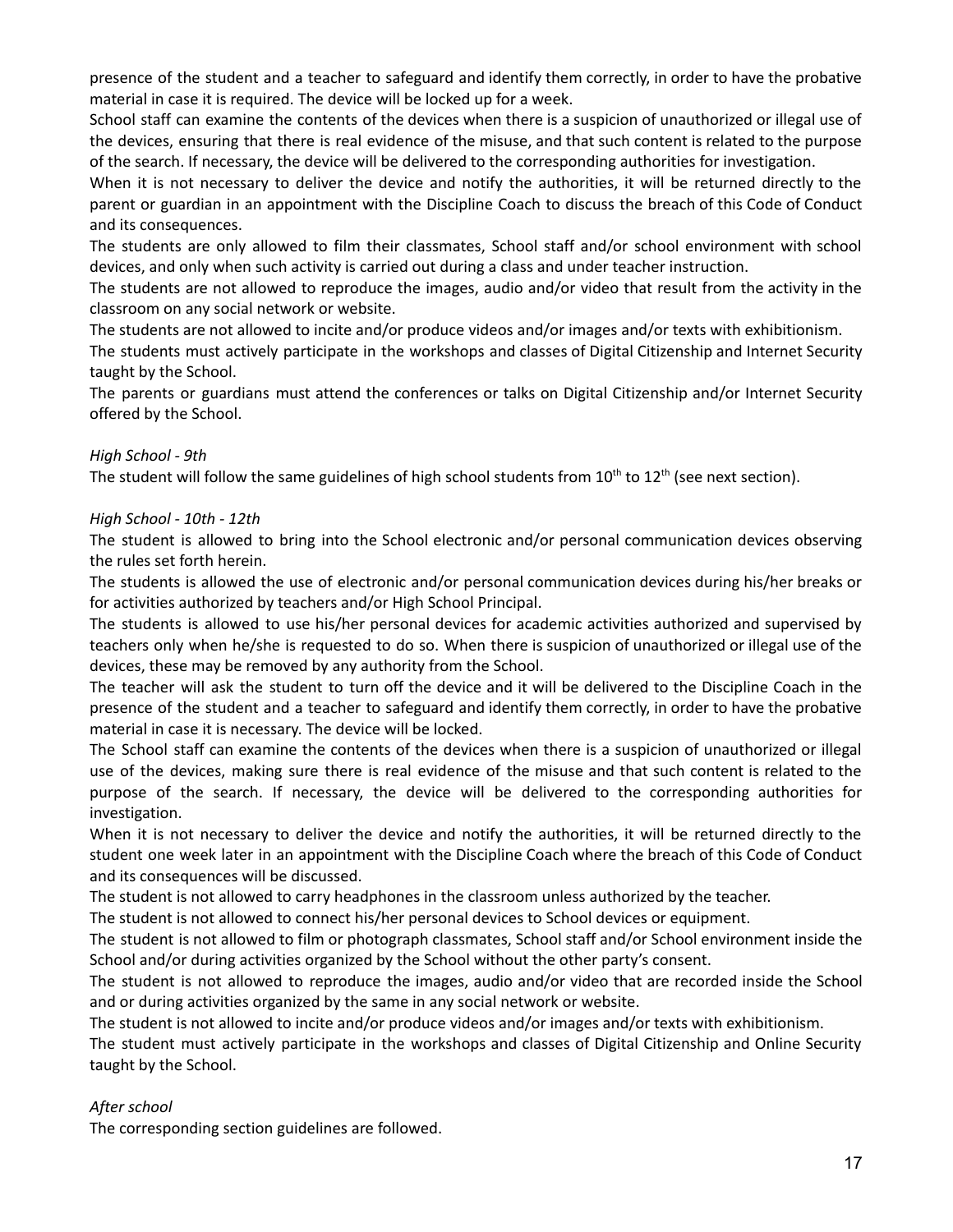## **VIII. USE OF INSTITUTIONAL ACCOUNTS, EQUIPMENT AND ELECTRONIC DEVICES AND ONLINE BEHAVIOUR**

● The following rules apply to all students. Failure to follow them will have a disciplinary consequence and may result in the cancellation or limitation of the use of accounts, devices, equipment and institutional network and in the partial or total repair of the device or equipment.

## 1. Use of Institutional Accounts

- The student will receive an institutional email account. Through this account, the student will have access to a series of platforms and digital applications for educational purposes that must be used always following the rules set forth herein.
- The student must keep his/her passwords private and not share them with friends, siblings or acquaintances.
- The student must use only his/her username and password to access the devices, accounts or computer network. Reading, deleting, copying or modifying the email of others is considered a serious breach of honesty.
- The institutional email belongs to the School. In case of incurring a serious offense, the School reserves the right to access to the student's account and files to audit them.
- The student must report any misuse of institutional accounts to the teacher or to the corresponding leader.
- The parents or guardians must sign the "G Suite Agreement" document that they will receive at the beginning of the school year so the institutional account may be delivered to the student.

## 2. Online Behaviour

- The student is not allowed to breach the School security measures of the computer network.
- The student is not allowed to download software, extensions or internet applications while using institutional accounts or devices. The student will only be allowed to download information when requested by the teacher and when it is part of the class.
- The student is not allowed to buy, sell or advertise any type of product or service while using institutional accounts or devices.
- The student is not allowed to threaten, harass, insult, tease, annoy or spread rumors with or about their classmates while online. These behaviours go against the value of respect and will have a disciplinary consequence.
- The student is not allowed to share personal information about themselves, their classmates, teachers and/or School while online. This information includes but is not limited to references to physical addresses, details about his/her family (including names), details about his/her friends, age, birthdays, phone number or photographs.
- The student and/or the parent or guardian is not allowed to seize the School databases.
- The student must always give credit to the author and/or source of his/her research. Failure to properly cite sources of information is a form of plagiarism and therefore a serious breach of honesty that will have a disciplinary consequence.
- The student must use respectful and appropriate language without rudeness, insults or comments that bother others because of their gender, ethnicity, appearance, behaviour or beliefs. These behaviours go against the value of respect and will have a disciplinary consequence.

# 3. Use of Institutional Devices and Electronic Equipment

● The student shall use the devices and electronic equipment for educational purposes only.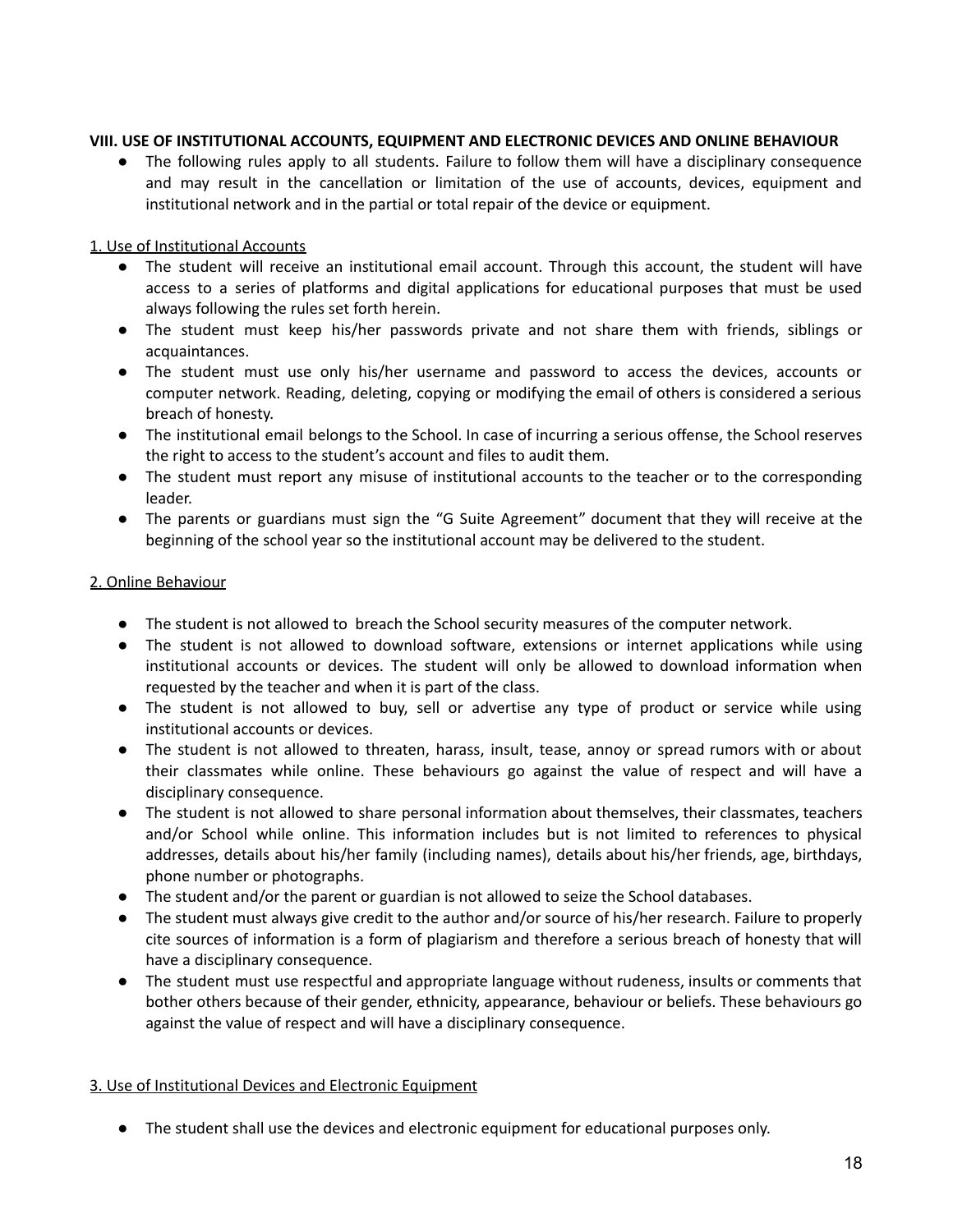- The student shall use the devices and electronic equipment only for the tasks assigned by the teacher in the classroom.
- The student shall report any misuse of the devices, electronic equipment or internet network to the corresponding teacher or leader.
- The student shall stop immediately and report to the teacher or person in charge when there is a problem or failure with the devices, equipment or internet network.
- The student shall always follow the instructions for use and care of the devices and equipment given by the teacher.
- The student shall check the conditions of the device or equipment at the beginning and at the end of the class, and notify immediately to the responsible teacher if there is any abnormality.
- The student is only allowed to borrow a device or equipment if it will be used in a class under the supervision of a teacher.
- The student is not allowed to use the devices or equipment assigned to other students.

# **IX. DISCIPLINE SYSTEM**

- The School discipline system aims to guide the student in his/her development of values like honesty and respect. The disciplinary consequences described in this Code of Conduct allow the student to understand the seriousness of the fault committed and help him/her develop critical thinking skills when making decisions.
- The School reserves the right to decide the appropriate disciplinary consequence for any situation not described in this Code of Conduct.
- The parents or guardians must support the decisions of the School and express any doubt, concern or disagreement in a respectful manner with the corresponding person at the School, always seeking to work as a team for the Student's well-being.
- As the students grow, they become more aware of the consequences of their actions, therefore the disciplinary consequences are modified according to the stage of development in which each student is.

# *Kindergarten*

It is based on the Positive Discipline program, and we use the "1, 2, 3, Magic" system, allowing the student to recognize the logical consequence of his/her actions. Repeated acts such as disrespect to any member of the school community, physical fights or acts that endanger the physical and/or emotional well-being of the student and/or members of the school community will cause the student to receive a warning or report.

Warnings are cumulative during the school year. At the third warning, the student receives an infraction that will result in withholding the re-enrollment. In the event that a student engages in any action that the school considers a serious lack of respect or that jeopardizes his/her safety and/or that of others, the student will receive a direct infraction.

The re-enrollment will be released if there is a noticeable improvement in the student's behaviour and attitude, which will be observed and evaluated by the Kindergarten Principal and the Department of Personalized Education.

# *Elementary*

We follow the "Stop, Think and Do" system, which allows the student to learn to "stop" and "think" about the options he/she has in different situations and the consequences of each option in order to later "act" in the most appropriate way.

Acts such as showing disrespect to any member of the school community, engaging in physical fights, acts that endanger the physical and/or emotional well-being of the student and/or members of the school community, lying, taking something that does not belong to the student without authorization from the owner, doing something wrong and not accepting it, and any type of plagiarism will cause a warning or report.

Warnings are cumulative during the school year. At the third warning, the student receives an infraction that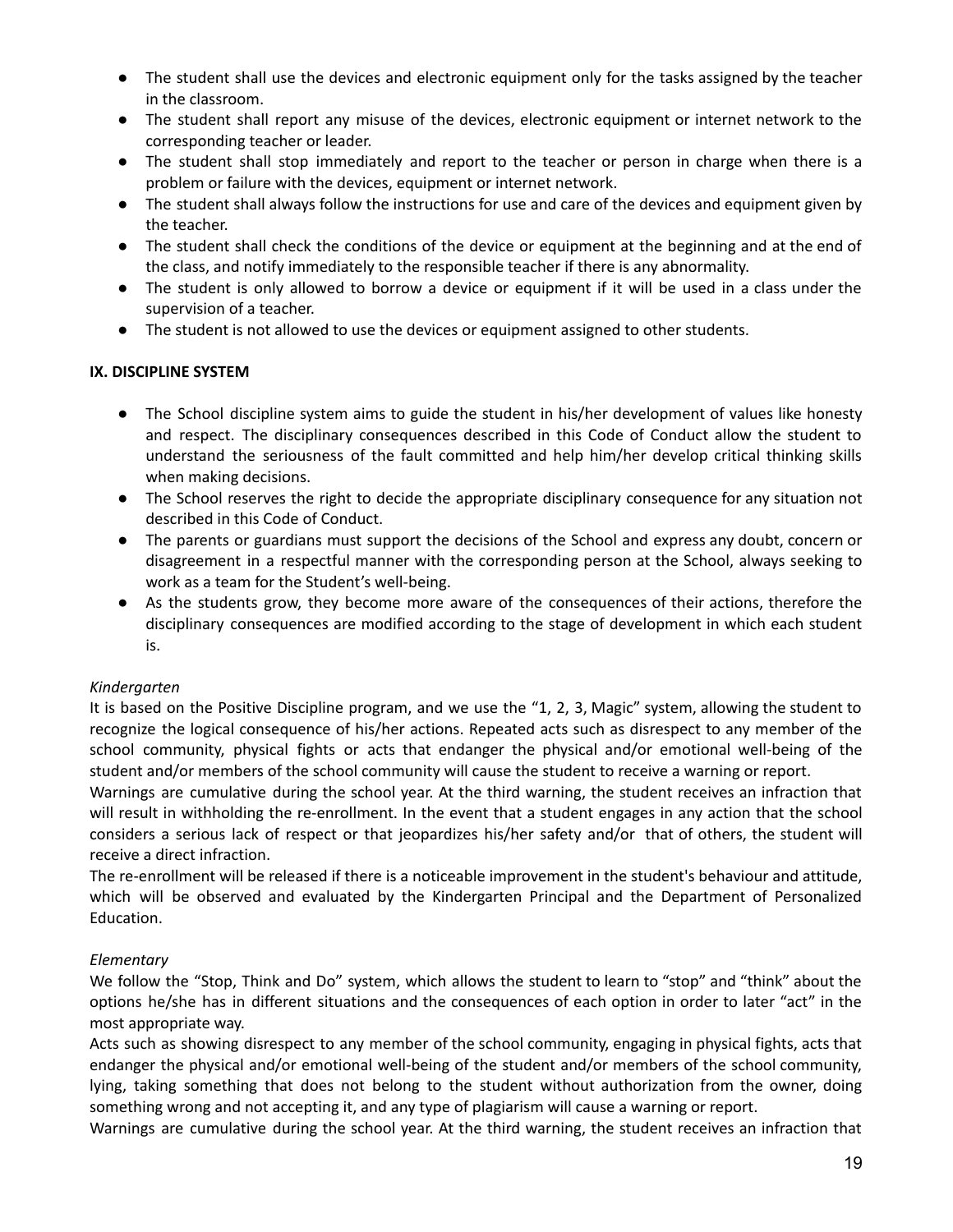will result in withholding the re-enrollment. In the event that a student engages in any action that the School considers a serious lack of respect or that jeopardizes his/her safety and/or that of others, the student will receive a direct infraction. These actions include but are not limited to, recurrence in copying or plagiarism, recurrence in acts of Bullying, damage or destruction of School facilities or materials either intentionally or as the result of negligence, any warning obtained after the first infraction and inappropriate behaviour online.

The re-enrollment will be released if there is a noticeable improvement in the student's behaviour and attitude, which will be observed and evaluated by the Department of Personalized Education, Project Leader and/or Section Principal.

Upon obtaining a second infraction, the student will be suspended for 3 days and may rely in TOL or Google Classroom (depending on the student's grade) to work at home. In the event that the student receives a second infraction, the School reserves the right not to authorize the re-enrollment.

# *Middle School*

In Middle School, the student has developed the ability to differentiate between appropriate and inappropriate behaviours and their consequences. The Middle School discipline system allows the student to develop impulse control and their sense of responsibility, as well as understand that the magnitude of the consequence is directly proportional to the seriousness of the act or behaviour.

All those attitudes and/or behaviours that alter the relationship of the educational community and that have an impact on the good development of the dynamics outside and inside the School, making their harmonious living and learning difficult, are considered in a scale from minor to major. Some of the behaviours for which the student will receive a disciplinary consequence are the following:

- Being late to the classroom, making inappropriate noises, shouting, eating in the classroom, constantly interrupting class, teasing, etc.
- Disobeying the instructions of any authority.
- To disrespect either physically or verbally, play abruptly or improperly, perform acts of intimidation, harass, threaten, humiliate, discriminate against and / or insult any member of the school community.
- To manipulate, damage or destroy intentionally or negligently the facilities, equipment, devices and/or materials of the School.
- Intentionally or negligently damage or destroy the belongings and/or personal items of any member of the educational community.
- To engage in inappropriate, destructive and negative behaviours that may jeopardize his/her or another person's integrity and/or safety.
- Any type of plagiarism or falsification of signatures and/or documents.
- To bring into the School and/or use weapons, harmful substances, alcohol and/or drugs, as well as to bring into the School devices or objects that are used to carry and/or consume any illegal substance, tobacco, alcohol or drug.
- Filming or photographing any member of the educational community, as well as distributing any digital content without express authorization from the Section Principal.
- To violate the terms established in this Code of Conduct for the use of accounts, equipment, electronic devices, social networks and online behaviour.
- Any action, attitude or activity that the discipline committee considers to alter the proper development of the dynamics of the school, making it difficult for the educational community, the harmonious living and learning.

Inappropriate behaviours may vary in magnitude and will be sanctioned in accordance with these guidelines, as indicated below:

# \* Detention

In case of recurrence in any lack of discipline during his/her classes, the student will have a detention period, which consists of remaining in the assigned classroom during recess to perform academic work.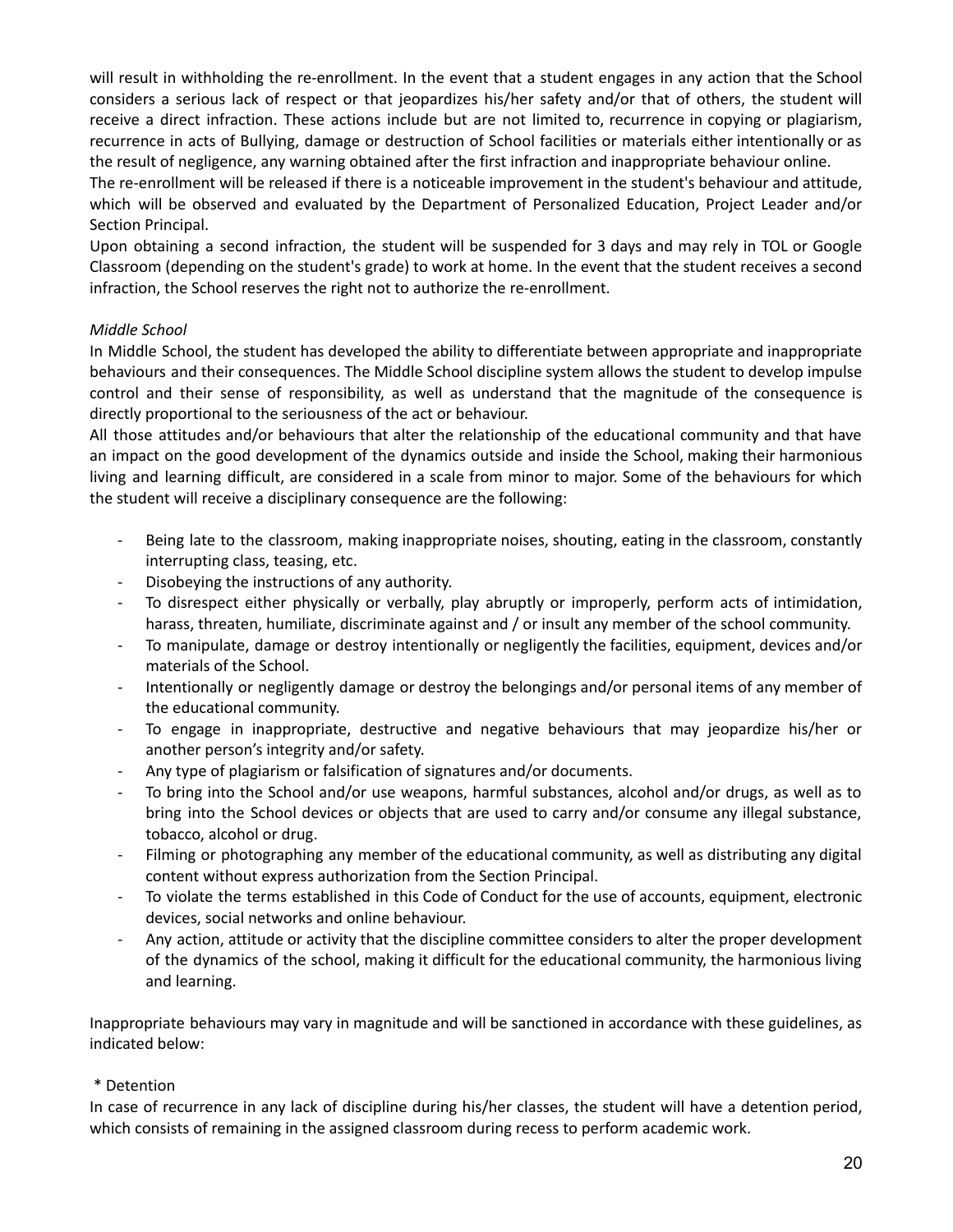The student must arrive on time, with the material needed and a reading book. It is important that the student follows the instructions in complete silence. Upon accumulating three periods of detention, the student will receive a notice of conduct (aviso de conducta).

According to the seriousness of the lack of discipline, the student may receive a notice in addition to the detention period.

# \* Notices (Avisos)

When a student has a third period of detention or when he/she commits a lack of discipline considered more serious, he/she will receive an immediate notice. Each time a student receives a notice, the period conduct grade will be affected with one point less in behaviour. Upon accumulating three notices, the student will receive the first behaviour report. In case of any misbehaviour after the first report, the student will get a second report.

# \* Reports

The report is a serious disciplinary consequence. The student will receive a report whenever he/she incurs in lack of respect, honesty and/or aggressive or destructive behaviours either inside or outside the School, during activities or while wearing the logo and/or wearing the uniform (regardless of whether this happens during or after School hours and/or activities). From the second report, the student must carry out the social or community service work under the conditions assigned by the Discipline Coach. Upon receiving a report, student's period grade for conduct will be 5 (five).

- 1st Report: It will involve 5 (five) in conduct in the corresponding period. The School will contact the parents or guardians to set up an appointment.
- 2nd Report: It will involve 5 (five) in conduct in the corresponding period. The School will contact the parents or guardians to set up an appointment, and the re-enrollment will be withheld. The student must comply with a day of external social service (6 hours), delivering a letter of compliance from the association indicated by the school, apart from acknowledging the academic consequences of his/her absence (quiz, homework, laboratory, period evaluation, etc.)

# ● Infraction

An infraction is a very serious disciplinary consequence. The student will receive an infraction after having received two reports, when he/she continues to commit acts of disrespect, dishonesty and/or incurs in aggressive or destructive behaviours either inside or outside the School, during activities or while using the logo and/or wearing the uniform (regardless of whether this happens after School hours and/or during School activities). In case of any misbehaviour after the first infraction, the student will get a second infraction.

- 1st Infraction: It will involve 5 (five) in conduct in the corresponding period. The School will contact the parents or guardians to set up an appointment, and the re-enrollment will be withheld. The student must complete two days of external social service (12 hours), delivering a letter of compliance from the association indicated by the school, apart from acknowledging the academic consequences of his/her absence (quiz, homework, laboratory, period evaluation, etc.)
- 2nd Infraction: It will involve 5 (five) in conduct in the corresponding period. The School will contact the parents or guardians to set up an appointment, and the re-enrollment will be withheld. The student must complete four days of external social service (24 hours), delivering a letter of compliance from the association indicated by the school, apart from acknowledging the academic consequences of his/her absence (quiz, homework, laboratory, period evaluation, etc.)

The School reserves the right to suspend the student temporarily according to the seriousness of the offense committed.

If the student's re-enrollment is withheld, he/she shall make a change in his/her academic situation and/or attitude. The Discipline Committee will determine whether or not to release the re-enrollment for the next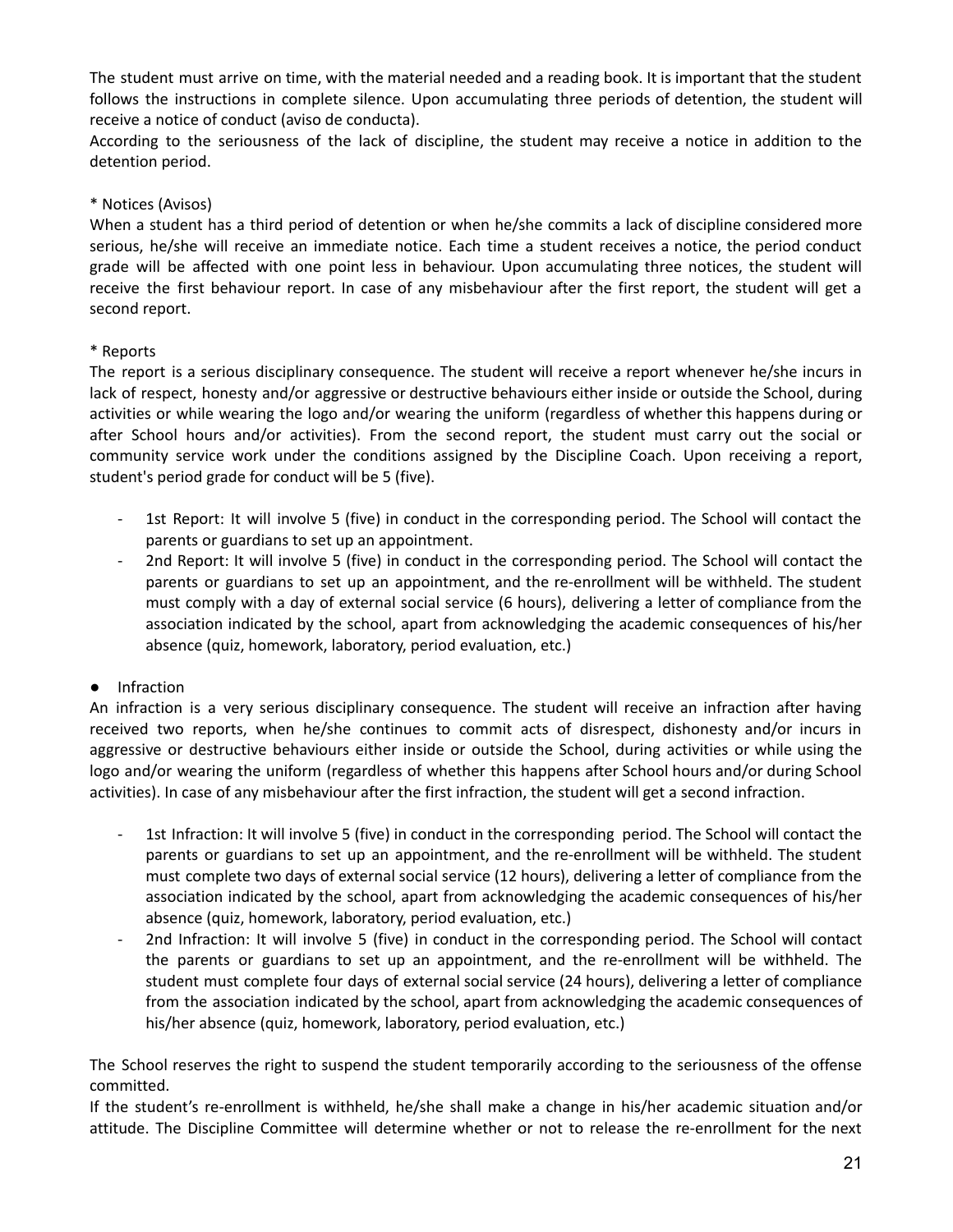# school year.

According to the offense committed, the student may directly receive a report or infraction. Detentions, notices, reports and/or infractions are cumulative during the school year.

## *High School - 9th*

In High School, the discipline system allows the students to develop the capacity for reflection and discernment, differentiating the appropriate from the non-appropriate behaviours and the consequences thereof. The students continue to develop their sense of responsibility, understanding that the magnitude of the consequence is directly proportional to the seriousness of the act or behaviour.

All those attitudes and/or behaviours that alter the relationship of the educational community and that have an impact on the good development of the dynamics outside and inside the School, making their harmonious living and learning difficult, are considered in a scale from minor to major. Some of the behaviours for which the student will receive a disciplinary consequence are the following:

- Being late to the classroom, making inappropriate noises, shouting, eating in the classroom, constantly interrupting class, teasing, etc.
- Disobeying the instructions of any authority.
- To disrespect either physically or verbally, play abruptly or improperly, perform acts of intimidation, harass, threaten, humiliate, discriminate against and / or insult any member of the school community.
- To manipulate, damage or destroy intentionally or negligently the facilities, equipment, devices and/or materials of the School.
- Intentionally or negligently damage or destroy the belongings and/or personal items of any member of the educational community.
- To engage in inappropriate, destructive and negative behaviours that may jeopardize his/her or another person's integrity and/or safety.
- Any type of plagiarism or falsification of signatures and/or documents.
- To bring into the School and/or use weapons, harmful substances, alcohol and/or drugs, as well as to bring into the School devices or objects that are used to carry and/or consume any illegal substance, tobacco, alcohol or drug.
- Filming or photographing any member of the educational community, as well as distributing any digital content without express authorization from the Section Principal.
- To violate the terms established in this Code of Conduct for the use of accounts, equipment, electronic devices, social networks and online behaviour.
- Any action, attitude or activity that the discipline committee considers to alter the proper development of the dynamics of the school, making it difficult for the educational community, the harmonious living and learning.

Inappropriate behaviours may vary in magnitude and will be sanctioned in accordance with these guidelines, as indicated below:

# \* Notices (Avisos)

In case of recurrence in any lack of discipline during his/her classes, the student will receive a notice. Each time a student receives a notice, the period conduct grade will be affected with one point less in behaviour. Upon accumulating three notices, the student will receive the first behaviour report. In case of any misbehaviour after the first report, the student will get a second report.

# \* Reports

The report is a serious disciplinary consequence. The student will receive a report whenever he/she incurs in lack of respect, honesty and/or aggressive or destructive behaviours either inside or outside the School, during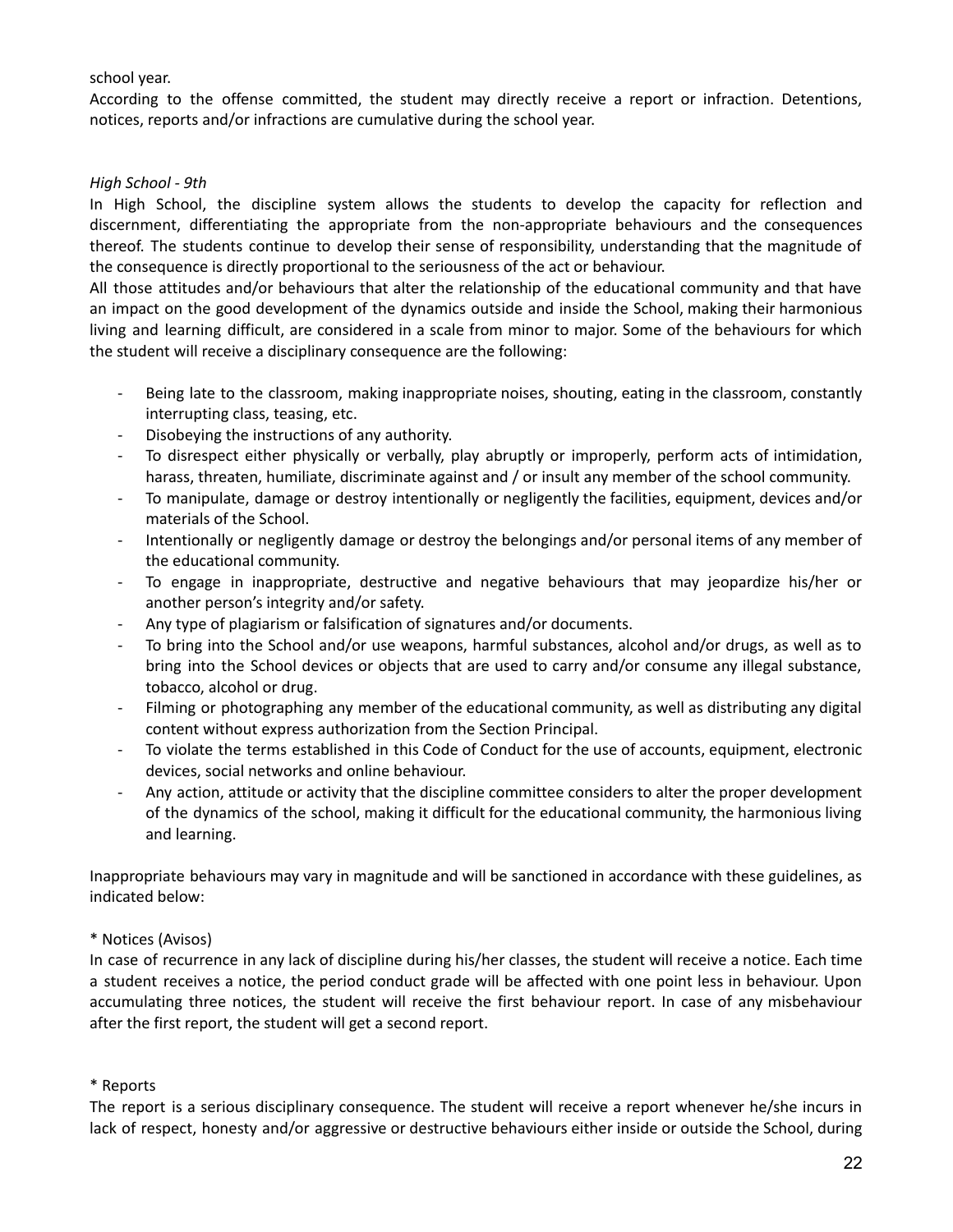activities or while wearing the logo and/or wearing the uniform (regardless of whether this happens during or after School hours and/or activities). From the second report, the student must carry out the social or community service work under the conditions assigned by the High School Principal. Upon receiving a report, student's period grade for conduct will be 5 (five).

- 1st Report: It will involve 5 (five) in conduct in the corresponding period. The School will contact the parents or guardians to set up an appointment.
- 2nd Report: It will involve 5 (five) in conduct in the corresponding period. The School will contact the parents or guardians to set up an appointment, and the re-enrollment will be withheld. The student must comply with a day of external social service (6 hours), delivering a letter of compliance from the association indicated by the school, apart from acknowledging the academic consequences of his/her absence (quiz, homework, laboratory, evaluations, etc.)

# ● Infraction

An infraction is a very serious disciplinary consequence. The student will receive an infraction after having received two reports, when he/she continues to commit acts of disrespect, dishonesty and/or incurs in aggressive or destructive behaviours either inside or outside the School, during activities or while using the logo and/or wearing the uniform (regardless of whether this happens after School hours and/or during School activities). In case of any misbehaviour after the first infraction, the student will get a second infraction.

- 1st Infraction: It will involve 5 (five) in conduct in the corresponding period. The School will contact the parents or guardians to set up an appointment, and the re-enrollment will be withheld. The student must complete two days of external social service (12 hours), delivering a letter of compliance from the association indicated by the school, apart from acknowledging the academic consequences of his/her absence (quiz, homework, laboratory, evaluations, etc.)
- 2nd Infraction: It will involve 5 (five) in conduct in the corresponding period. The School will contact the parents or guardians to set up an appointment, and the re-enrollment will be withheld. The student must complete four days of external social service (24 hours), delivering a letter of compliance from the association indicated by the school, apart from acknowledging the academic consequences of his/her absence (quiz, homework, laboratory, evaluations, etc.)

The School reserves the right to suspend the student temporarily according to the seriousness of the offense committed.

If the student's re-enrollment is withheld, he/she shall make a change in his/her academic situation and/or attitude. The Discipline Committee will determine whether or not to release the re-enrollment for the next school year.

According to the offense committed, the student may directly receive a report or infraction. A report or infraction automatically implies losing the right to exempt subjects. Notices, reports and/or infractions are cumulative during the school year.

## *High School - 10th - 12th*

In High School, the discipline system allows the students to develop the capacity for reflection and discernment, differentiating the appropriate from the non-appropriate behaviours and the consequences thereof. The students continue to develop their sense of responsibility, understanding that the magnitude of the consequence is directly proportional to the seriousness of the act or behaviour.

All those attitudes and/or behaviours that alter the relationship of the educational community and that have an impact on the good development of the dynamics outside and inside the School, making their harmonious living and learning difficult, are considered in a scale from minor to major. Some of the behaviours for which the student will receive a disciplinary consequence are the following:

Being late to classroom, making inappropriate noises, shouting, eating in the classroom, constantly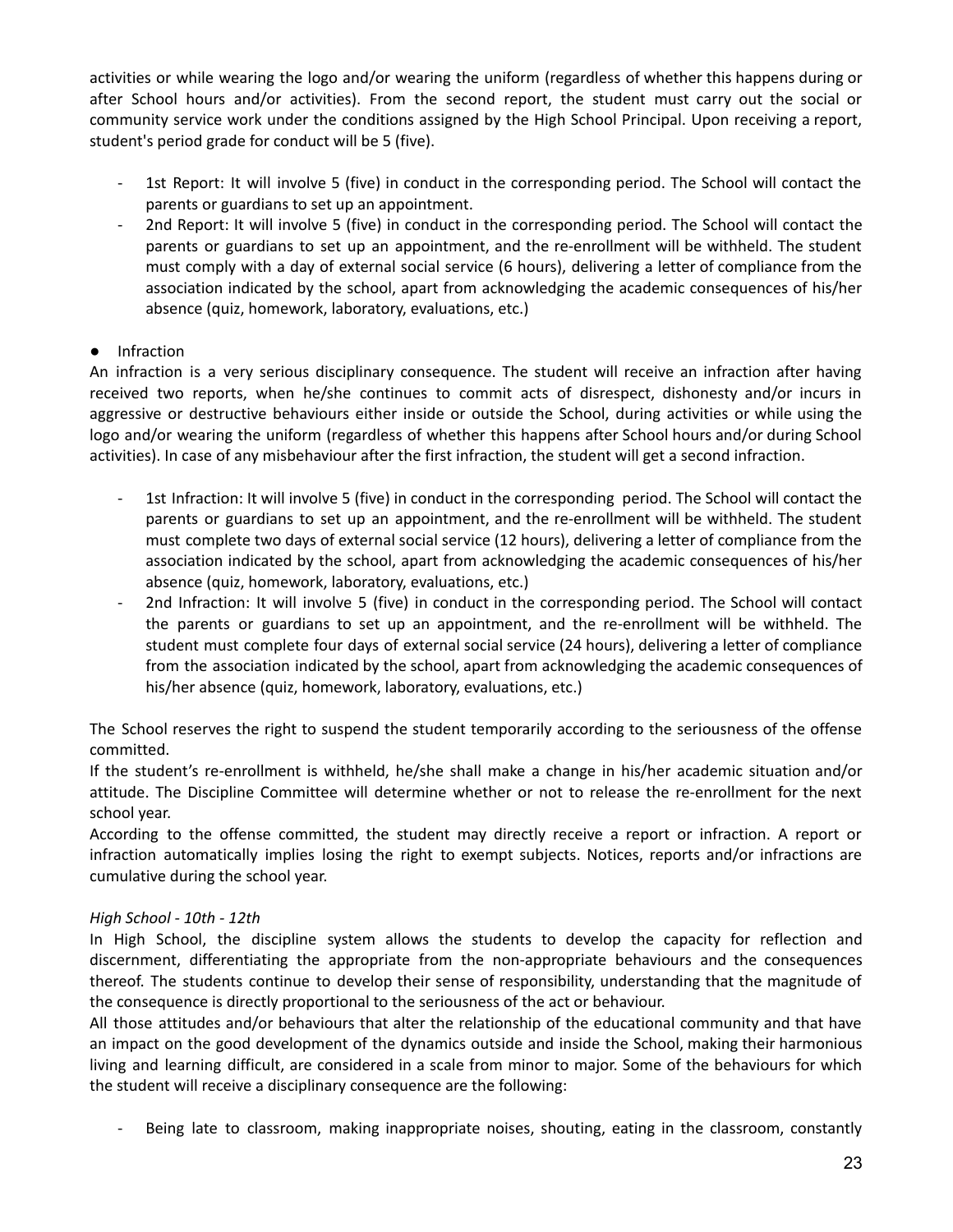interrupting class, teasing, etc.

- Disobeying the instructions of any authority.
- To disrespect either physically or verbally, play abruptly or improperly, perform acts of intimidation, harass, threaten, humiliate, discriminate against and / or insult any member of the school community.
- To manipulate, damage or destroy intentionally or negligently the facilities, equipment, devices and/or materials of the School.
- Intentionally or negligently damage or destroy the belongings and/or personal items of any member of the educational community.
- To engage in inappropriate, destructive and negative behaviours that may jeopardize his/her or another person's integrity and/or safety.
- Any type of plagiarism or falsification of signatures and/or documents.
- To bring into the School and/or use weapons, harmful substances, alcohol and/or drugs, as well as to bring into the School devices or objects that are used to carry and/or consume any illegal substance, tobacco, alcohol or drug.
- Filming or photographing any member of the educational community, as well as distributing any digital content without express authorization from the Section Principal.
- To violate the terms established in this Code of Conduct for the use of accounts, equipment, electronic devices, social networks and online behaviour.
- Any action, attitude or activity that the discipline committee considers to alter the proper development of the dynamics of the school, making it difficult for the educational community, the harmonious living and learning.

Inappropriate behaviours may vary in magnitude and will be sanctioned in accordance with these guidelines, as indicated below:

# \* Notices (Avisos)

In case of recurrence in any lack of discipline during his/her classes, the student will receive a notice. Each time a student receives a notice, the period conduct grade will be affected with one point less in behaviour. Upon accumulating three notices, the student will receive the first behaviour report. In case of any misbehaviour after the first report, the student will get a second report.

# \* Reports

The report is a serious disciplinary consequence. The student will receive a report whenever he/she incurs in lack of respect, honesty and/or aggressive or destructive behaviours either inside or outside the School, during activities or while wearing the logo and/or wearing the uniform (regardless of whether this happens during or after School hours and/or activities). From the second report, the student must carry out the social or community service work under the conditions assigned by the Discipline Coach. Upon receiving a report, student's corresponding period grade for conduct will be 5 (five).

- 1st Report: It will involve 5 (five) in conduct in the corresponding period. The School will contact the parents or guardians to set up an appointment.
- 2nd Report: It will involve 5 (five) in conduct in the corresponding period. The School will contact the parents or guardians to set up an appointment, and the re-enrollment will be withheld. The student must comply with a day of external social service (6 hours), delivering a letter of compliance from the association indicated by the school, apart from acknowledging the academic consequences of his/her absence (quiz, homework, laboratory, period evaluation, etc.)

# ● Infraction

An infraction is a very serious disciplinary consequence. The student will receive an infraction after having received two reports, when he/she continues to commit acts of disrespect, dishonesty and/or incurs in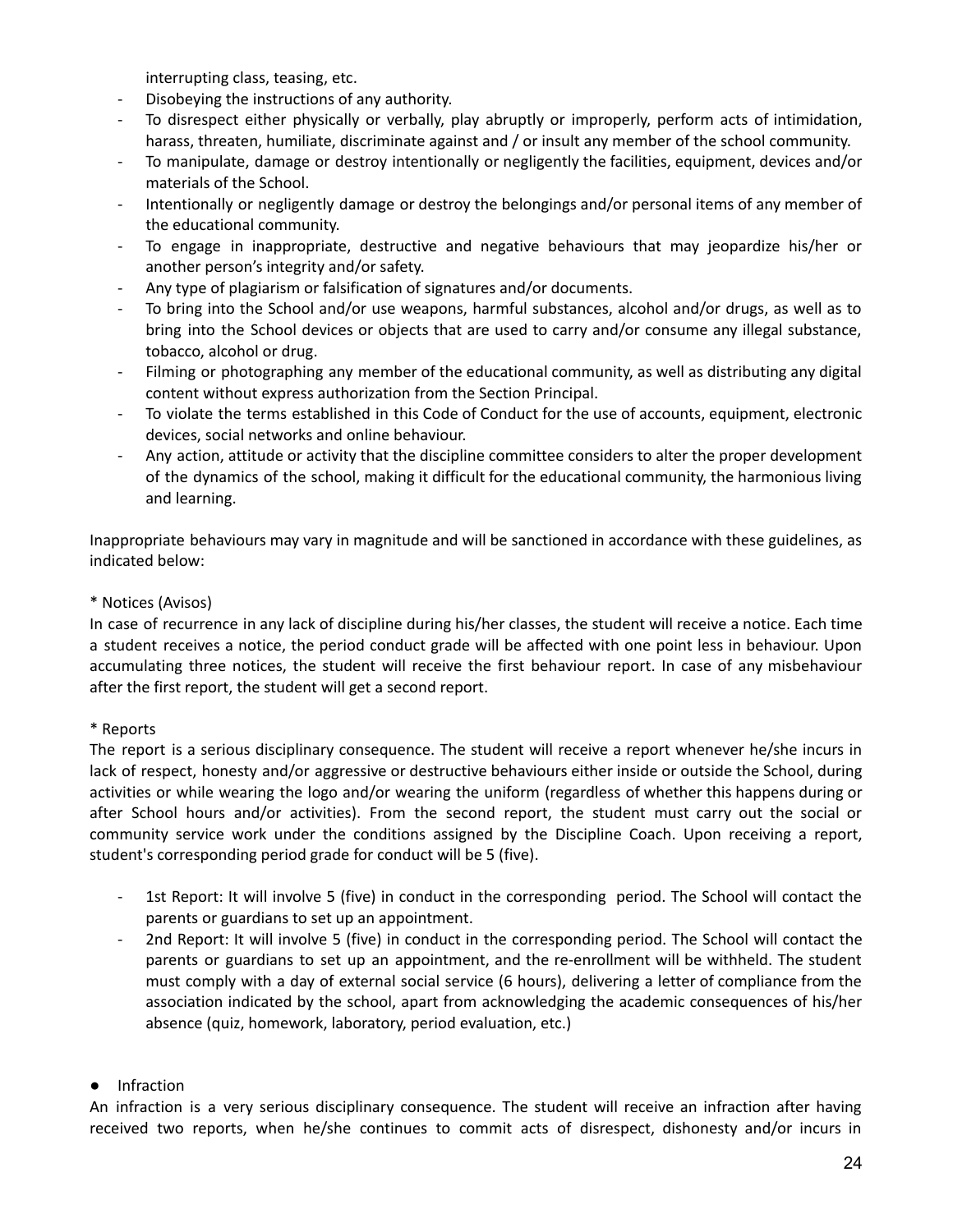aggressive or destructive behaviours either inside or outside the School, during activities or while using the logo and/or wearing the uniform (regardless of whether this happens after School hours and/or during School activities). In case of any misbehaviour after the first infraction, the student will get a second infraction.

- 1st Infraction: It will involve 5 (five) in conduct in the corresponding period. The School will contact the parents or guardians to set up an appointment, and the re-enrollment will be withheld. The student must complete two days of external social service (12 hours), delivering a letter of compliance from the association indicated by the school, apart from acknowledging the academic consequences of his/her absence (quiz, homework, laboratory, period evaluation, etc.)
- 2nd Infraction: It will involve 5 (five) in conduct in the corresponding period. The School will contact the parents or guardians to set up an appointment, and the re-enrollment will be withheld. The student must complete four days of external social service (24 hours), delivering a letter of compliance from the association indicated by the school, apart from acknowledging the academic consequences of his/her absence (quiz, homework, laboratory, period evaluation, etc.)

The School reserves the right to suspend the student temporarily according to the seriousness of the offense committed.

If the student's re-enrollment is withheld, he/she shall make a change in his/her academic situation and/or attitude. The Discipline Committee will determine whether or not to release the re-enrollment for the next school year.

According to the offense committed, the student may directly receive a report or infraction. A report or infraction automatically implies losing the right to exempt subjects in the corresponding semester. Notices, reports and/or infractions are cumulative during the school year.

# **X. STANDARDS FOR PERSONAL PRESENTATION AND HYGIENE**

● The way a student dresses is a way of expressing respect for oneself and others. The student must attend School with appropriate and decent personal hygiene and grooming following the standards of the corresponding section:

## *Kindergarten*

The students must attend School with clean clothes, in good condition and with neat and short nails.

The daily uniform consists of: School red polo shirt, pants, bermuda or denim skirt to the knee in good condition (without rips), School navy blue sweater or sweatshirt, and closed shoes or tennis shoes.

The sports uniform consists of: School pants and tennis suitable for sports.

Each uniform item must be marked with the student's full name. The student is allowed to wear free clothes on Fridays.

Boys are not allowed to attend school with long hair (covering the eyebrows and/or ears).

Girls are not allowed to attend school with painted nails.

The students are not allowed:

- To wear makeup

- To wear crocs or flip flops

# *Elementary*

The students must attend School with clean clothes, in good condition and with neat and short nails. The daily uniform consists of: School red polo shirt, pants, bermuda or denim skirt to the knee in good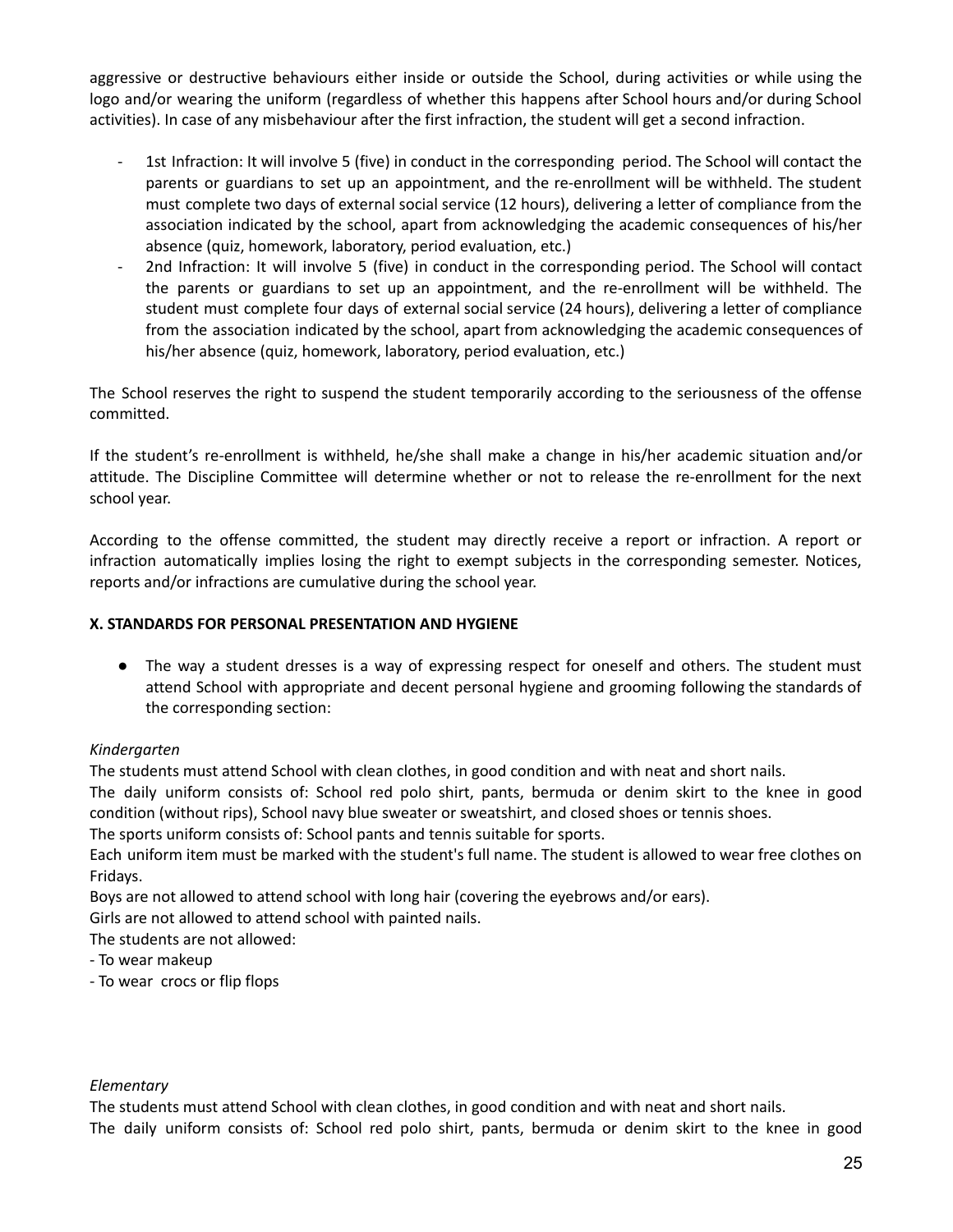condition (without rips), School navy blue sweater or sweatshirt, and closed shoes, tennis shoes or strap sandals.

The sports uniform consists of: School pants and tennis suitable for sports.

Each uniform item must be marked with the student's full name.

When a student does not wear the full corresponding uniform, he/she will get a uniform report. On the third report the student will be sent to the Project Leader office, and the parent or guardian will be called in order to bring the uniform to School so the student can return to class.

The student can wear free clothes on Fridays except when they have Physical Education on that day.

The student can wear an additional sweater or jacket as long as they wear the School sweater or sweatshirt underneath.

Boys are not allowed to attend School with long hair (covering the eyebrows and/or ears), piercings, with pants larger than size or with shirts or T-shirts with inappropriate legends or scenes.

Girls are not allowed to attend School with painted nails, with piercing on their stomach, face, nose, etc.,with miniskirts or mini-shorts or with blouses or shirts with inappropriate legends or scenes.

The student is not allowed:

- To wear crocs or flip flops
- To wear makeup
- To get their hair dyed in colors
- Wear a cap or hat inside the classroom

# *Middle school*

The student must attend School with clean clothes, in good condition and use deodorant.

The daily uniform consists of: School white polo shirt, skirt, Bermuda or blue denim pants, School sweatshirt or white or blue jacket.

The sports uniform consists of: pants, white or blue School sweatshirt or jacket, white sports School shirt and tennis.

The uniform for Mindful Yoga consists of: pants or leggings, white or blue School sweatshirt or jacket, white sports School shirt.

The student can wear free clothes on Fridays except when they have Physical Education on that day.

The students may wear an additional sweater or jacket as long as they wear the School sweater or sweatshirt underneath.

When the student does not wear the Physical Education uniform or the appropriate clothes for Mindful Yoga, hw/she will be evaluated on 7 (seven).

When the student does not wear the full uniform, he/she will receive a uniform notice, additionally the grade for "Responsibility" will be affected by 0.5 (half a point less) in the period.

The uniform notice must be signed by the parent/guardian and delivered to the Discipline Coach within a maximum of three days. When this notice is not delivered on time, the grade for "responsibility" will be affected by an additional 0.5 (half a point) in the period.

In case of wearing makeup, it should be discreet.

The student is not allowed to:

- Wear earrings on their belly, face, nose or tongue or any type of piercing, this is for their safety.

- Have tattoos.
- Dye the hair or have colored rays or strands.
- Wear short tops, miniskirts or short shorts without lycra underneath.
- Wear pronounced necklines or blouses without proper underwear.
- Wear pants under the hip that show underwear or lower back.
- Wear accessories such as bracelets or necklaces with metal applications.
- Wear excessively large pants that drag or are torn.
- Wear shirts, blouses or shirts with legends or violent, negative, destructive or indecent scenes.
- Wear crocs or flip flops.
- Be barefoot inside the School (except for Mindful Yoga).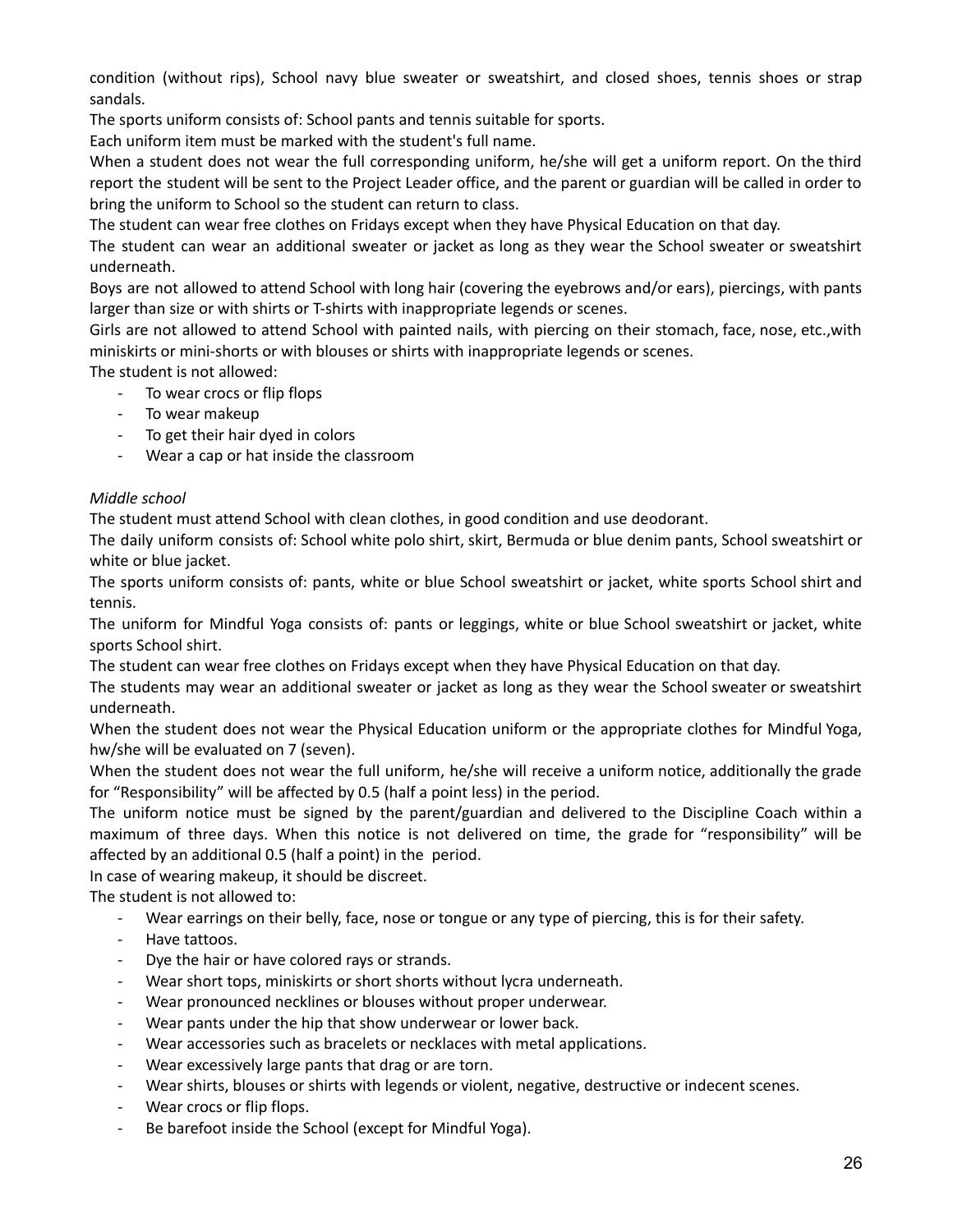# *High School - 9th*

The student must attend School with clean clothes, in good condition and use deodorant.

The students can wear free clothes every day except when they have Physical Education or Mindful Yoga. For these classes they must wear pants, leggings or sports shorts and tennis shoes. Short sports shorts must be worn with lycra underneath.

When the student does not wear the appropriate clothes for Physical Education or Mindful Yoga, they will be evaluated on 7 (seven).

In case of wearing makeup, it should be discreet.

The student is not allowed to:

- Wear earrings on their belly, face, nose or tongue or any type of piercing, this is for their safety.
- Wear short tops, miniskirts or short shorts without lycra underneath.
- Wear pronounced necklines or blouses without proper underwear.
- Wear pants under the hip that show underwear or lower back.
- Wear accessories such as bracelets or necklaces with metal applications.
- Wear shirts, blouses or shirts with legends or violent, negative, destructive or indecent scenes.
- Wear crocs or flip flops.
- Be barefoot inside the School (except for Mindful Yoga).

## *High School - 10th - 12th*

The student must attend School with clean clothes, in good condition and use deodorant.

The student can wear free clothes every day except when they have Physical Education or Mindful Yoga. For these classes they must wear pants, leggings or sports shorts and tennis shoes. Short sports shorts must be worn with lycra underneath.

When the student does not wear the appropriate clothes for Physical Education or Mindful Yoga, they will be evaluated on 7 (seven).

In case of wearing makeup, it should be discreet.

The student is not allowed to:

- Wear earrings on their belly, face, nose or tongue or any type of piercing, this is for their safety.
- Wear short tops, miniskirts or short shorts without lycra underneath.
- Wear pronounced necklines or blouses without proper underwear.
- Wear pants under the hip that show underwear or lower back.
- Wear accessories such as bracelets or necklaces with metal applications.
- Wear shirts, blouses or shirts with legends or violent, negative, destructive or indecent scenes.
- Wear crocs or flip flops.
- Be barefoot inside the School (except for Mindful Yoga).

# *After School*

The Student must wear the appropriate uniform according to the workshop in which they participate during classes and in events, competitions, tournaments and presentations.

In case of participating in sports workshops, the student must wear a cap and use sunscreen.

The uniform for each workshop is as described below:

- Soccer: After School shirt and shorts, shin guards, tennis or studs
- Basketball: t-shirt and short after school, tennis
- Taekwondo: After School Dubok, shin guards, bib and mask
- Jazz: leggings and t-shirt or After School leotard
- Cheer dance: leggings and T- shirt or After School Leotard
- Ballet: pink leotard, ballet shoes

The student may also wear the Physical Education uniform of their section.

The students is not allowed to change clothes for their After School workshops unless they require a uniform.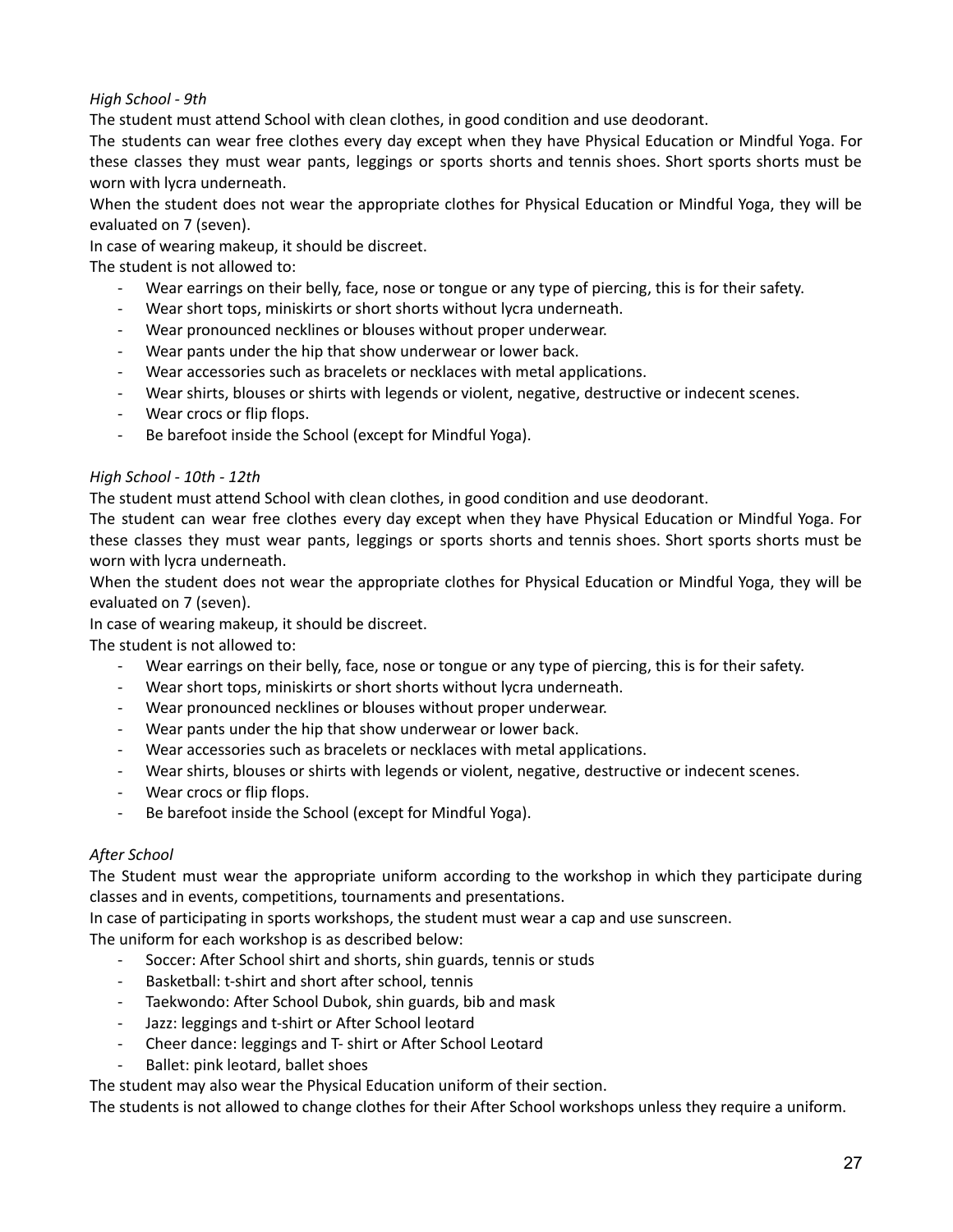## **XI. PREVENTION AND SAFEGUARDING POLICY**

## 1. Use of Graphic-Acoustic Documentation

● At School we take care of the integrity of our students in the use of acoustic-graphic information and documentation (photography, audio and video), which is used as academic and formative proof of their progress, through means such as: credential of student, website, TJ-Magazine, TJ-Radio, TJ-Television, brochures, magazines, etc. Our priority is to ensure the necessary protection and care of our students in the preservation of their physical, psychological and social integrity on the basis of respect for their dignity, thus complying with the Federal Law on Protection of Personal Data (you can review the notice of confidentiality at [http://itjqro.edu.mx/aviso-de-privacidad/\)](http://itjqro.edu.mx/aviso-de-privacidad/). **In the event that the parent/guardian decides for his/her child or ward not to appear in these testimonials, he/she must notify the Section Principal by email.**

## 2. School Visit Entry Protocol

- When a parent/guardian or family member visits the School, they shall put the valid ramp color poster in a visible place on the dashboard of the car so that they are allowed to enter the School. The valid ramp color poster must remain visible while the car is parked inside the school facilities.
- In the event that the parent/guardian or family member does not carry a valid ramp color poster, the security booth staff will confirm the access authorization with the corresponding section and then will request an official identification from the parent/ guardian. A badge will be placed on the car as identification. While the car is parked inside our facilities, the badge must remain where it was placed by the security booth staff.
- To enter our facilities, the parent/guardian or family member must go to the Front Desk of the corresponding section. The visitor shall register in the guestbook and the person in charge will give him/her a "Family ITJ" badge, and inform about the visit to the proper section.
- Parents/guardians or family members shall wait at the Front Desk until the person from the Section they visit, meets and accompanies them to the place visited.
- At the end of their visit, the parent/guardian or family member must deliver the badge at the Front Desk where it was given, and sign out in the guestbook.
- The parent, guardian or family member must take into consideration the time needed for the admission protocol to calculate the time of arrival. The beginning of any event will not be delayed nor will the times be adjusted in case the parent/guardian or family member has not arrived.

# 3. Use of Devices at School´s Roadway

- The student is not allowed to use electronic and/or personal communication devices while driving on the School roadway or in the surrounding area. In case of doing so, the student will be called by the Discipline Coach or Academic Leader to establish a commitment to follow roadway regulations. If this situation re-occurs, a notice will be given.
- Parents/guardians or family members are not allowed to use electronic and/or personal communication devices while driving on the School roadway or in the surrounding area. In case of doing so, the parent/guardian or family member will be called by the Administrative Director to set up an appointment to establish a commitment to respect the roadway regulations. In case of recurrence, the parent/ guardian or family member will only be allowed access to School by foot, through the security booth.

# 4. Personal Use of Photos or Images of Students

Parent/guardian or family members are not allowed to post on personal social networks, photos or images of other students other than their children and that have been taken at School events.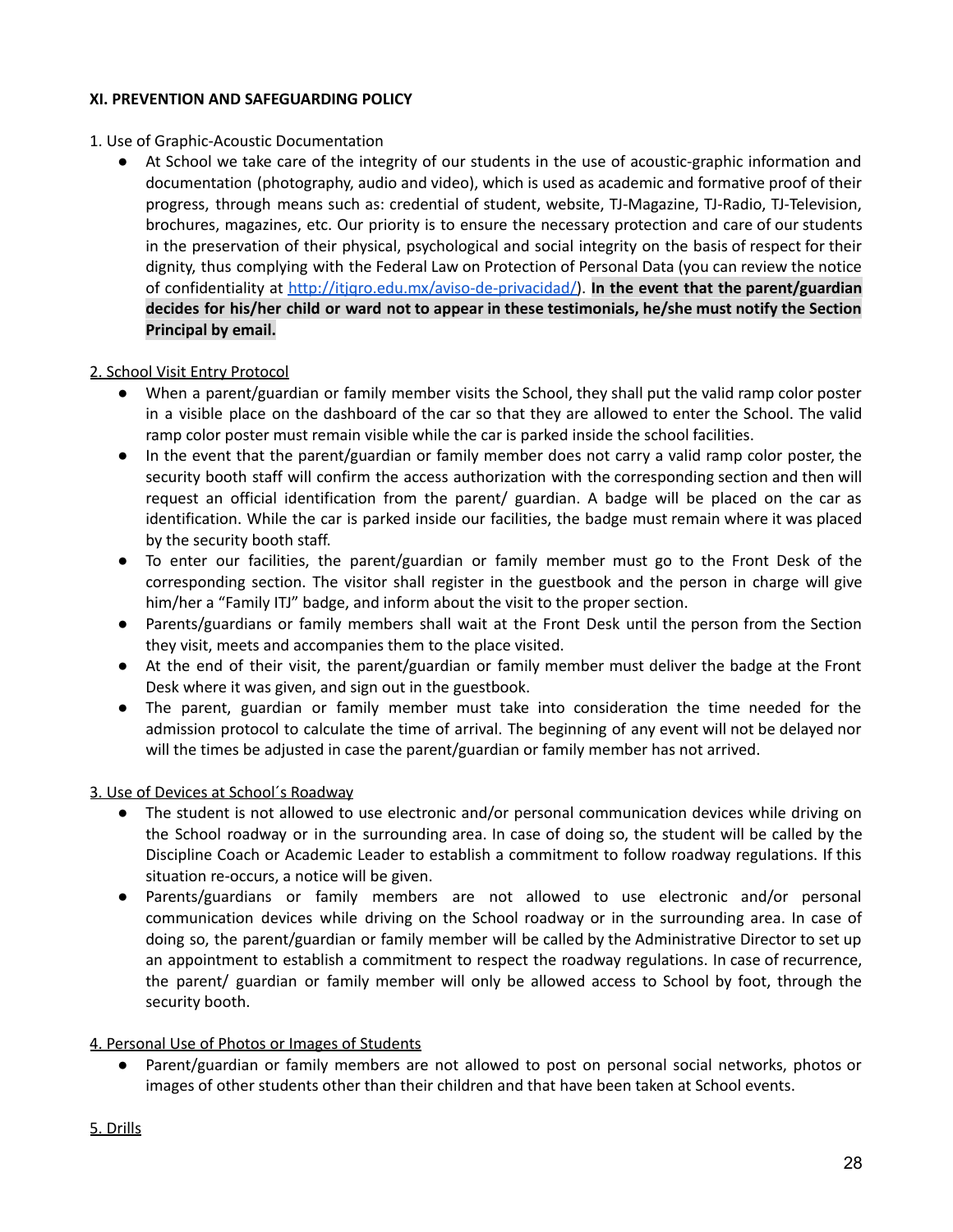- Throughout the school year, fire and earthquake evacuation drills as well as lockdown will be conducted. The student must immediately follow the instructions of the School staff that is near him/her at the time of the drill and remain completely silent during the drill and when returning to the facilities at the end of it.
- When the student does not follow the instructions and/or does not remain silent, he/she does not only put their safety at risk but also that of the people around them, so the student that disobeys, will receive a disciplinary consequence that will be decided by the Section Principal.
- If the parent/guardian or visitor is in the School during a drill, he/she must immediately follow the instructions of the School staff near him/her at the time of the drill and must remain in silence.

# 6. Backpacks, Lockers, Desks, Cubbyholes, and Student Vehicles Inspection.

- In order to safeguard the safety and harmonious living inside the School and in strict compliance with the best interests of the minors, the parties in this Code of Conduct agree that periodic and/or random inspections will be carried out on the material that the students bring into to School, whether in a backpack, suitcase or any container or device that is in their possession, including the ones inside the locker, desk and/or cubbyholes assigned to each student. Vehicle Inspections for High School students will also be carried out.
- The inspection will be conducted in the presence of the student and at least 2 members of the School staff. The School reserves the right to take evidence of said inspection to verify that it is not performed arbitrarily. This evidence will be confidential.
- In case of finding any material that is not allowed, the guidelines established in the "Belongings" section within this Code of Conduct shall be followed, in case the inappropriate material is not described in it, the Section Principal will decide the disciplinary consequence.

# 7. Antidoping and Alcoholometry

## *Middle School 7th -8th, High School - 9th and High School - 10th - 12th*

- In order to prevent and avoid health risks, Instituto Thomas Jefferson Campus Querétaro reserves the right to carry out lab tests for narcotics or prohibited or controlled drug use (anti-doping test) and alcohol concentration in the blood (or its equivalent in some other measuring system) detection. These tests will be carried out by trained personnel, whether it may be school staff or an external laboratory.
- The lab tests are applied by trained personnel and under the supervision of the Medical Department or the department that assumes various functions in the ITJ.
- The tests may be as a result of any of the following situations:
	- o A random system without prior notice.
	- o Behavior that leads to suspicion of drug use or alcohol abuse.
	- o Suspicious attitudes that suggest there is a problem of this nature.
- In cases where positive results are obtained, the Section Principal will define the preventive, supportive, and corrective mechanisms, and the restrictions to be applied, notifying the student and his parents, always with maximum confidentiality.

## 8. Carrying of Weapons

● For the safety of the students and the educational community, the student is not allowed to bring into the School, carry and/or use white weapons, firearms or any other type of weapons that are dangerous inside the facilities of the School, or in any other School activity celebrated outside. The violation of this point is considered as a serious breach of discipline that violates the order of the School and the security of the community, so it will be sanctioned according to what is indicated within this Student's Rulebook.

# 9. Action Protocol in Case of Carrying Weapons or Drugs

● In the event that a student enters, carries, uses/consumes weapons or drugs inside the School, or if the School has information or suspicions about it, the following protocol will be followed: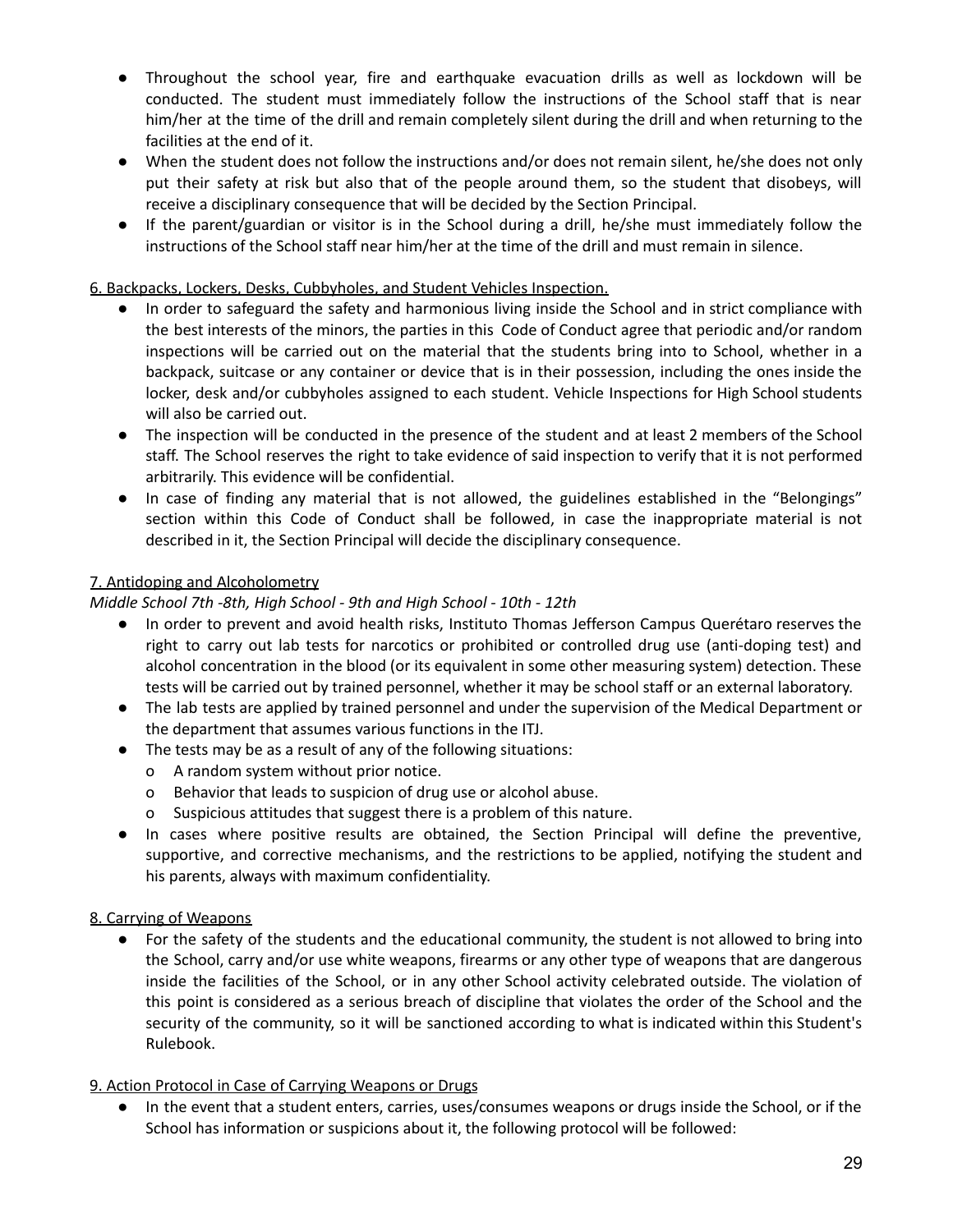- o The student will be directed to the Section Principal, and the backpack, locker, car or any other place that has been notified will be inspected in his/her presence, in order to verify the presence of weapons or narcotics.
- The Section Principal shall notify the corresponding authority to act according to its own protocols, and from that moment on, it will be at their disposal.
- The student may not leave the School for any reason until the authorities decide what corresponds according to each particular case. In the event that the student is removed by the corresponding authority, in order to follow up the School will designate the person who will accompany the student to the authorities.
- The parent or guardian will be notified.
- The Section Principal reserves the right to authorize School re-entry.
- The School will collaborate with the authorities until the closing of the process.
- In every case the corresponding disciplinary consequence will be applied, in accordance with the provisions within this Code of Conduct.

## **XII. MEDICAL SERVICE**

- The Medical Service Team has the function of addressing any situation that requires assistance.
- The student may attend the Medical Service offices when needed. If he/she is in class, he/she shall request authorization from the teacher to leave and must show the medical pass signed by the medical staff upon returning to the classroom.
- When a student goes to Medical Service too often unnecessarily, the corresponding Section will be notified for follow-up through the Personalized Education department.
- It is the responsibility of the parent or guardian to fill out the updated digital format on the student's medical information at the beginning of the school year when necessary.
- The student is not allowed to have in their possession or distribute medication of any kind while being in the School. In case of not following this rule, the student will receive a disciplinary consequence that will be decided by the Section Principal.
- In the case of students with chronic high-risk conditions (diabetes, epilepsy, asthma etc.), the parent or guardian must request and fill out the corresponding format for the attention of these conditions. In the event that the parent or guardian does not fill out this form, the School disclaims all responsibility for the medical care of the student.
- When a student is following a treatment that involves taking medication during school hours, the procedure must be followed according to the corresponding section:

## *Kindergarten*

The parent or guardian must deliver to the Medical Service a copy of a doctor's prescription as well as the necessary medications to be administered to the student. Medications will not be given without a prescription. If injections are needed, the parent or guardian must sign the authorization form for this process.

The parent or guardian must also inform the Head Teacher and the Section Principal by email about the student's treatment (dose, medication schedule and duration of treatment)

## *Elementary*

The parent or guardian must deliver to the Medical Service a copy of a doctor's prescription as well as the necessary medications to be administered to the student. Medications will not be given without a prescription. If injections are needed, the parent or guardian must sign the authorization form for this process.

The parent or guardian must also inform the Head Teacher and the Section Principal by email about the student's treatment (dose, medication schedule and duration of treatment)

## *Middle school*

The parent or guardian must deliver to the Medical Service a copy of a doctor's prescription as well as the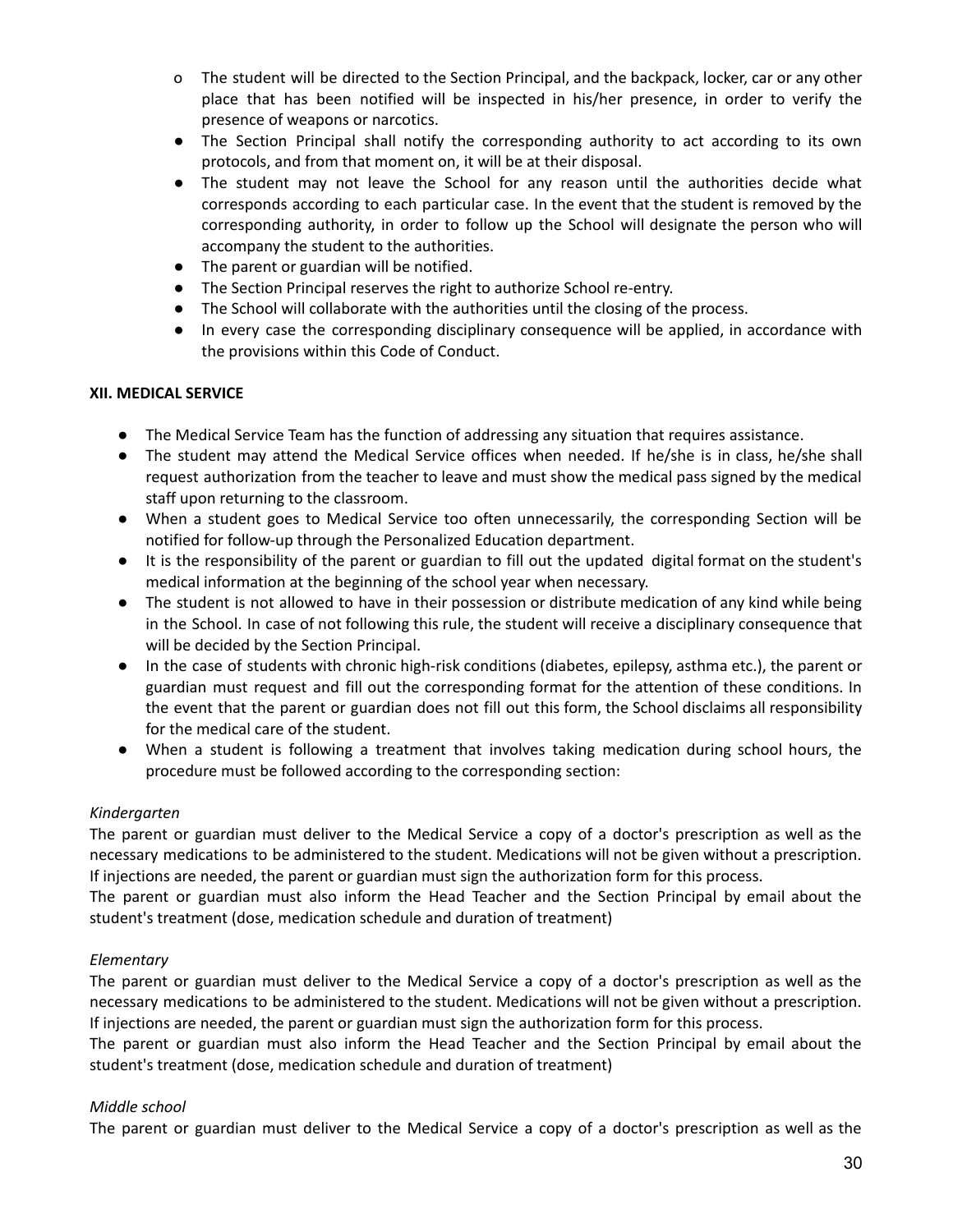necessary medications to be administered to the student. Medications will not be given without a prescription. If injections are needed, the parent or guardian must sign the authorization form for this process.

The parent or guardian must also inform the Section Principal by email about the student's treatment (dose, medication schedule and duration of treatment)

It is the student's responsibility to show up at the Medical Service office for the administration of their medications at the correct time.

# *High School - 9th*

The parent or guardian must deliver to the Medical Service a copy of a doctor's prescription as well as the necessary medications to be administered to the student. Medications will not be given without a prescription. If injections are needed, the parent or guardian must sign the authorization form for this process.

The parent or guardian must also inform the Academic Leader by email about the student's treatment (dose, medication schedule and duration of treatment)

It is the student's responsibility to show up at the Medical Service office for the administration of their medications at the correct time.

## *High School 10th - 12th*

The student must deliver to the Medical Service a copy of a doctor's prescription as well as the necessary medications to be stored inside the Medical Service office.

The parent or guardian must also inform the Academic Leader by email about the student's treatment (dose, medication schedule and duration of treatment).

It is the student's responsibility to attend the Medical Service office at the correct time to take the medication. If injections are needed, the parent or guardian must sign the authorization form for this process.

## *After school*

The student must follow the procedure indicated for his/her section.

## **XIII. HOUSE - SCHOOL COMMUNICATION**

- The parent or guardian must read all the School circulars, communications and emails, either in digital or printed form.
- The parent or guardian must send on time circular counterfoils signed when it is necessary. The School will not be responsible for the academic consequences for the student when the circular counterfoils signed are not delivered on time.
- The parent or guardian must promptly inform the School when their contact details (home phone, cell phone, email address, fixed address) change.
- The parent or guardian must consistently support the School in the disciplinary consequences decided for the student. If they do not agree, they must request an appointment without making negative comments to the students. The congruence between the different authority figures is crucial for the emotional stability of the students.
- The parent or guardian must attend the report cards meetings at the assigned time. In case of not being able to attend, they can schedule an appointment after the dates of report cards review with the corresponding teacher.
- To request an appointment with any member of the School staff, the parent or guardian should contact the Section Assistant to find a schedule that suits both parties. The parent or guardian is not allowed to approach the staff of the School during entrance and exit procedures or events to discuss particular student issues.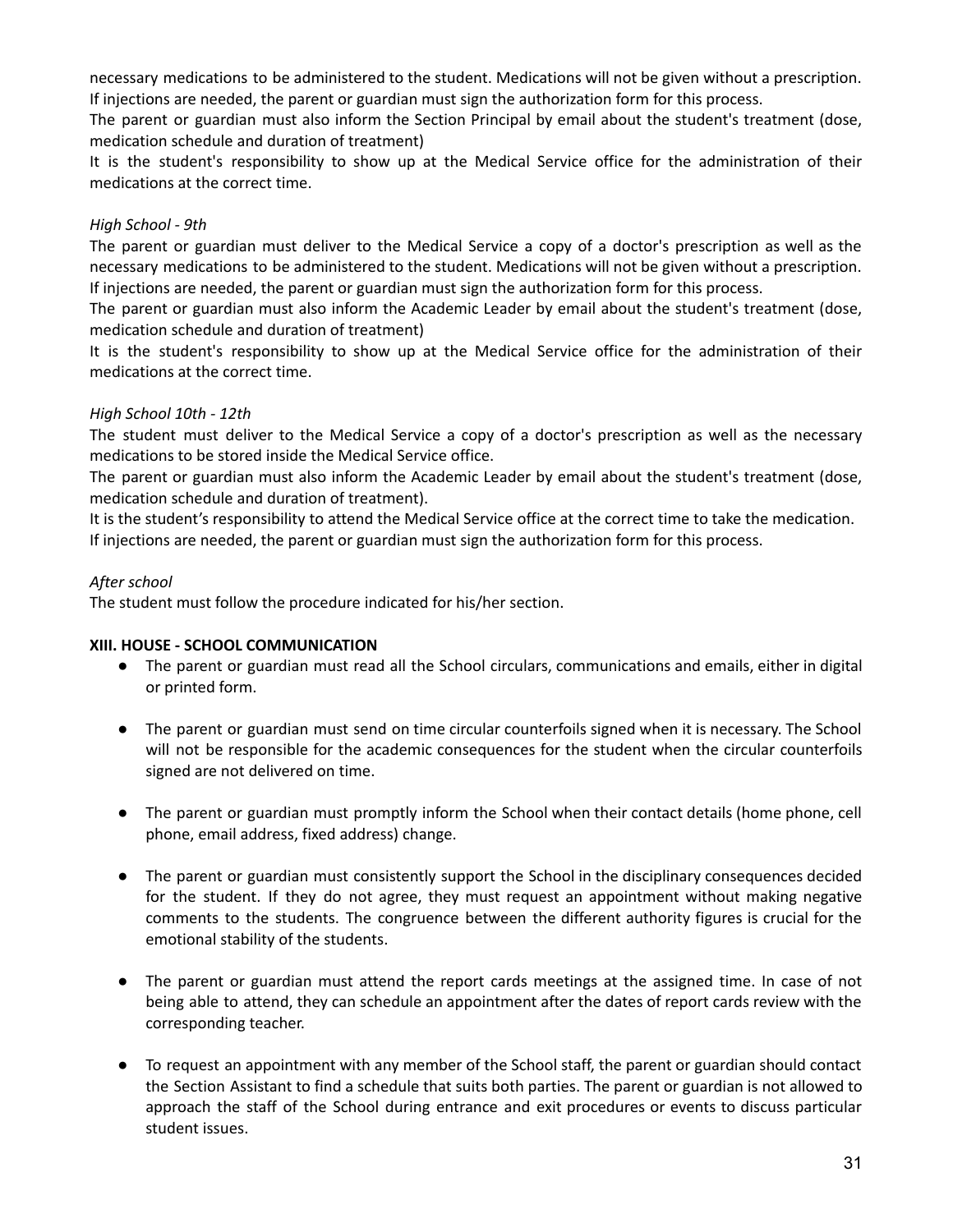● Assertive, timely and respectful communication is essential for the joint work between home and School. When there is a disagreement or annoyance, the procedure must be followed in the order established by each section to obtain a solution:

## *Kindergarten*

- 1. The parent or guardian will request an interview with the corresponding teacher.
- 2. The parent or guardian will request an interview with Personalized Education and Section Principal.
- 3. The parent or guardian will request an interview with the General Director.

## *Elementary school*

- 1. The student will talk with the corresponding teacher.
- 2. The parent or guardian will request an interview with the corresponding teacher.
- 3. The parent or guardian will request an interview with the Project Leader or Personalized Education.
- 4. The parent or guardian will request an interview with the Section Principal.
- 5. The parent or guardian will request an interview with the General Director.

## *Middle school*

- 1. The student will talk with the corresponding teacher.
- 2. The student will speak with the corresponding Academy Leader.
- 3. The parent or guardian will request an interview with the corresponding teacher.
- 4. The parent or guardian will request an interview with the Academy Leader.
- 5. The parent or guardian will request an interview with the Section Principal.
- 6. The parent or guardian will request an interview with the General Director.

High School - 9th

The same procedure indicated in the Middle School section must be followed.

## High School - 10th - 12th

- 1. The student will talk with the corresponding teacher.
- 2. The student will speak with the corresponding Academy Leader.
- 3. The student will speak with their Academic Leader
- 4. The parent or guardian will request an interview with the corresponding teacher.
- 5. The parent or guardian will request an interview with the Academy Leader.
- 6. The parent or guardian will request an interview with the Academic Leader
- 7. The parent or guardian will request an interview with the Section Principal.
- 8. The parent or guardian will request an interview with the General Director.

## After School

- 1. The student will talk with the corresponding teacher.
- 2. The student will speak with the corresponding Coordinator.
- 3. The parent or guardian will request an interview with the corresponding teacher.
- 4. The parent or guardian will request an interview with the corresponding Coordinator.
- 5. The parent or guardian will request an interview with the After School Principal.
- 6. The parent or guardian will request an interview with the General Director.

## **XIV ACADEMIC STANDARDS**

1. In the Classroom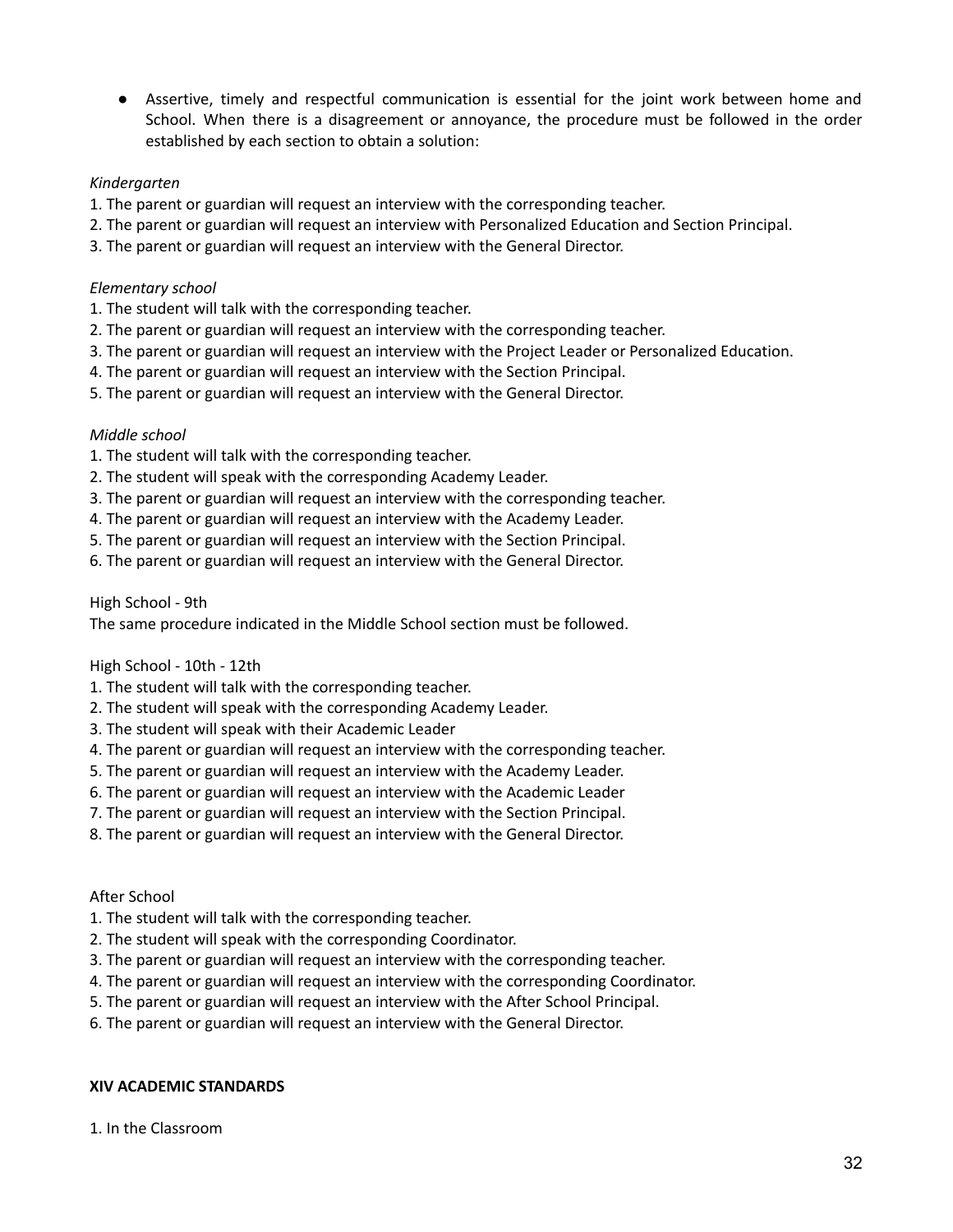- The student must remain silent when the teacher or a classmate is speaking.
- The student must participate actively and positively in all activities. When the activities are in a team, the student must be an active member and maintain a proactive and problem solving attitude.
- The student must keep his/her desk, cubbyholes, backpacks and lockers clean and tidy, as well as the areas around them.
- The student is not allowed to chew gum.

## *Kindergarten*

The student will eat his/her lunch in the classroom.

## *Elementary*

The student is not allowed to eat inside the classroom unless there is recess inside the classrooms due to cold or rain or a birthday celebration.

The students are not allowed to wear headphones in the classroom unless authorized by the teacher.

## *Middle school*

The student is only allowed to eat a light snack during class changes outside the classroom.

The student is not allowed to wear headphones in the classroom unless authorized by the teacher. Each student will be assigned a locker number, which he/she cannot change with another classmate during the school year. This must remain locked at all times. If he/she does not comply with this indication, he/she will lose the right to use the locker during the corresponding period.

The School is not responsible for any loss or damage of the student's belongings.

In the event that the student loses the key or forgets the lock combination, the School will provide help within a period of no more than 48 hours to open it. It is the student's responsibility to put a new lock on his/her locker. If the lock's combination has been changed, the student must report so to the corresponding section's assistant.

# *High School - 9th*

The student is only allowed to eat a light snack during class changes outside the classroom. Each student will be assigned a locker number, which they cannot change with another classmate during the school year. This must remain locked at all times. If they do not comply with this indication, he/she will lose the right to use the locker during the corresponding period.

The School is not responsible for any loss or damage of their belongings.

In the event that the student loses the key or forgets the lock combination, the School will provide help within a period of no more than 48 hours to open it. It is the student's responsibility to put a new lock on his/her locker.

# *High School - 10th - 12th*

The student is not allowed to eat in the classroom.

In the event that the student loses the key or forgets the combination of the lock of his locker, the School will provide help within a period of no more than 48 hours to open it. It is the student's responsibility to put a new lock on his/her locker.

# *After school*

The students are only allowed to eat at the time and space allocated for After School activities before starting their sports or cultural workshops. Once the workshop has started, the students are not allowed to eat.

The parent or guardian is not allowed to accompany the student during the After School meal schedule. Only students and School staff will have access to the After School lunch areas.

The parent or guardian may hire the Cafeteria service for the student's meals. In case of deciding not to use this service, the parent or guardian must send double lunch.

The parent or guardian is not allowed to bring food to the After School office for delivery to the student.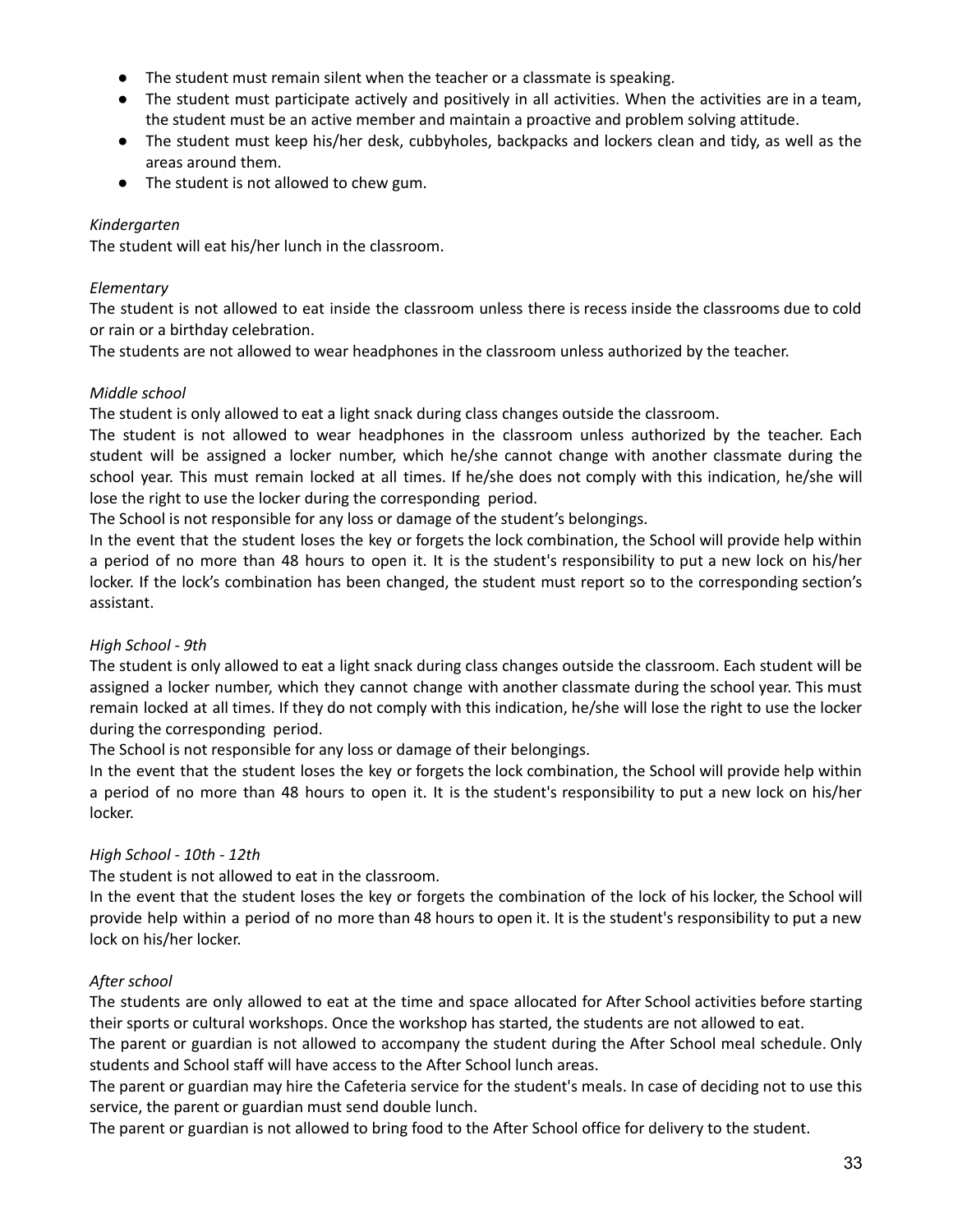## 2. Attendance

● Regular and on time class attendance is a crucial factor in student's academic performance. Any absence, regardless of the reason, will have repercussions in the continuous evaluation of the student because it is impossible to recreate the learning that occurs in the activities within the classroom.

## *Kindergarten*

The student must fulfill a minimum of 80% of days of attendance in the school year to have the right to be promoted to next grade.

## *Elementary*

The student must fulfill a minimum of 80% of days of attendance in the school year to have the right to be promoted to the next grade.

## Middle school

The student must arrive to their classes promptly in the corresponding classroom. If not, a delay will be recorded. When the student gathers 3 delays in the same period, they will count as an absence.

The student will have the right to the period evaluation in any subject only if he/she has 80% attendance in the period. Otherwise, he/she will not be able to submit the evaluation and the percentage assigned to it will be averaged as 0 (zero) for his/her final period grade.

## *High School - 9th*

The student must arrive to his/her classes promptly in the corresponding classroom. If not, a delay will be recorded. When the student gathers 3 delays in the same period, they will count as an absence.

The student will have the right to the period evaluation in any subject only if he/she has 80% attendance in the period. Otherwise, he/she will not be able to submit the evaluation and the percentage assigned to it will be averaged as 0 (zero) for his/her final period grade.

## High School - 10th - 12th

The student must arrive to their classes promptly in the corresponding classroom. If this is not the case, an absence will be recorded even if the student enters the classroom later.

The student may decide not to enter class, assuming their responsibility, which implies:

- Absence in the class, which will be counted in the percentage of minimum attendance authorized by the Secretary of Education of the State of Querétaro (SEDEQ).
- Complete missed assignments and work done in class without any extension of time. Depending on the nature of the activities and the criteria of the teacher, there will be activities that cannot be recovered, affecting student's grade. No doubts will be solved on issues in which the student decided not to attend.
- The student can only stay in the Lounge, High School Lounge, Media Center (if there is no class) and common areas when deciding to be out of class. The student who has the AS02 format may also leave the School leaving his/her credential in the security booth.

The student will have the right to be evaluated each period in any subject only if he/she has 80% of attendance. Otherwise, he/she will not be able to present the evaluation and the percentage assigned will be marked as 0 (zero) for the final grade for the corresponding period.

# *After School*

The student must cover a minimum of 80% attendance during the semester to be entitled to participate in the interdisciplinary event performed at the end of the semester. When a student belongs to a representative team, he/she must cover a minimum of 80% of assistance in rehearsals, games and competitions scheduled in order to remain in the team. The dates thereof will be informed in advance.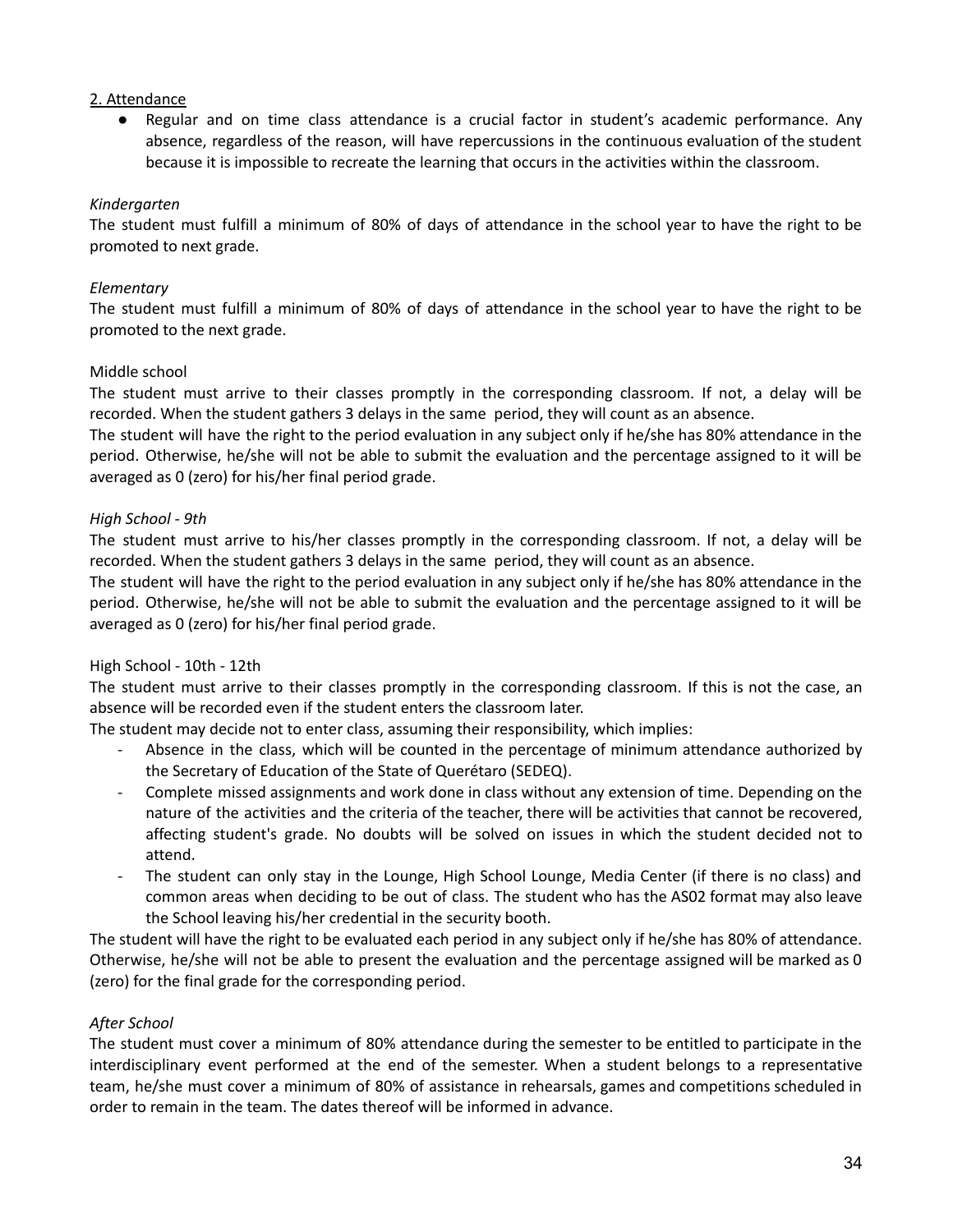## 3. Homework and Tasks

- Homework and tasks have the function of consolidating the knowledge or skill that the student is learning as well as being an important part of the evaluation. Therefore, timely delivery and being aware of the guidelines specified for them are important for student learning.
- Homework and work in class must be completed by the student. Delivering a task or homework that has been partially or totally completed by the parent or guardian or any other person instead of the student, is an act of dishonesty and will have a disciplinary consequence, in addition to the academic consequence of missing homework. In the case of teamwork, these must be carried out by the entirely team members.
- When the homework or work in class consists of a writing task, the student must adequately cite its sources (the publications or classmates' work) to avoid incurring plagiarism. Any work or task that incurs in plagiarism will receive a grade of 0 (zero) and will have a disciplinary consequence for the student.

## *Kindergarten*

No homework or tasks will be assigned to KI students at the beginning of the school year. Starting in February, the student must complete homework on Tuesday and Thursday. These tasks are explained to students in the classroom and are sent in a folder in the student's backpack. Homework should be returned by the same means the next day.

KII and KIII students must complete homework on Tuesdays and Thursdays. These tasks are explained to students in the classroom and are sent in a folder in the student's backpack. Homework should be returned by the same means the next day.

## *Elementary*

The student must do homework from Monday to Thursday. On Mondays and Wednesdays, homework assignments are given in English, Spanish on Tuesday and Math on Thursday. The student must do, in addition to their daily homework, the following weekly homework:

- PF, 1st and 2nd: Mathematics (assigned on Tuesday and delivered no later than next Monday at 11:59 p.m.), Kids A-Z (assigned on Monday and delivered no later than Thursday of the same week at 11:59 p.m.), Reading Calendar (assigned on Tuesday and reviewed in classroom the next Tuesday).

- 3rd, 4th and 5th: Mathematics (assigned on Tuesday and delivered no later than the next Monday at 23:59 hrs.), Kids A-Z and Raz Plus (assigned on Monday and delivered no later than Thursday of the same week at 11:59 p.m.), Reading Calendar (assigned on Tuesday and reviewed in the classroom next Tuesday).

The students must write down the daily and weekly homework in their agenda. PF to 3th tasks are uploaded daily to the Site. 4th and 5th tasks are uploaded daily to Google Classroom. All tasks are uploaded to the corresponding platform no later than 3:15 p.m. of the day they are assigned.

Upon failing to complete 3 assignments, the teacher will send a homework report to request the supervision of the parent or guardian. The student must deliver the tasks not done in the time indicated by the teacher. The Upper Elementary students (3rd to 5th) will receive a "Detention" session when they have 3 homework absences in a week and/or when they accumulate two homework reports in a period. The "Detention" session will be held on the day indicated by the Project Leader from 2:00 p.m. to 2:45 p.m. The parent or guardian will be informed of this session through the corresponding format.

All teamwork will be done during school hours.

## *Middle school*

The homework or tasks may vary according to the need of each subject and can be assigned from Monday to Friday. It is the student's responsibility to check his/her institutional email account daily after 3:30 p.m. to be aware of any homework or task that the teacher has posted after class. All tasks and works are published in Google Classroom.

The students must deliver homework and tasks on the dates and forms indicated by the teacher, according to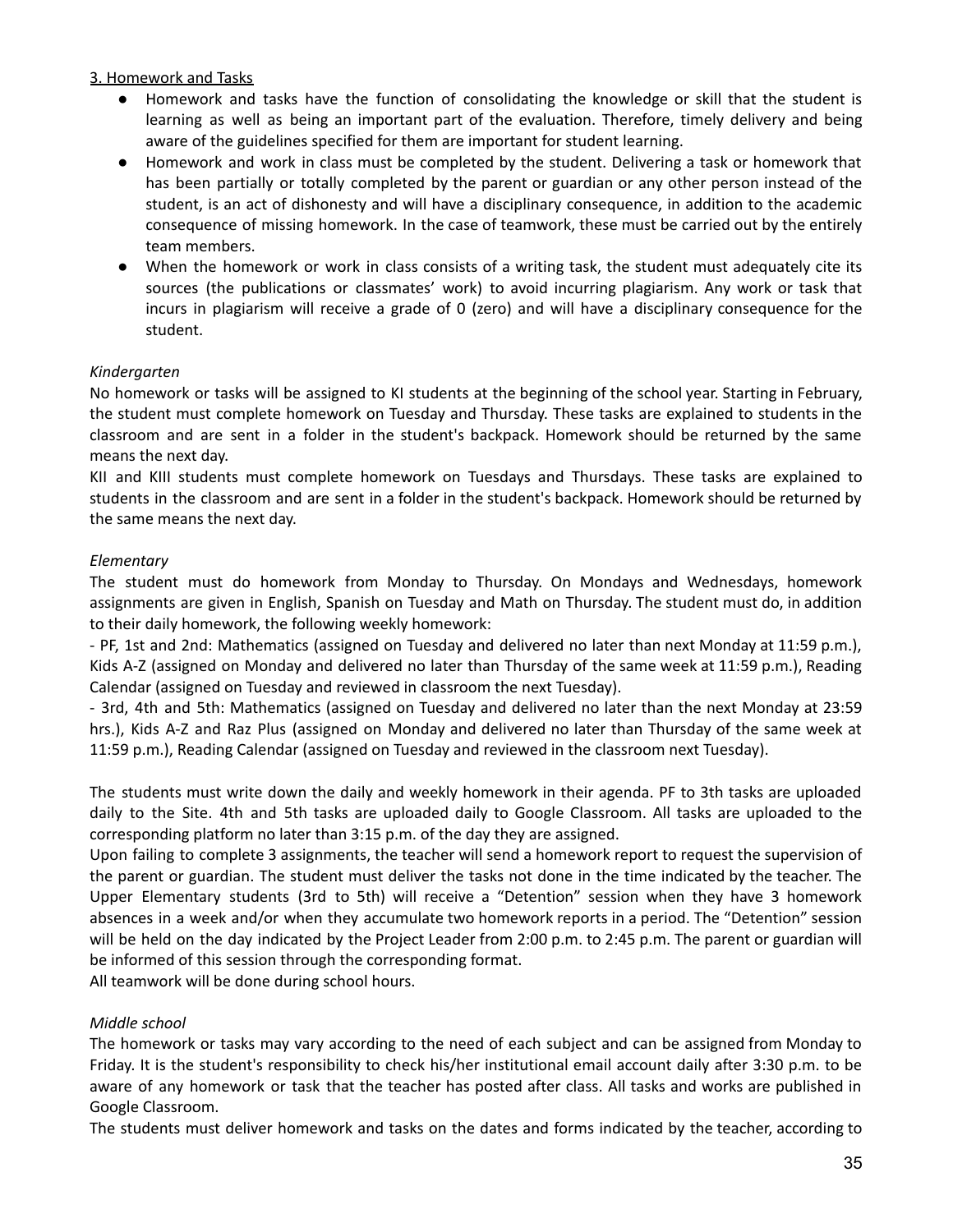the criteria or rubrics that have been provided. In case of not delivering the homework on time, the student will have the possibility to deliver it in the next class evaluated on 7 (seven). On Fridays, parents will receive by email, a homework report generated by Google Classroom. This email indicates the missing homework in the different subjects. It is important to keep in mind that even if this report indicates that the task or activity was done, it does not guarantee that the student has delivered it completely, on time and in form. It will be the student's responsibility to approach the corresponding teacher to answer any questions related to the task. Any teamwork will be evaluated collaboratively except that the teacher indicates an individual or differentiated evaluation.

## *High School - 9th*

The homework or tasks may vary according to the need of each subject and can be assigned from Monday to Friday. It is the student's responsibility to check their institutional email account daily after 3:30 p.m. to be aware of any homework or task that the teacher has posted after class. All tasks and works are published in Google Classroom.

The students must deliver homework and tasks on the dates and forms indicated by the teacher, according to the criteria or rubrics that have been provided. In case of not delivering the homework on time, the student will have the possibility to deliver it in the next class evaluated on 7 (seven). On Fridays, parents will receive by email, a homework report generated by Google Classroom. This email indicates the missing homework in the different subjects. It is important to keep in mind that even if this report indicates that the task or activity was done, it does not guarantee that the student has delivered it completely, on time and in form. It will be the student's responsibility to approach the corresponding teacher to answer any questions related to the task.

Any teamwork will be evaluated collaboratively except that the teacher indicates an individual or differentiated evaluation.

## High School - 10th - 12th

The assignment of tasks may vary according to the need of each subject and can be assigned from Monday to Friday. It is the student's responsibility to check their institutional email account daily after 3:30 p.m. to be aware of any homework or work that the teacher has posted after class. All tasks and works are published in Google Classroom.

The students must deliver homework and tasks on the dates and forms indicated by the teacher, according to the criteria or rubrics that have been provided. In case of not delivering the task on time, it will be evaluated on 0 (zero), and they will not have the opportunity to submit it later. It will be the student's responsibility to approach the corresponding teacher to answer any questions related to the task.

Any teamwork will be evaluated collaboratively except that the teacher indicates an individual or differentiated evaluation.

## *After School*

No homework is given for After School workshops. When a student belongs to a representative team, they must attend the rehearsals, matches and scheduled competitions. The dates thereof will be informed in advance.

## 4. Loan of Library Books and Rolling Libraries

●Throughout the school year, the student has access to books for academic and recreational reading. For the loan of books, the procedure indicated by the corresponding section must be followed:

## *Kindergarten*

The student will have permanent access to the books found in the classroom library at the Language area. Every Friday the students will take a book from the rolling library to take home and share with the family. The book must be returned the next Monday.

The student must take care of the books to keep them in good condition. In the event that a student damages or destroys a book, he/she will have a disciplinary consequence and the parent or guardian must cover the cost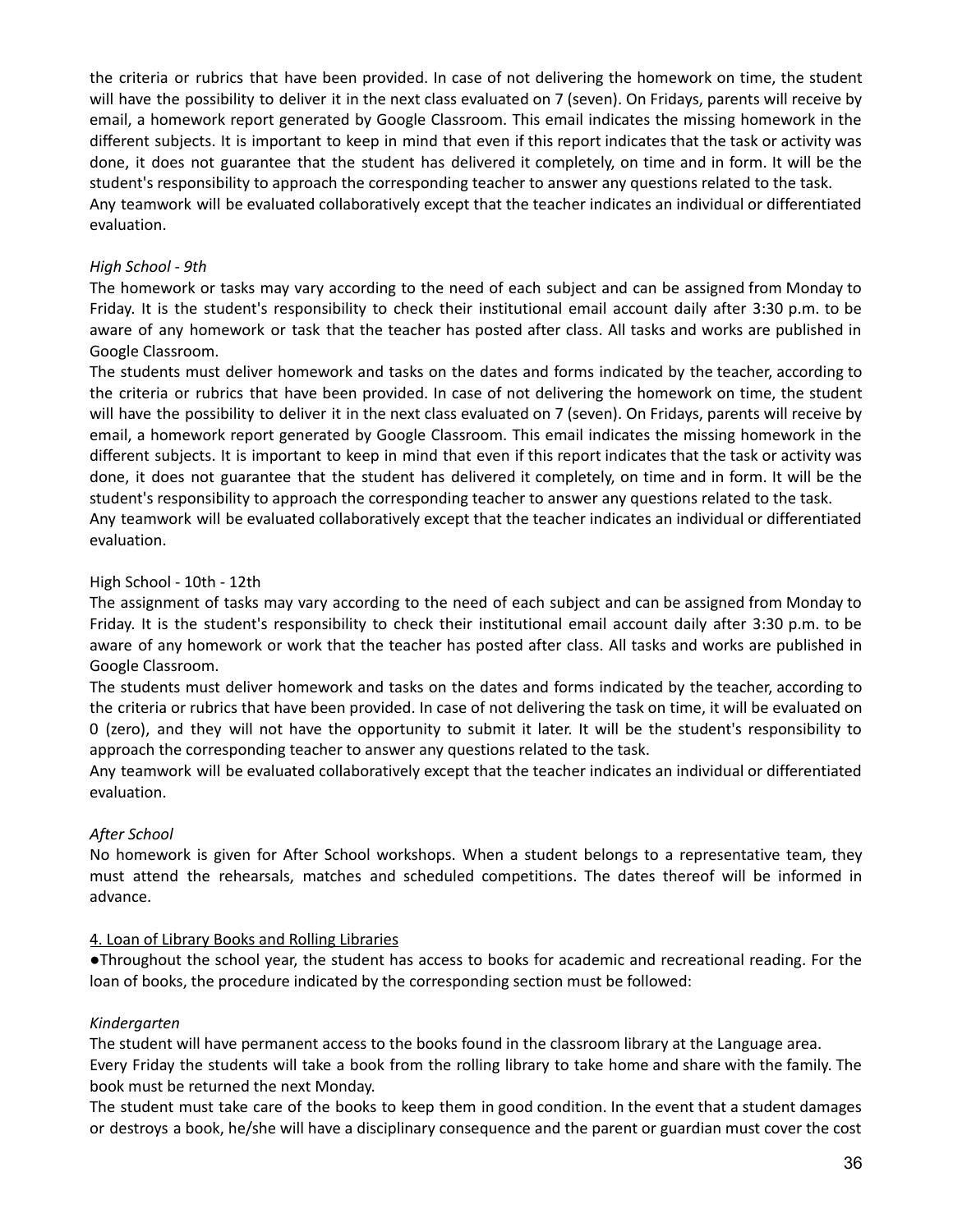of the book.

# *Elementary*

The student will have permanent access to the books found in the classroom library.

Every fifteen days, the student can "rent" a book from the rolling library. The person in charge of the rolling library will keep track of the books that each student rents. A new book will not be rented to the student until the previous one has been returned.

The student must take good care of the books and keep them in good condition. In the event that the student damages or destroys a book, he/she will have a disciplinary consequence and the parent or guardian must cover the cost of the book.

# *Middle School*

The student will be able to "rent" a book from the section's library at any time. The teacher in charge will keep track of the books that each student rents. A new book will not be rented to the student until the previous one has been returned.

The student must take good care of the books and keep them in good condition. In the event that the student damages or destroys a book, he/she will have a disciplinary consequence and the parent or guardian must cover the cost of the book. At the end of the school year, all books must be returned in good condition otherwise, the student will not have the authorization to present test evaluations for the fifth period.

# *High School - 9th*

The student will be able to "rent" a book from the section's library at any time. The teacher in charge will keep track of the books that each student rents. A new book will not be rented to the student until the previous one has been returned.

The student must take good care of the books and keep them in good condition. In the event that the student damages or destroys a book, he/she will have a disciplinary consequence and the student must cover the cost of the book.

# *High School - 10th - 12th*

The student will be able to "rent" a book from the section's library at any time. The teacher in charge will keep track of the books that each student rents. A new book will not be rented to the student until the previous one has been returned.

The student must take good care of the books and keep them in good condition. In the event that the student damages or destroys a book, it will have a disciplinary consequence and the student must cover the cost of the book.

# *After School*

The student is not allowed to take the books that are in the classrooms where the After School workshops are taught. The students are only allowed to access books according to the guidelines of the corresponding section during the curricular schedule.

# 5. Evaluation and Promotion within the School

• The School's philosophy is the pursuit of academic excellence, so the students must meet the requirements stipulated in the evaluation criteria of each section to receive their academic promotion to the following year:

# *Kindergarten*

The students are evaluated qualitatively in three moments throughout the school year. The results of these evaluations are shared with the parent or guardian on personalized appointments. To receive their academic promotion, the student must accredit the three evaluations satisfactorily and comply with the attendance and guidelines established within this Code of Conduct.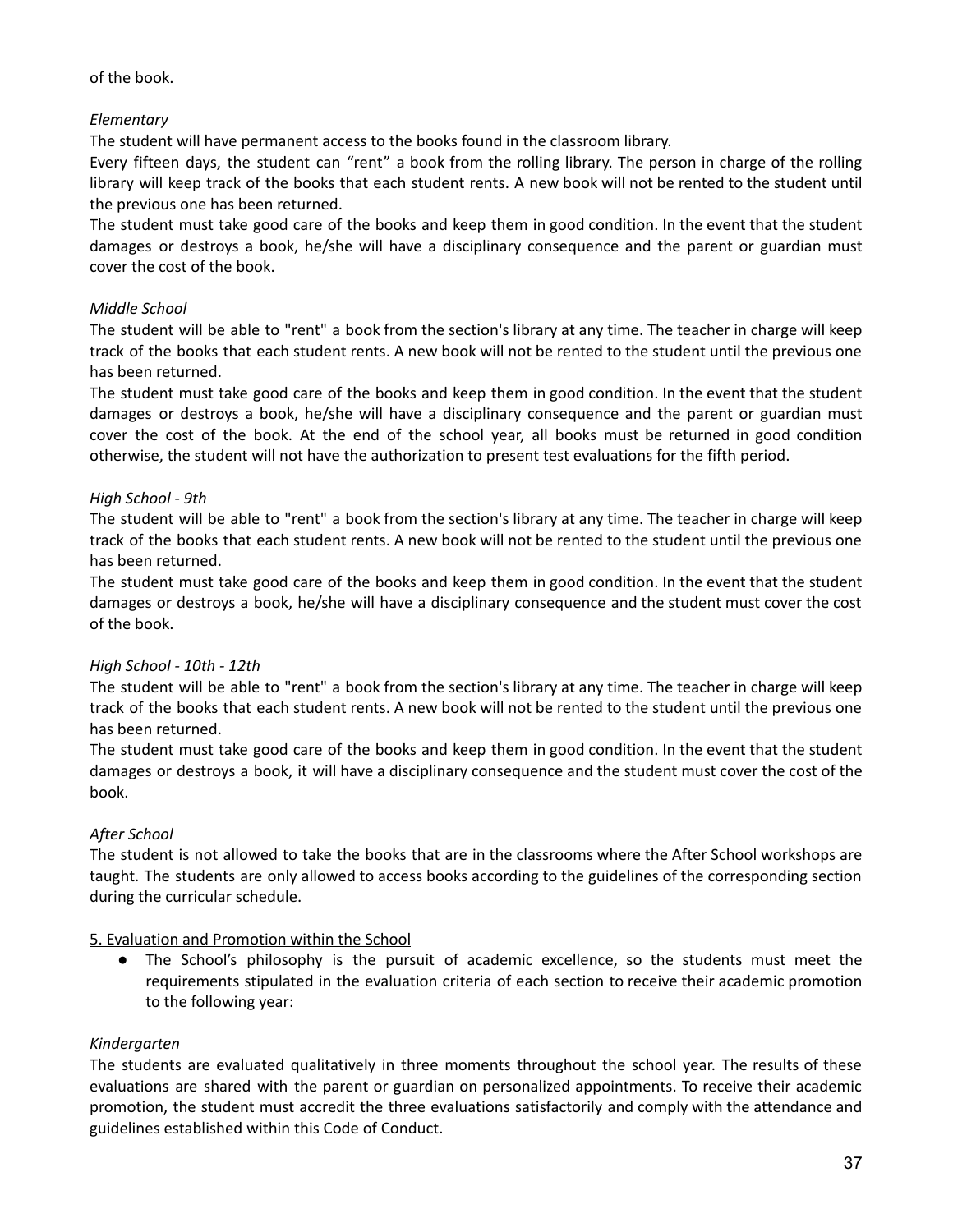# *Elementary*

The students are evaluated qualitatively and quantitatively in four periods throughout the school year. These evaluations are shared with the parent or guardian on personalized appointments. To receive their academic promotion, the student must pass the school year with a minimum average of 8.0 and comply with the attendance and guidelines established within this Code of Conduct. In the event that there is a disagreement or doubt about the evaluation results, the procedure established in the "House - School Communication" section must be followed.

# *Middle School*

According to the Educational Model 2019 (AGREEMENT 05/13/19), established by the Ministry of Public Education (SEP), the evaluation will favor student learning that is made up of Academic Training Fields and Areas of Personal and Social Development.

During the school year the student will have 4 evaluation periods, and 3 evaluation periods will be reported to SEP during the year as follows.

| Period 1  | Evaluation 1        |
|-----------|---------------------|
| Periodo 2 | Evaluation 2        |
| Periodo 3 | <b>Evaluation 3</b> |
| Periodo 4 |                     |

# \* SEP Grades and Evaluation

The results of the evaluations will be recorded with numerical values of a scale of 5.0 to 10 (integer and one decimal). SEP report card will be delivered at the end of the school year.

# \*ITJ Grades and Evaluation

In order to be able to better monitor their learning and achievements and ensure their promotion to the next grade, the student will have 4 evaluation periods during the school year in which he/she will be evaluated. The results of the evaluation periods will be recorded with numerical values of a scale of 5.0 to 10 (integer and one decimal). SEP report cards will be delivered at the end of each period..

From the second period, the student must present the recovery exam in case the average of any of their subjects is failing. The minimum passing grade is 6.0 and will be evaluated internally in whole and one decimal. If at the end of the school year the average of any of their subjects is failing, the student must request the application of an extraordinary exam.

Each teacher will take into account for the evaluation several criteria being these flexible, that is to say, they can be modified according to the needs of the subject, previous authorization of the Academic Committee. The evaluation criteria must be communicated to the student by their teachers at the beginning of each period.

The different types of evaluation for which the student will obtain the period grade in each subject are the following: written evaluation, debate, project, oral evaluation, case study, Global Evaluation, essay, among others, which will be chosen according to the nature of each subject. In addition, some other elements will be taken into account such as your notebook, laboratory practices, classroom activities and behavior, among other things, which will be defined according to the subjects.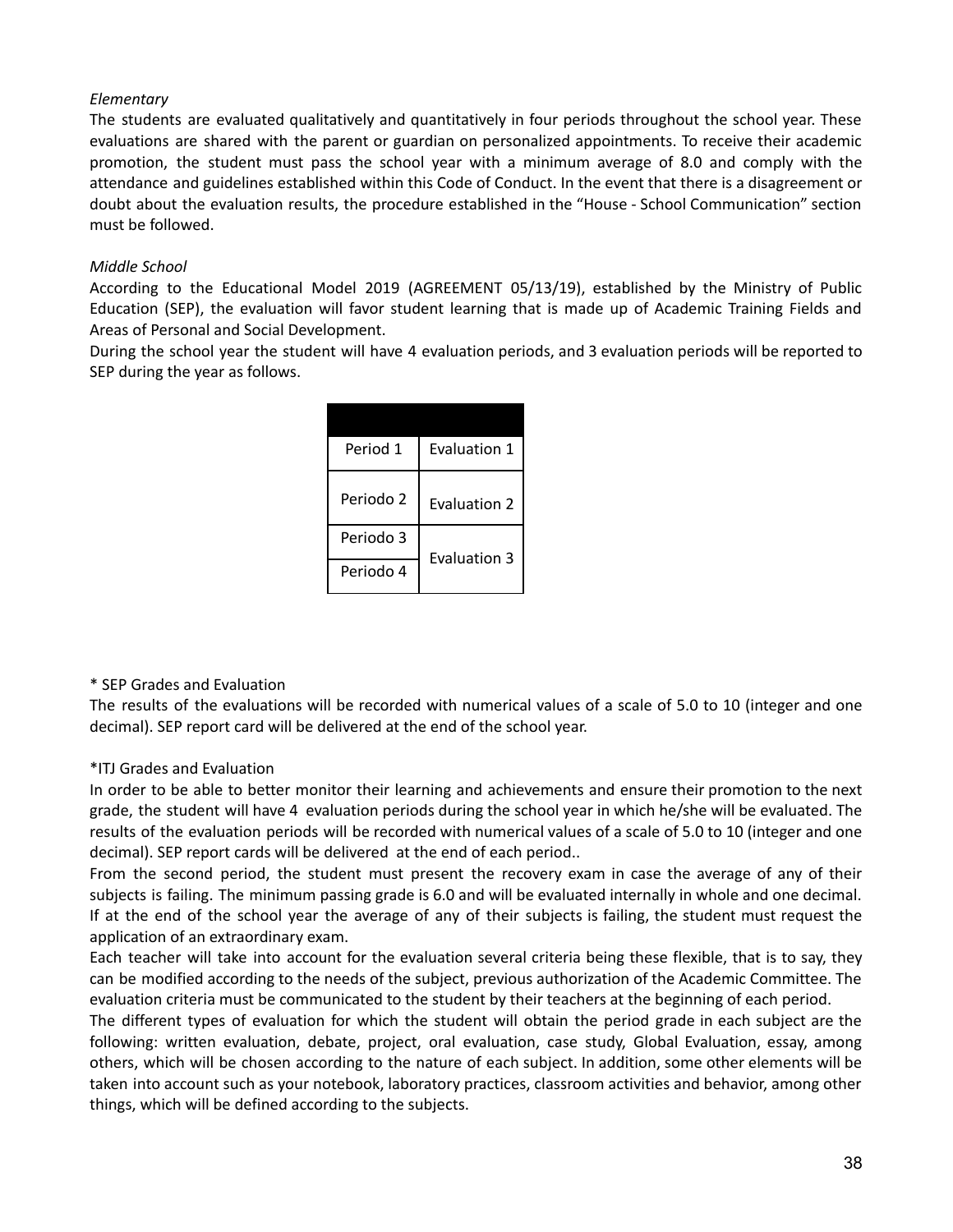The student will have in his/her academic records a grade in "Responsibility", which will be averaged as a subject within their academic history. In this area, the students will start each period with a grade of 10. The following will be graded with half a point less: not bringing counterfoils, permits and circulars signed by their parents, not wearing the uniform, as well as each of the delay notices and its corresponding stub in case of not bringing in these.

The dates of the period evaluations and the extemporaneous dates will be scheduled so that the students do not miss them. The evaluations may only be re-scheduled in strictly necessary cases and according to the USEBEQ calendar with the prior authorization of the Academic Committee. Such changes may not in any case mean early scheduling of any evaluation, but may be applied after the date scheduled by the Section Principal and only if the SEP calendar still allows it. If there are no days available to re-schedule evaluations, these dates will not apply. If the evaluation is not submitted, the percentage of the evaluation will be averaged as 0 (zero) for the final period grade.

Honesty is a fundamental value for ITJ. The student must be honest when presenting their evaluations tests, homework and assignments, in this way they will avoid these tasks to be canceled. Plagiarism is highly penalized by the School, so copy-paste is prohibited when doing written work. An annulled job, task or evaluation will have a grade of 0 (zero), in addition to receiving a warning as a penalty for such failure.

During the evaluations the student must bring their complete material, since it will not be allowed to borrow it.

## \* Third Language (Only students of 7th and 8th)

As part of the integral development of the students, within their schedule they will have two blocks of a third language, being this French language. It is important that the students keep in mind that this subject has a period grade, and attendance and punctuality, active participation and attitude will be taken into consideration.

## \* Review and grades Delivery

If there are differences or disagreements with teachers, the student must try to solve them by following the steps established in section XIII: House - School Communication within this Student's Rulebook.

It will be the student's responsibility to review his/her grades with their teacher on the dates indicated. If there is any clarification, it should be done in said review. Subsequently, no corrections can be made, because the grades are registered at the Ministry of Public Education.

For 6th graders, period results will be given to their parents through an appointment, which they will be informed by email.

For 7th and 8th grade students, period results will be given to their parents through a meeting that will be held by grade and group, in which general information will be provided.

These dates will be published in the monthly agendas of the Institute's website.

If a student gets 4 or more subjects below 8 in any of the periods, the student will have a meeting to make a reflection letter and an improvement plan based on the results. Once the letter is signed, the student must take it home for his/her parent´s signature and must return it no later than 2 business days after, otherwise the student will lose 0.5 points in "Responsibility" grade.

It is necessary for the students to maintain during the year a minimum general average of 8.0 both academically and in conduct to obtain their re-enrollment documents. In the case of not achieving this, their stay at the Institute will be compromised

## *High School - 9th*

According to the Educational Model 2019 (AGREEMENT 05/13/19), established by the Ministry of Public Education, the evaluation will favor student learning that is made up of Academic Training Fields and Areas of Personal and Social Development.

During the school year, the student will have 4 evaluation periods, and 3 evaluation periods will be reported to SEP during the year as follows:

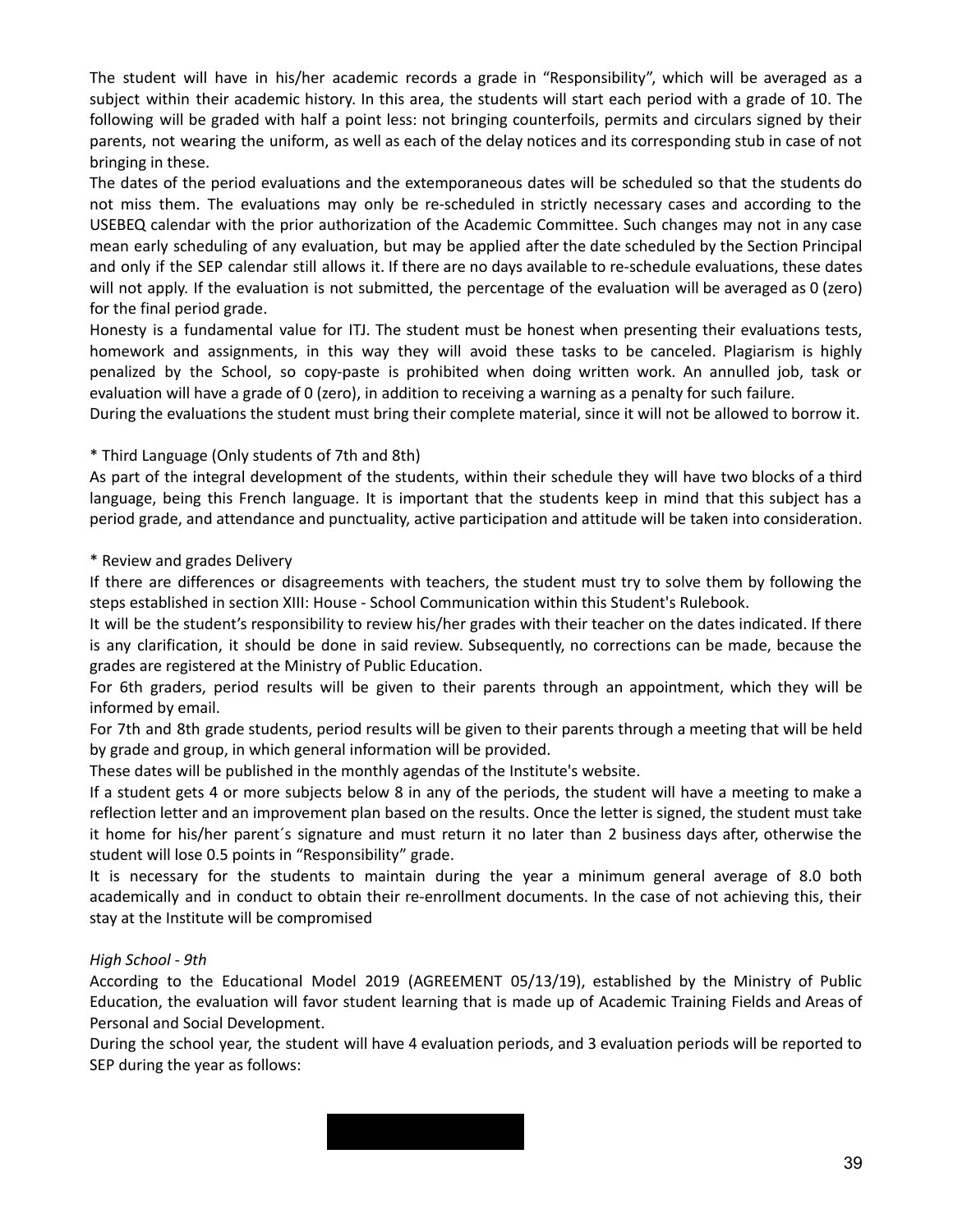| Period 1 | Evaluation 1        |
|----------|---------------------|
| Period 2 | Evaluation 2        |
| Period 3 | <b>Evaluation 3</b> |
| Period 4 |                     |

## \* SEP Grades and Evaluation

The results of the evaluations will be recorded with numerical values of a scale of 5.0 to 10 (integer and one decimal). SEP report card will be delivered at the end of the school year.

## \* ITJ Grades and Evaluation

In order to be able to better monitor their learning and achievements and ensure their promotion to the next grade, the student will have 4 periods during the school year in which they will be evaluated. The results of the period evaluations will be recorded with numerical values of a scale of 5.0 to 10 (integer and one decimal). ITJ report cards will be delivered at the end of each period.

From the second period, the students must present the recovery exam in case the average of any of their subjects is failing. The minimum passing grade is 6.0 and will be evaluated internally in whole and one decimal. If at the end of the school year the average of any of their subjects is failing, the student must request the application of an extraordinary exam.

Each teacher will take into account for the evaluation several criteria being these flexible, that is to say, they can be modified according to the needs of the subject, previous authorization of the Academic Committee. The evaluation criteria must be communicated to the student by their teachers at the beginning of each period.

The different types of evaluation for which the student will obtain the period grade in each subject are the following: written evaluation, debate, project, oral evaluation, case study, Global Evaluation, essay, among others, which will be chosen according to the nature of each subject. In addition, some other elements will be taken into account such as your notebook, laboratory practices, classroom activities and behavior, among other things, which will be defined according to the subjects.

The dates of the period evaluations and the extemporaneous dates will be scheduled so that the students do not miss them. The evaluations may only be re-scheduled in strictly necessary cases and according to the USEBEQ calendar with the prior authorization of the Academic Committee. Such changes may not in any case mean early scheduling of any evaluation, but may be applied after the date scheduled by Section Principal and only if the SEP calendar still allows it. If there are no days available to re-schedule evaluations, these dates will not apply. If the evaluation is not submitted, the percentage of the evaluation will be averaged as 0 (zero) for the final period grade.

Honesty is a fundamental value for ITJ. The student must be honest when presenting their evaluations tests, homework and assignments, in this way they will avoid these tasks to be canceled. Plagiarism is highly penalized by the School, so copy-paste is prohibited when doing written work. An annulled job, task or evaluation will have a grade of 0 (zero), in addition to receiving a warning as a penalty for such failure.

During the evaluations the student must bring their complete material, since it will not be allowed to borrow it.

## \* Third Language

As part of the integral development of the students, within their schedule they will have two blocks of a third language, being this French language. It is important that the students keep in mind that this subject has a period grade, and attendance and punctuality, active participation and attitude will be taken into consideration. The use of online simultaneous translators is not allowed. In the case of using them, the activity will be annulled, without the possibility of redoing it.

\*U.S. High School Program/Canadien High School Program ITJ International High School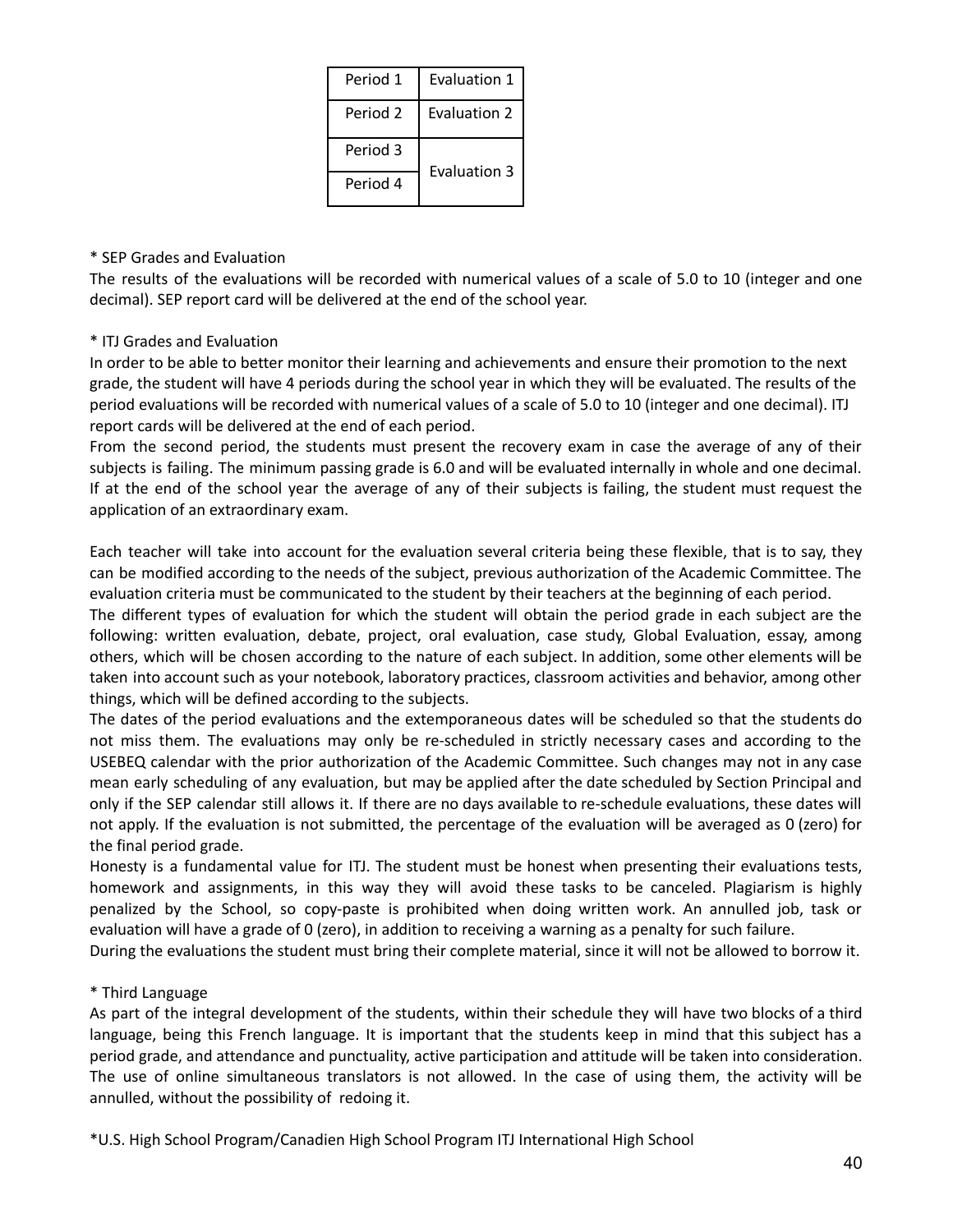In case of being a student of the U.S. High School and/or Canadian High School programs ITJ International High School, the student must follow its general guidelines, as well as those established within this Code of Conduct.

# \* Workshops

As part of the integral development of the students, within their schedule they will participate in a workshop every semester, which can be sporting, cultural, artistic or technological.

It is important that the students consider the following:

- The schedule for entering the workshop is at 2:45 p.m. on Fridays. The absence to the workshop will be justified only by written notice or by email to the Academic Leader. In order to have a grade on the days of absence, it will be essential that the student completes and submits a missed work assigned by the teacher in the following class.
- Absences due to illness will be justified by the Section Principal only if the student presents the medical prescription, which must be given to the Academic Leader upon returning to classes, having a maximum of three days to be submitted.
- The workshop has a period grade, attendance, punctuality, active participation and attitude are taken into account.

## \*Grades Review and Delivery

If there are differences or disagreements with the teachers, the student must try to solve them by following the steps established in section XIII: House - School Communication within this Student's Rulebook.

It will be the student's responsibility to review his/her grades with their teacher on the dates indicated. If there is any clarification or change, it should be made in said review. Subsequently, no corrections can be made, as the grades are registered with the Ministry of Public Education.

The report card will be given to the parents through a meeting that will be held by grade and group, in which general information will be given.

The dates will be published in the monthly agendas of the Institute's website.

If 4 or more subjects are below 8 in any of the periods, the students will have a meeting to make a reflection letter and an improvement plan based on their results. Once the letter is signed, the students must take it home for their parents' signature and must return it no later than 2 business days after delivery.

# *High School - 10th - 12 th*

# \* Evaluation

For high school students, the Study Plan is biannual (August-December and January-July). The evaluation of each semester will be carried out according to the Regulations of the Ministry of Education of the State of Queretaro.

There will be 4 periods of partial evaluation and a final evaluation. The average of these will be 60% of your final grade, while the other 40% will be the final evaluation.

The grades obtained in the second period will be replicated in the first and the fourth in the third period. It is important that the students take into account the following:

- To pass a subject will have three opportunities: one in ordinary evaluation and two in extraordinary. If these three opportunities are not accredited, the subsystem will be permanently terminated. (Point 9 of the Enrollment Manual, Re-Enrollment, Regularization and Certification for Private Baccalaureates, incorporated into the State Educational System - Regarding to the objectives of regularization).

- The grade obtained in the regularization evaluation (extraordinary) will be registered in the certificate.

- To be able to present the final evaluation, the students must cover at least 80% of attendance to their class, and otherwise, they must accredit the subject in extraordinary evaluation.

- If their average of the 4 periods is not 6.0 or greater, they will not have the right to present a final evaluation and must pass the subject directly in extraordinary evaluation.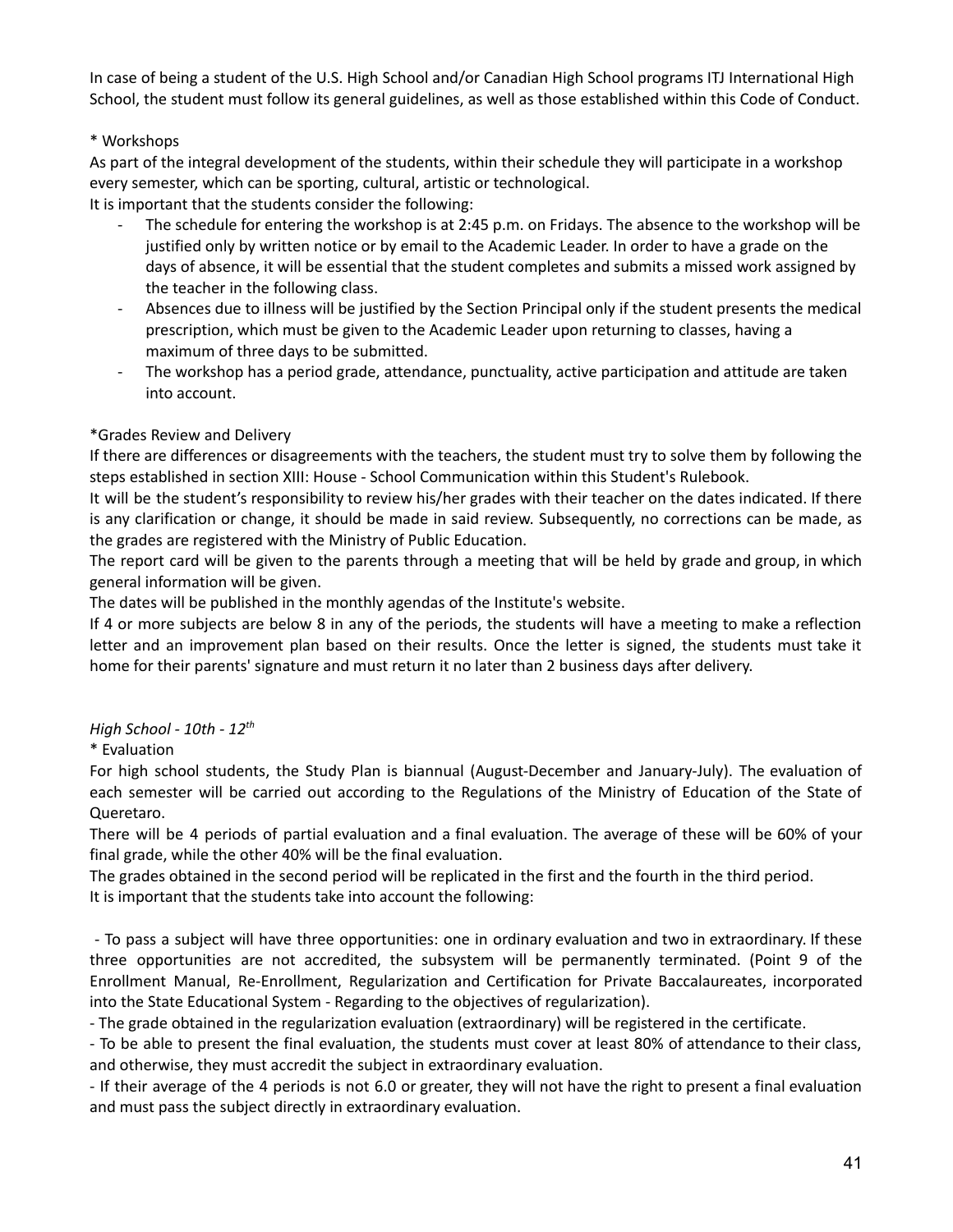- In the event that the final evaluation grade is less than 6.0, they will have to present said evaluation in the second round, even though the average of the four periods is approved.

- In case of academic dishonesty in their final evaluation, they will lose the right to second round and must submit their exam directly on extraordinary dates.

- In order to present a second round evaluation, it is necessary that they have presented a final evaluation.

- The students will present an extraordinary exam if their final grade is failing (from 0 to 5.9), on the dates stipulated by the Institution and accredited on the official dates established by SEDEQ.

- In case of presenting an extraordinary exam, the student will lose the ITJ scholarship without exceptions for the following semester, being able to apply again in some subsequent semester if the student meets the requirements.

- It is important that students remember that any fault, including family trips and extracurricular participations in sports, culture, technological and artistic, are part of their 20% of absences allowed by SEDEQ in order to have the right to present evaluation tests, so the absences cannot, under no circumstances, be justified.

- If you have any doubts, please go to the School Control Department to request further information.

- The different types of evaluations for which the students will obtain their grade for each period in each subjects, are the following: written evaluation, debate, project, oral evaluation, case study, Global Evaluation, essay, among other things that will be chosen according to the nature of each subject. In addition, some other elements will be taken into account such as: notebook, laboratory practices, classroom activities and behavior, among others, which will be defined according to each subject.

- It is important that you do not schedule vacations until you are certain that you have passed all your evaluations.

- The students will have in their academic record a grade in Responsibility which will be averaged as a subject within their Academic File. In this area the students will start each semester with a grade of 10. These issues will be graded with half a point less: missing to bring stubs, permits and circulars signed by their parents.

The dates of period and extemporaneous evaluations are scheduled so that the student does not miss them. The evaluations can only be re-programmed according to the SEDEQ calendar and with prior authorization from General Director. These changes may not mean in any case to advance any evaluation, but may be applied later and only on the dates scheduled, and if the official calendar still allows it. If the evaluation is not presented, the percentage of the evaluation will be averaged as 0 (zero) for the final grade of the period.

Honesty is a fundamental value for the ITJ. The students must be honest when presenting their evaluations, tasks and assignments, in this way they will avoid these evaluations to be canceled. Plagiarism is highly penalized by teachers in academic sphere, so copy-paste is prohibited when doing written work. An annulled homework, task or evaluation will have a grade of 0 (zero), in addition to receiving a warning as a penalty for such failure.

During the evaluations the students must bring their complete material since they will not be allowed to borrow it.

# \* Third Language

As part of the integral development of the students (10th and 11th), within their schedule they will have two blocks of a third language, this being the French language. For the 12th grade student, this subject will be elective. It is important to keep in mind that this subject has a grade every period, and attendance and punctuality, active participation and attitude will be taken into consideration.

\*U.S. High School Program/Canadien High School Program ITJ International High School

In case of being a student of the U.S. High School and/or Canadian High School programs ITJ International High School, the student must follow its general guidelines, as well as those established within this Code of Conduct.

## \* Social Service

As part of the student's academic development and social participation, they must cover a total of 100 hours over the three years of their baccalaureate, distributed in the manner in which the Social Service Regulations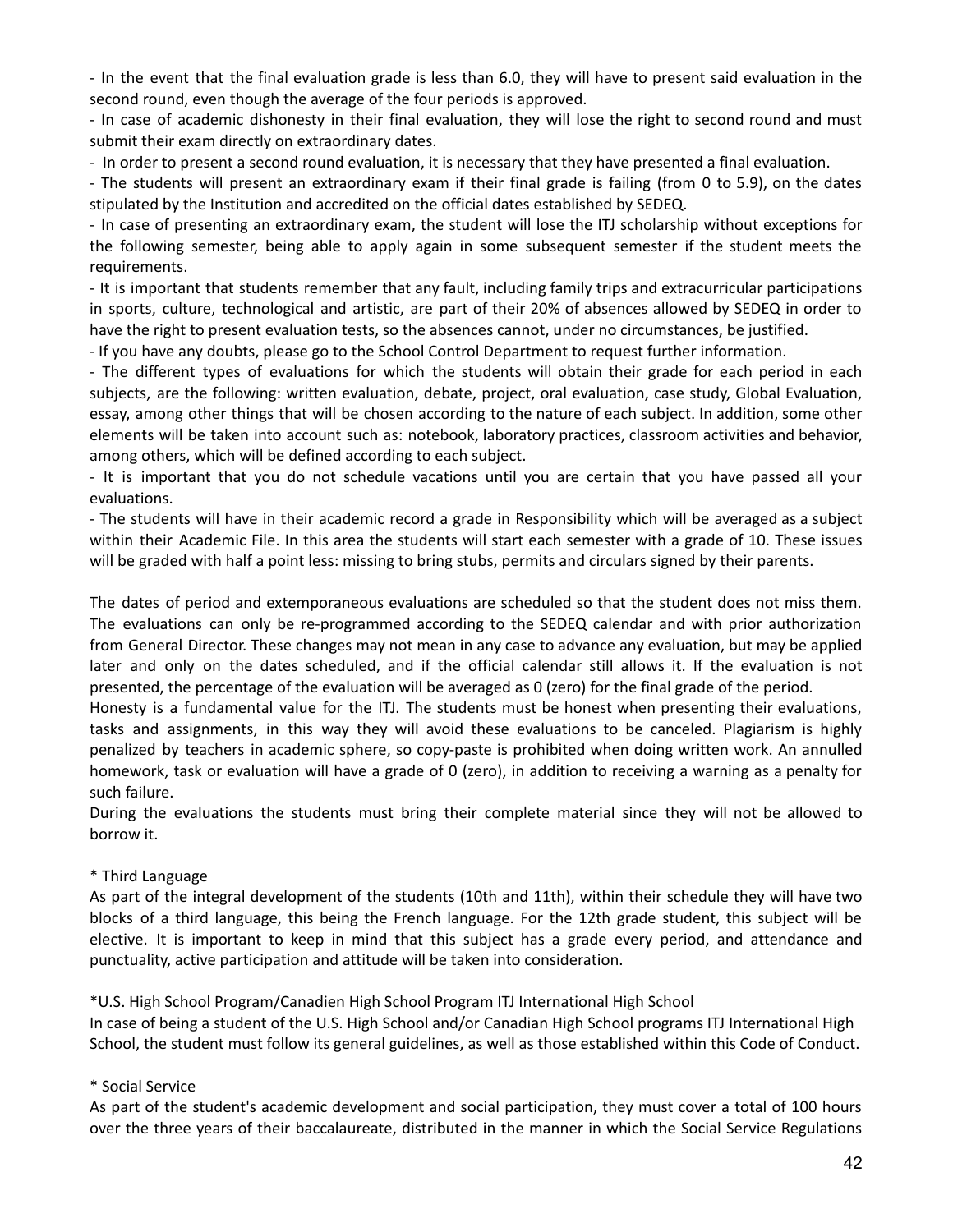indicate, which will be reviewed at the beginning of the school year. The School will announce the corresponding program and regulations. The 10th grade students will carry out some activity directed by the School. At the beginning of the school year they will receive the corresponding advice and the guidelines to follow.

The social service is mandatory and necessary to obtain your Total Certificate of Studies of the General Baccalaureate and is requested by SEDEQ.

# \* Review and grades Delivery

If there are differences or disagreements with teachers, the students must try to solve them by following the steps established in section XIII: House - School Communication within this Code of Conduct.

It will be the student's responsibility to review their grades with his/her teacher on the dates indicated. If there is any clarification, it should be done in said review. Subsequently, no corrections can be made, because the grades are registered at the Ministry of Public Education.

The report card will be sent by email to the parents or guardians.

If a student gets 4 or more subjects below 8 in any of their evaluation tests, the student will have a meeting to make a reflection letter and an improvement plan based on the results. Once the letter is signed, the student must take it home for his/her parent´s signature and must return it no later than 2 business days after, otherwise the student will lose 0.5 points in "Responsibility" grade.

## \* Exemptions

The student will be able to present the biannual evaluations when he has obtained a minimum average of 9.0 in the subject, 9.0 in conduct and has 90% attendance in each subject. Likewise, we must comply with the delivery of books requested in the library during the school year 5 business days before the publication of exemptions every semester. The grade of exempt students is 10 in the final evaluation.

## \* Promotion inside ITJ

It is necessary for the students to reach a minimum general average of 8.0 during the year both academically and in conduct to obtain their re-enrollment documents. If you do not succeed, your stay at the Institute will be conditioned.

# *After School*

Student performance in After School workshops is assessed qualitatively and learning progress is shared with the parent or guardian through interdisciplinary events, parties, tournaments and exhibitions organized by the department. In order to remain in the After School workshops, the students must comply with the attendance and guidelines established in this Code of Conduct and the parent or guardian must exhibit a respectful attitude and healthy competence in all interdisciplinary events, parties, tournaments and/or exhibitions in which the student participates. Any inappropriate behaviour (disrespect for principals, teachers, opposing cheers, referees, students from other schools, etc.) by the parent or guardian will result in the immediate student expulsion from the workshop. The student will not be allowed to enroll in another workshop when the expulsion has been a consequence of the misbehavior of the parent or guardian.

# 6. Tutoring

- For Elementary and Middle and High School Students, the School will provide academic tutoring sessions in different subjects to students who require it, as long as the minimum number of students per group authorized by the General Director is met.
- When a student participates in the tutoring program he/she must attend on time, comply with the required attendance according to the section and show an attitude of commitment for academic improvement. Otherwise, the school may withdraw this support and ask the parent or guardian for private academic regularization sessions.
- When a student cannot enter the tutoring sessions due to schedule issues, he/she will need to receive particular regularization sessions whose cost must be covered by the parent or guardian. The person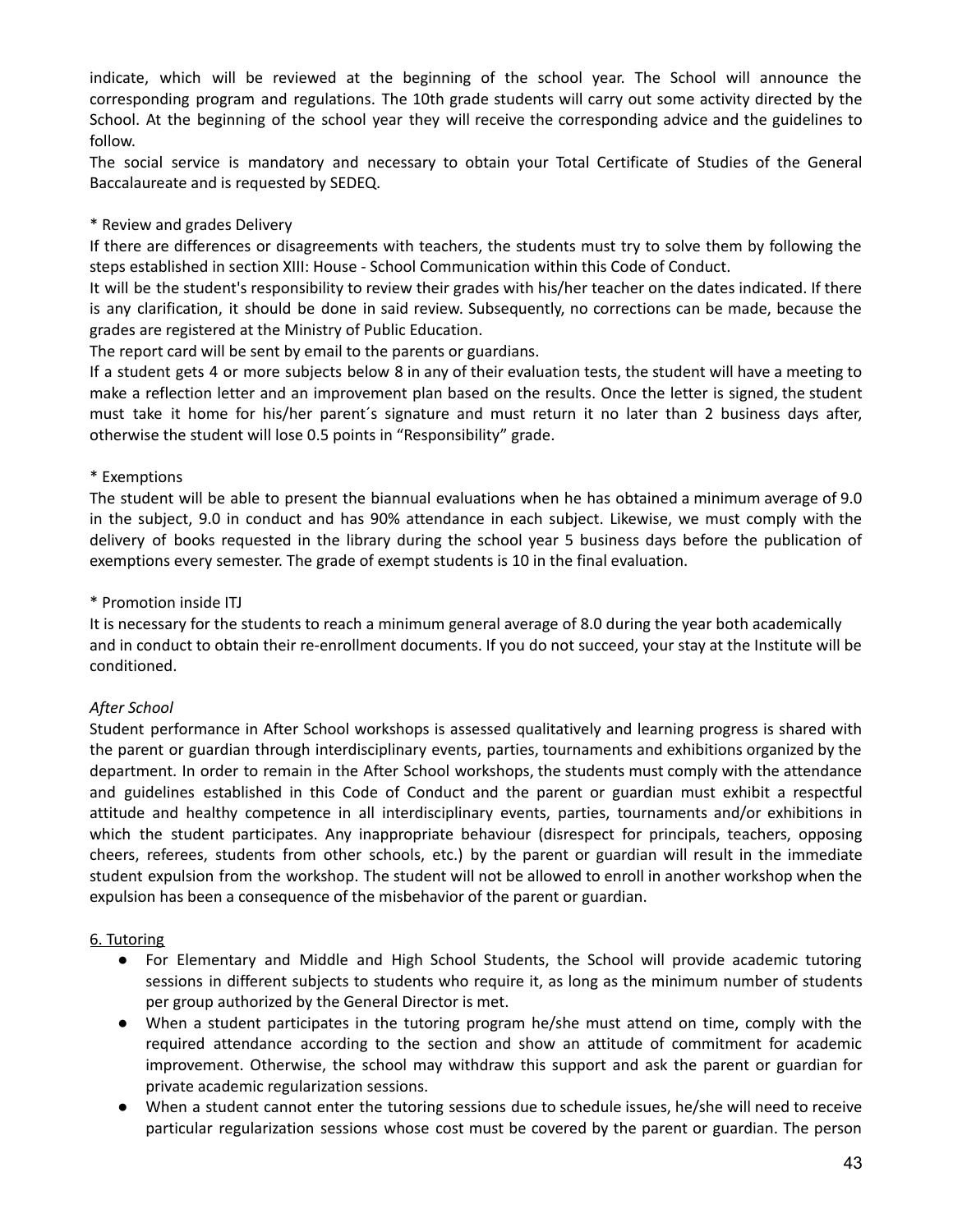who teaches these regularization sessions should communicate by email with the Student's Project Leader (Elementary) or Academic Leader (Middle School) to confirm the student's attendance to these sessions.

- In the event that the academic tutoring sessions coincide with After School workshops, the student should cancel the After School workshop to enter the academic tutoring sessions. The school will make the corresponding reimbursement for After School workshops that will not be taken. In the event that a student and / or parent or guardian decides to continue in the After School workshop, the student must receive particular regularization sessions whose cost shall be covered by the parent or guardian. The person who teaches these regularization sessions should communicate by email with the Student's Project Leader (Elementary) or Academic Leader (Middle School) to confirm the student's attendance to these sessions.
- All academic tutoring and counseling sessions will be offered free of charge.

## *Elementary*

Math tutoring for Upper Elementary and English for all grades will be offered. In each report card delivery, the parent or guardian will be informed if it is necessary for the student to enter the tutoring sessions. By the same means the parent or guardian will be notified when it is no longer necessary for the student to continue with tutoring sessions. The student will have the right to miss two tutoring sessions during the period between one grade card delivery and another.

## *Middle School*

English, Math and Physics tutorials will be offered for all grades. When participating in the tutoring program it is essential that the students attend on time with the necessary material. If they do not meet these requirements, this support for their learning will be cancelled, in addition to the corresponding academic or disciplinary consequences.

A specific number of tutorials for English, math and physics (as appropriate) will be assigned at the beginning of each period. The students will have the right for one absence, as long as it is justified. At the second absence the right to attend this class will be cancelled without exception.

The tutoring schedule is from 3:15 p.m. to 4:15 p.m. It is important that the students consider that after 5 minutes they will not be allowed to enter and will automatically be considered as an absence.

The tutoring exit procedure is from 4:15 p.m. to 4:30 p.m. From 4:30 p.m. The person in charge of picking up the student must park in the places indicated by the roadway staff and wait for the student with a valid ramp color poster at the Front Desk.

## *High School - 9th*

The student will follow the same guidelines of high school students 10 to 12 (see next section).

## *High School - 10th - 12th*

The School will provide English, Physics, Chemistry, and Math tutoring sessions to students who wish to reinforce knowledge or clarify doubts one week before the evaluation period date, as long as the minimum number of students per group authorized by the General Director is met.

When participating in the tutoring program, it is essential that the students arrive on time, and maintain a committed attitude. If these requirements are not met, this support will be cancelled.

The tutoring hours are from 3:15 p.m. to 4:15 p.m. It is important that the students consider that after 5 minutes they will not be allowed to enter and will be considered as an absence.

The tutoring exit procedure is from 4:15 p.m. to 4:30 p.m. From 4:30 p.m., the person in charge of picking up the student must park in the places indicated by the roadway staff and pick up the student with the valid ramp color poster at the Front Desk.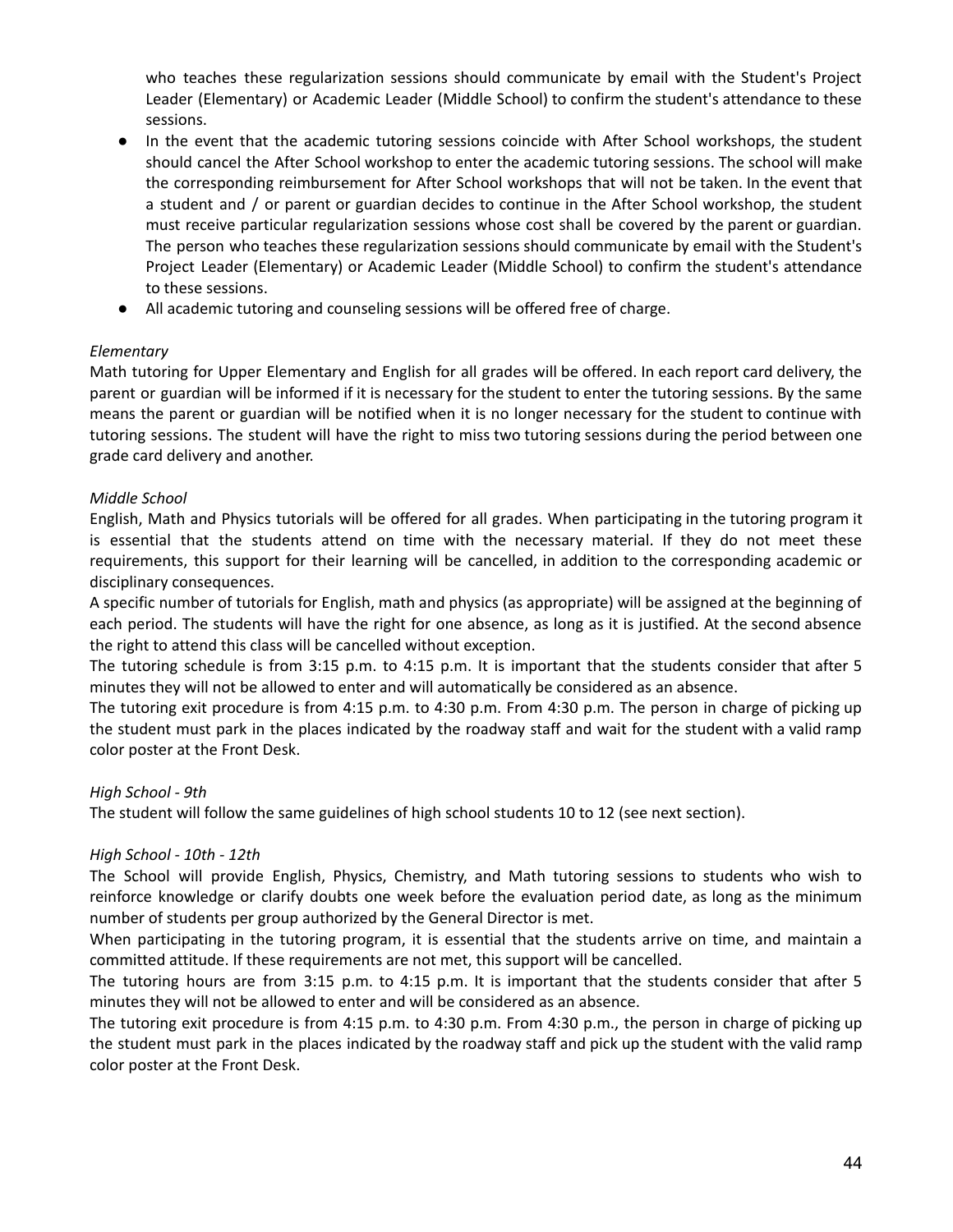## 7. Academic Awards

● From Elementary School recognition of academic excellence will be granted at the end of the school year to those students who distinguished themselves by obtaining a general academic average of 9.5 and whose conduct was rated as excellent throughout the school year.

●Starting at Middle School and High School, having a minimum conduct average of 9.5 will also be a requirement to obtain recognition for academic excellence.

●For High School, it is also necessary to not have a disciplinary notice or report.

#### 8. Scholarships and Economic Benefits

●To apply for a scholarship granted by the SEP, students must comply in time and form with the requirements set by the Ministry of Public Education in a notice issued in May.

## *High School - 9th*

9th grade students have an ITJ Recognition Plan for outstanding students in different areas who graduate from 9th grade and who wish to continue with us. Consult the bases at School Control to know the requirements.

## *High School - 10th - 12th*

The School has a biannual scholarship program for 2019-2020 school year in the fields of Academic, Sports, Artistic, Cultural and Technology Excellence. To know more details of the program the student may request information at School Control.

To apply for scholarships to Universities with agreement, the student must have completed 3 years of high school with us. The School is not responsible for University scholarships and registration follow-up, so the student must pay attention to the dates and periods of delivery of documentation.

## 9. Request for Official Documents

- In the event a student or parent/guardian requires proof of studies, letters of good conduct, grades report, copies of certificates or any other document to carry out any paperwork outside school, they must go to the School Control Office of each section and request the documents at least two business days in advance.
- The documents will be handed in from Monday to Friday from 8:00 a.m. to 2:00 p.m. to the parent or guardian in case of official documents or to the student in the case of internal documents.
- The documents issued by the School Control Office may have a cost, which must be previously paid at the Checkout.

## 10. Excursions, Trips and Camps

- Throughout the school year, the School will organize different academic excursions, trips and camps that provide students the opportunity to enrich and expand their learning. The School will notify the parent/guardian of these outings through printed circulars and/or by email. All circulars related to excursions, trips and camps have a counterfoil that must be filled out, signed by the parent/guardian and must be returned to School on the date established in the circular, additionally the Exit permit required by the Ministry of Public Education shall be delivered. In case of not having this permit signed, the student will not be able under any circumstance, to attend the excursion, trip or camp.
- All guidelines of this Student's Code of Conduct apply for excursions, trips and camps as well. Any act that goes against them will have a disciplinary consequence according to the seriousness of the act. When a student commits any act contrary to the established guidelines, he/she will disclaim all civil, criminal and economic responsibility to Instituto Thomas Jefferson and the personnel responsible for the excursion, trip or camp.
- In the event that the cost of excursions, trips or camps has not been included in the fee that the parent or guardian covers at the beginning of the school year when acquiring their materials, it must be covered in the manner and date established in the circular. When this does not happen, the student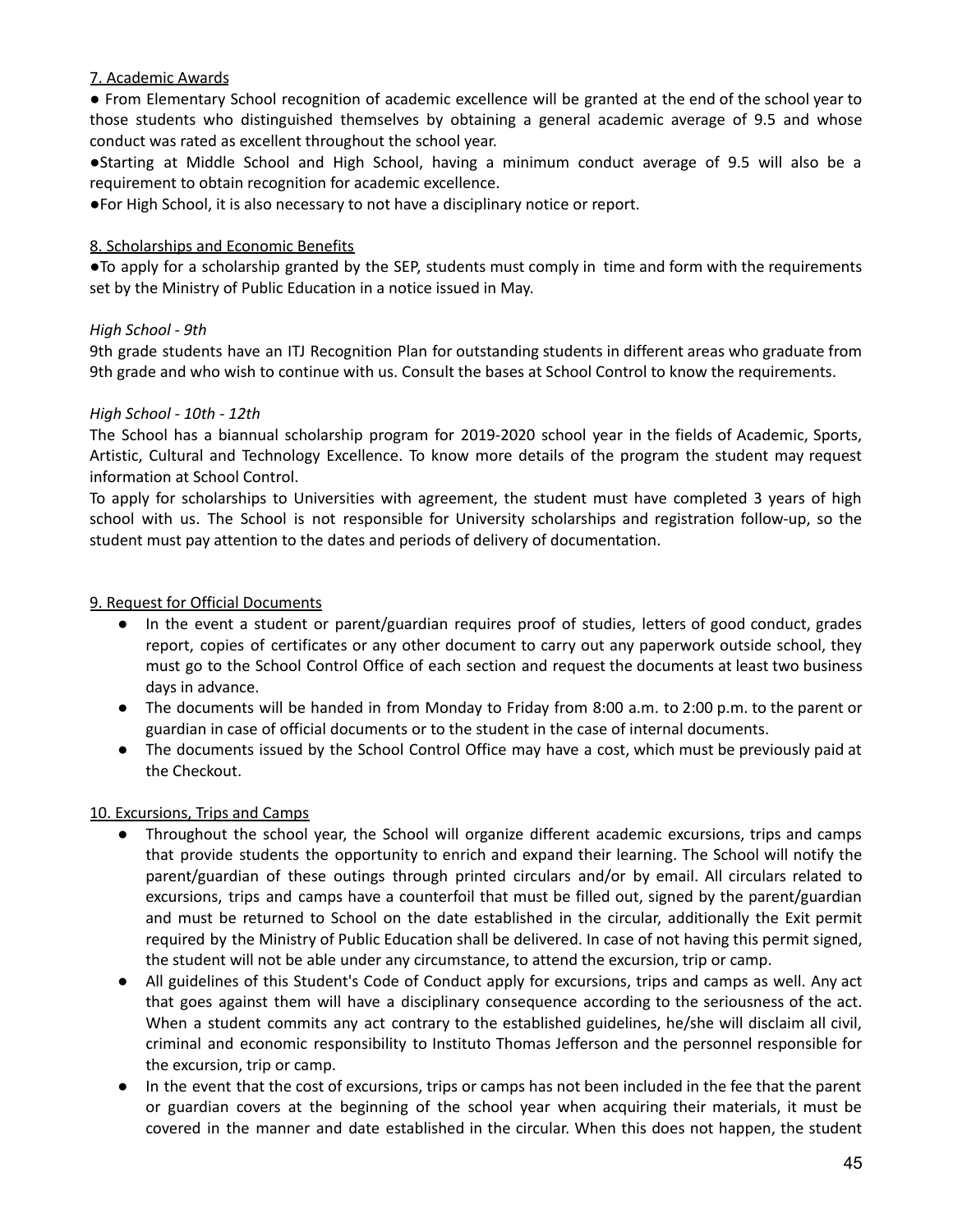may not attend the trip, trip or camp under any circumstances. If the parent or guardian has paid a part of the trip and it has not been fully covered by the stipulated date, the cancellation refund will be subject to the policies of the external companies. If the event does not have the minimum number of students required by the payment deadline, the activity will be canceled.

- The student must carry his/her School credential during excursions, trips or camps.
- The students and/or parents or guardians must provide all the required information prior to excursions, trips or camps. When this does not happen, the student may not go under any circumstances.
- The student must remain at all times in the group with the teacher in charge or any other person designated by the teacher.
- The student must respect the travel itinerary, as well as the proposed routes, meeting places, game schedules and transportation.
- If the excursion, traveling or camping involves sleeping outside home, the student is not allowed to leave the assigned room or house. If they do so, parents will be notified and the student will be sent back home immediately.
- The students is not allowed to share the location of the trip on social networks and/or websites.
- The student is not allowed to share photos and/or information on social networks and/or websites that may jeopardize the physical or emotional well-being of their classmates, teachers and/or that may affect the School in any way.
- The students is not allowed to invite people outside the School to any activity of the excursion, trip or camp or accommodate them in the rooms or houses of the students.

## **XV. SPECIAL GUIDELINES FOR EACH SECTION**

●This section addresses particular logistics, academic and/or general information points for each section.

## *Kindergarten*

Day Care is a service that is offered free of charge for Kindergarten students who have siblings in Elementary School and / or Kindergarten students with siblings of Kinder II and III in After School workshops. This service is offered at a cost to families who, for working reasons, require it. For cost information, the parent or guardian should contact the Kindergarten Assistant.

Entry is from 07:10 a.m. to 07:50 a.m. Following the entrance procedures the Elementary School schedule. Exit is from 1:50 p.m. to 2:30 p.m., following the exit procedure for the Elementary School schedule.

In case of delays, the guidelines established in this Student's Code of Conduct will be followed.

## *Elementary*

If necessary, the "pull-outs" or "shadow" service will be offered to students who require it. The School reserves the right to decide which students to offer these services and their duration. When a student requires it, the Project Leader will communicate it to the parent or guardian through an appointment in which he/she will explain the purpose of the "pull-outs" or "shadow" sessions.

## *Middle School*

## 1. Achieve 3000

In the subject of English & Academic Writing, the student will work on the Achieve 3000 Platform, which will represent 10% of the evaluation of their subject. The sixth-grade or new-entry parent or guardian must attend the workshop for the use of this platform; in case of not attending, no doubts will be solved by email; only by appointment.

## 2. Chemistry, Physics and Biology Laboratory

In order to participate in the laboratory it is necessary to comply with everything stipulated in the internal regulations of science laboratories, which includes among other things, the obligation to:

Use of Laboratory handbook.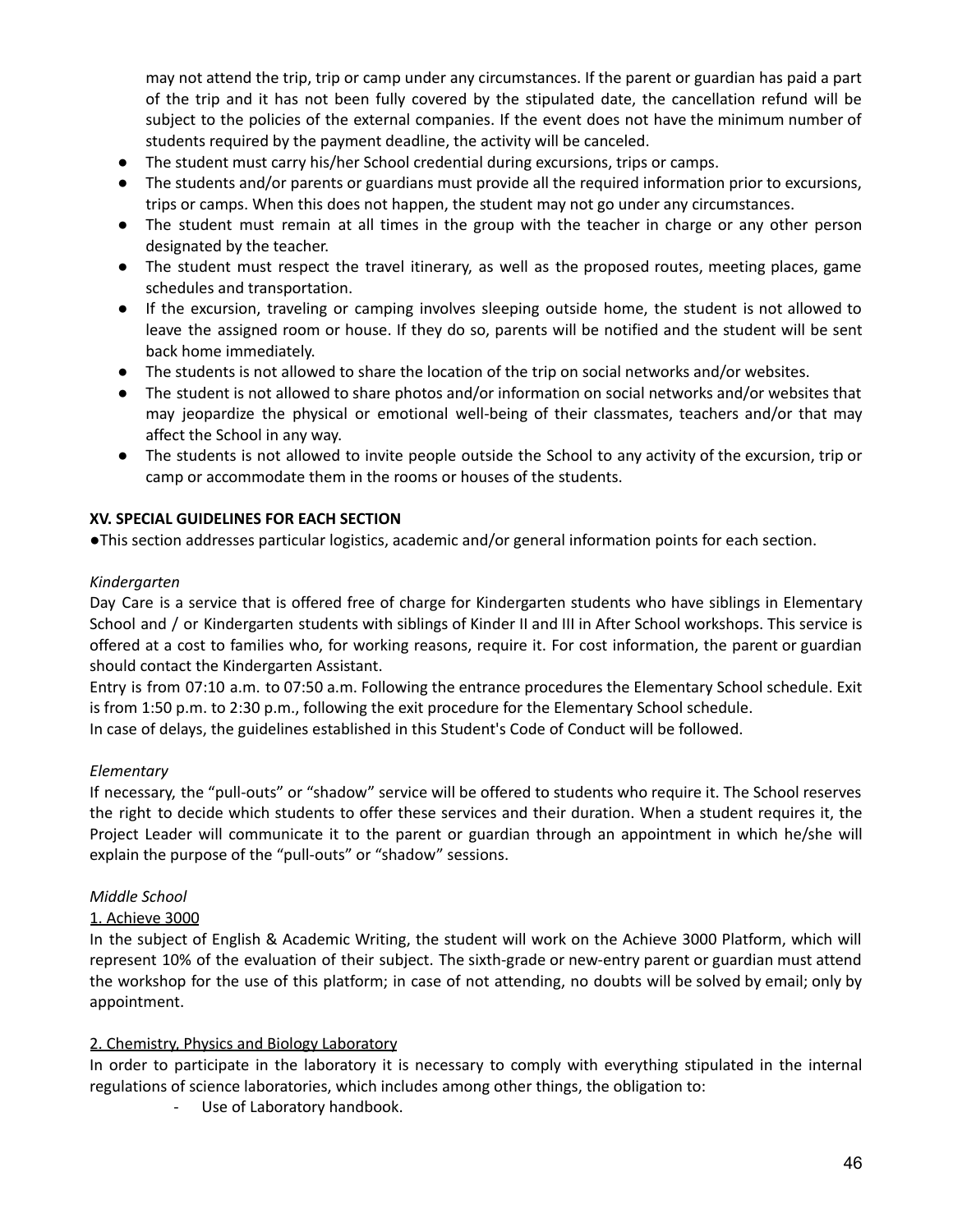- Personal cotton gown embroidered or marked with their first and last name. Embroidery should not be done on the pocket of the robe.
- Use of covered shoes (not sandals or Crocs).
- Use of long pants (no shorts).
- Use of protective glasses and any other safety equipment, in case your teacher indicates it.
- The presentation of the data flow and research prior to your session.

In case of not fulfilling the previous requirements, the student will have to carry out a research work inside the laboratory during said session to obtain part of the evaluation of that practice. The student should consult the regulations of laboratories to know the details of the evaluation of the same. These are guidelines that are established for good academic achievement and for student safety.

# 3. Media Center and Other Spaces

In order to strengthen learning, the School offers to students the Media Center space. When staying in it, the students must speak in a low voice, as it is a place of study, and may enter only if there is no other group in class at that time or with prior authorization from the teacher.

The student is not allowed to enter the Media Center during their recess.

The student is not allowed to consume food or drinks within: Media Center, Library, Technology Room, Science Laboratories, Robotics, SUM, Radio Booth and Virtual Classroom.

The student must follow the instructions of the personnel of the space in which they are.

## 4. Conferences and Workshops

The student must attend conferences and/or workshops and/or activities offered by the School, as they are an important part of their integral training (self-esteem, physical, social and emotional development). In these activities, assistance will be taken and reports or evaluable activities can be generated that cannot be substituted by another additional activity.

Among the conferences and/or workshops organized by the School, morning or evening, 3 will be mandatory, some will be only for parents or guardians and others for parents or guardians and the students. The assistance will be part of the evaluation of the corresponding subject.

## 5. Textbooks Rental

They are property of the School and it is the student's obligation to take care of them. Damage or loss of rental books will be paid in full cost by the student.

## 6. Photocopy and Print Service

The students can request in Copycenter black and white prints and / or copies at a cost of \$ 1.00 per page and \$ .50 when using recycled paper, and colored copies at a cost of \$ 3.00 per page. The student must pay and collect all the copies sent even if they are not subsequently useful. The opening hours for students at Copy Center are only during their recess.

## 7. ITJ race

During the school year, the Institute organizes the ITJ Race. In case of actively participating in 5 or 10 km (in addition to being endorsed by the judges), the student can obtain an additional point on the final average in the subject chosen, which must be different from that of any other program or activity.

It is essential to keep in mind that the point is NOT awarded in case of absence for any reason, even if the registration has been paid. If the student is under 14 years of age, they may participate as long as the parent or guardian signs the authorization letter provided by the school.

High School - 9th to 12th

# 1. Chemistry, Physics and Biology Laboratory

In order to participate in the laboratory it is necessary to comply with everything stipulated in the internal regulations of science laboratories, which includes among other things, the obligation to: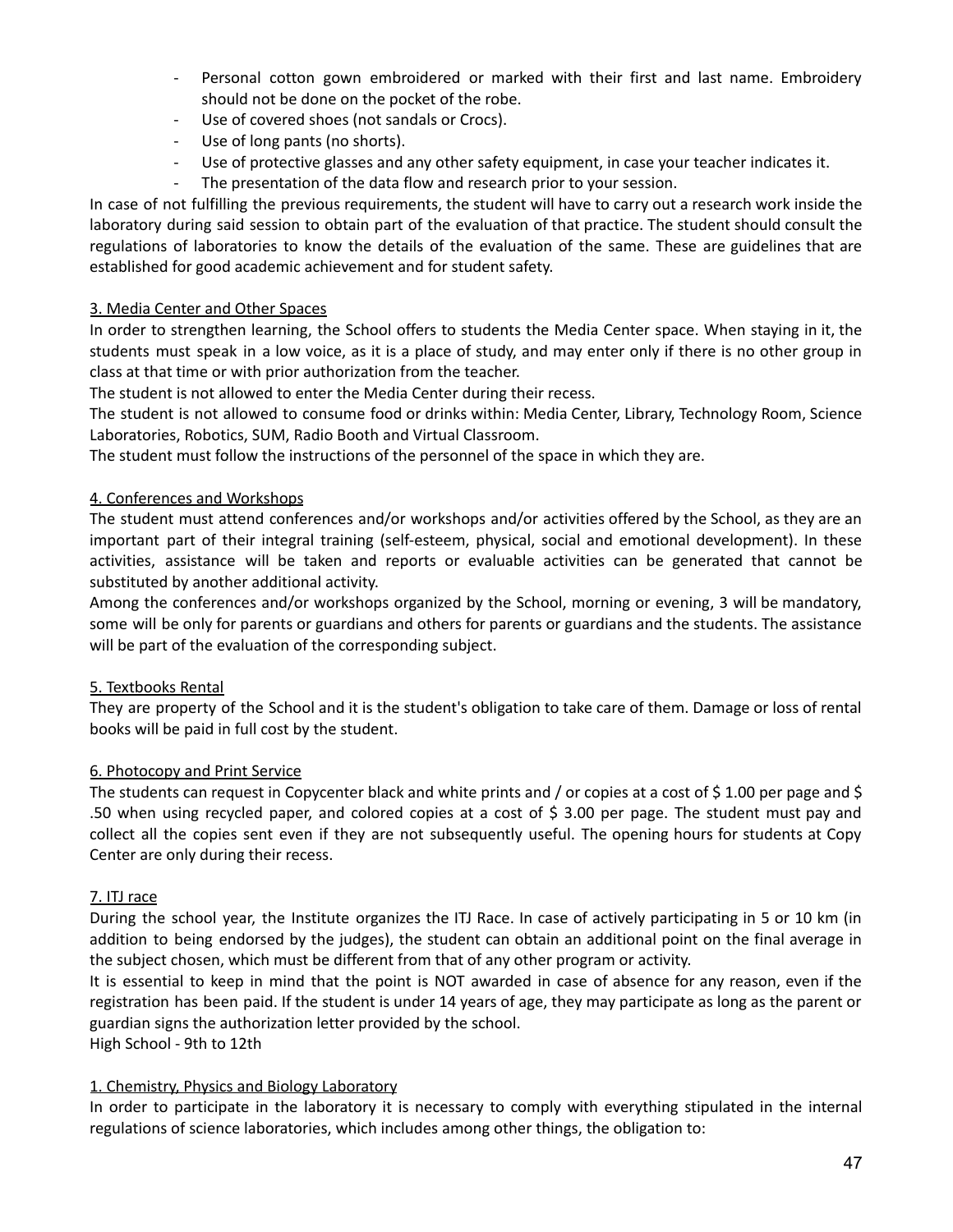- Use of Laboratory handbook.
- Personal cotton gown embroidered or marked with their first and last name. Embroidery should not be done on the pocket of the robe.
- Use of covered shoes (not sandals or Crocs).
- Use of long pants (no shorts).
- Use of protective glasses and any other safety equipment, in case your teacher indicates it.
- The presentation of the data flow and research prior to your session.

In case of not fulfilling the previous requirements, the student will have to carry out a research work inside the laboratory during said session to obtain part of the evaluation of that practice. The student should consult the regulations of laboratories to know the details of the evaluation of the same. These are guidelines that are established for good academic achievement and for student safety.

## 2. Media Center and Other Spaces

In order to strengthen learning, the School offers to students the Media Center space. When staying in it, the students must speak in a low voice, as it is a place of study, and may enter only if there is no other group in class at that time or with prior authorization from the teacher.

The student is not allowed to enter the Media Center during their recess.

The student is not allowed to consume food or drinks within: Media Center, Library, Technology Room, Science Laboratories, Robotics, SUM, Radio Booth and Virtual Classroom.

The student must follow the instructions of the personnel of the space in which they are.

## 3. Conferences and Workshops

The student must attend conferences and/or workshops and/or activities offered by the School, as they are an important part of their integral training (self-esteem, physical, social and emotional development). In these activities, assistance will be taken and reports or evaluable activities can be generated that cannot be substituted by another additional activity.

Among the conferences and/or workshops organized by the School, morning or evening, 3 will be mandatory, some will be only for parents or guardians and others for parents or guardians and the students. The assistance will be part of the evaluation of the corresponding subject.

# *4. Car Use*

The use of cars is only allowed to students in years 10 to 12. If the student goes to the school by own car or granted in accordance by the rightful owner, they must:

- Park in the places assigned for students.

- Carry the institutional colour ramp poster in view on the windshield during the time the student remains in the School.

- Submit a copy of student valid driver's license and the AS01 authorization form.
- Respect speed limits (15 km / h).
- Wear the seat belt.

- Dispense with the use of cell phones and radio communication devices while driving.

- Follow the instructions of security and roadway staff.

When the student decides not to follow the guidelines established in this Student's Code of Conduct, access to the school by car will be restricted indefinitely.

The student who drives is absolutely responsible for any incident that causes damage to the facilities, students, staff and / or other car. No classmates or person not authorized by the parent or guardian may drive the car. The parent or guardian accepts the points mentioned in this section by signing the Safety and Road Regulations at the time of enrolling or re-enrolling the student.

## 5. Textbooks Rental